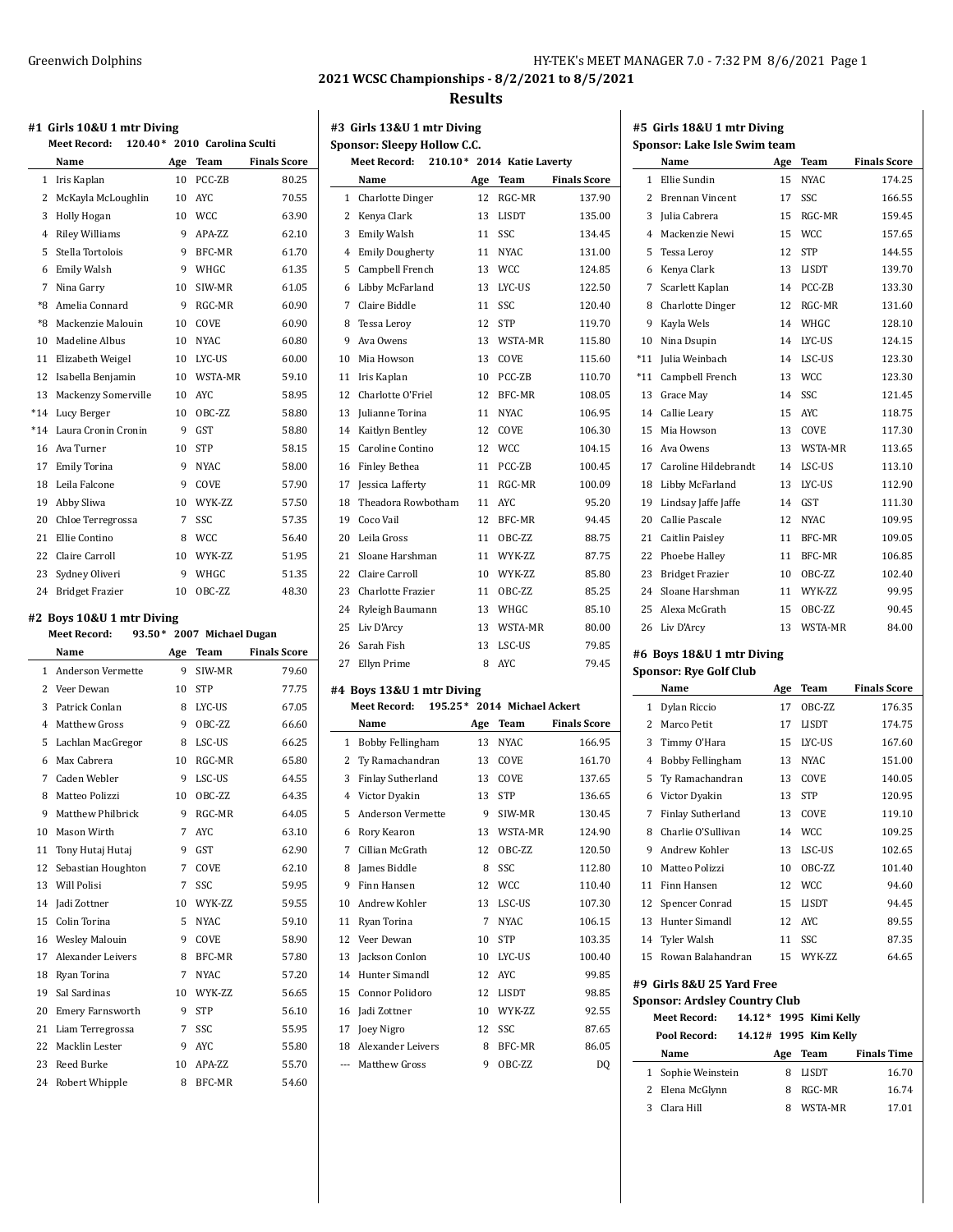| HY-TEK's MEET MANAGER 7.0 - 7:32 PM 8/6/2021 Page 2 |  |  |
|-----------------------------------------------------|--|--|
|-----------------------------------------------------|--|--|

 $\overline{1}$ 

**2021 WCSC Championships - 8/2/2021 to 8/5/2021**

#### **Results**

 $\overline{a}$ 

| 4        | Mia Olson               | 8      | SGC-ZZ                | 18.20 |
|----------|-------------------------|--------|-----------------------|-------|
| 5        | <b>Beatrice Delaney</b> | 8      | APA-ZZ                | 18.97 |
| 6        | Lily Tamaura            | 7      | <b>STP</b>            | 19.11 |
| 7        | Catherine Ripp          | 8      | SSC                   | 19.27 |
| 8        | Alden Bate              | 8      | SIW-MR                | 19.78 |
| 9        | Emilia Devendorf        | 8      | WFGC                  | 20.01 |
| 10       | Harper Somerville       | 8      | <b>AYC</b>            | 20.08 |
| 11       | Grayson Bate            | 8      | SIW-MR                | 20.29 |
| 12       | Emerson Colella         | 8      | SSC                   | 20.47 |
| 13       | Kendall Clark           | 8      | PCC-ZB                | 20.66 |
| 14       | Olivia Willey           | 7      | <b>WCC</b>            | 20.81 |
| 15       | Sylvia Knauss           | 8      | LSC-US                | 21.08 |
| 16       | Emma Weinstein          | 7      | <b>LISDT</b>          | 21.20 |
| 17       | Piper May               | 8      | LSC-US                | 21.39 |
| 18       | Mallory Gordon          | 7      | WHGC                  | 21.43 |
| 19       | Mackenzie Plauche       | 8      | OBC-ZZ                | 21.79 |
| 20       | Zelda Scott Smith       | 8      | COVE                  | 22.01 |
| 21       | Ellie O'Sullivan        | 8      | <b>WCC</b>            | 22.03 |
| 22       | Reese McFarland         | 8      | OBC-ZZ                | 22.04 |
| 23       | Maddie Crane            | 8      | PCC-ZB                | 22.09 |
| 24       | Claira Ereole-Kierna    | 8      | <b>BAY</b>            | 22.22 |
| 25       | Brooklyn Broccoli       | 8      | ACC-MR                | 22.42 |
| 26       | Nora Smyth              | 8      | APA-ZZ                | 22.51 |
| 27       | Milla Beradelli         | 7      | COVE                  | 22.59 |
| 28       | Maisie Lopez            | 8      | LYC-US                | 23.35 |
| 29       | Edith Kilpatrick        | 7      | SHCC-ZZ               | 23.45 |
| 30       | Emily Schwartz Schwartz | 8      | <b>GST</b>            | 23.51 |
| 31       | Alexandra McEvily       | 8      | LYC-US                | 23.65 |
| 32       | Grace Bubolz            | 8      | MSC                   | 23.86 |
| 33       | Charlotte Johnson       | 8      | WYK-ZZ                | 23.99 |
| 34       | Sadie Olson             | 7      | SGC-ZZ                | 24.11 |
| 35       | Emma Lizzo              | 8      | <b>DBC</b>            | 24.13 |
| 36       | Jenna Castro            | 8      | HARR-MR               | 24.15 |
|          | Fiona Glover            |        |                       | 24.31 |
| 37<br>38 | Grace Galimi            | 8<br>8 | <b>NYAC</b><br>RGC-MR | 24.51 |
|          |                         |        |                       |       |
| 39       | <b>Haley Somerville</b> | 6      | <b>AYC</b>            | 24.60 |
| 40       | Milly McGeeney          | 8      | ASTC-MR               | 24.61 |
| 41       | Sophie Sliwa            | 8      | WYK-ZZ                | 24.82 |
| 42       | Cece Davis              | 8      | WFGC                  | 24.83 |
| 43       | Colette Levinson        | 7      | ACC-MR                | 25.01 |
| 44       | Keira Lavelle           | 8      | WSTA-MR               | 25.10 |
| 45       | Mia Mighty              | 6      | WPR-MR                | 25.23 |
| 46       | Hallie McGourty         | 7      | ASTC-MR               | 25.58 |
| 47       | Kavya Dewan             | 8      | STP                   | 25.99 |
| 48       | Harper Dayton           | 8      | <b>MSC</b>            | 26.96 |
| 49       | Charlotte Fogarty       | 7      | <b>NYAC</b>           | 27.19 |
| 50       | Harper Cronin Cronin    | 7      | GST                   | 27.39 |
| 51       | Mary Claire Crossland   | 6      | SHCC-ZZ               | 28.23 |
| 52       | Tea Del Pasqua          | 7      | HST                   | 28.35 |
| 53       | Maeve Celata            | 7      | HARR-MR               | 29.68 |
| 54       | Grace Davis             | 8      | LAKE-ZZ               | 30.14 |
| 55       | Scarlett Karmer-Buehler | 7      | BAY                   | 30.67 |
| 56       | Grace Kelly McLernon    | 8      | HST                   | 34.45 |
| 57       | Carolyn Guzzy           | 8      | LAKE-ZZ               | 36.94 |

|                     |                                                                                                                                                                                                                                                                                                                                                                                                                                                                                                                               |                                                                                                                                                       |                                                                                                                                                                                                                                           |                                                                                                                                                                                                                                                                       |                                                                            |                                                                                                                                                                                                                                                                                                                                                                                                                                                                                  | 8                                                                                                                                                                                                                                     |                                                                                                                                | 1:07.29                                                                                                                                                                                                                                                                                                                                              |
|---------------------|-------------------------------------------------------------------------------------------------------------------------------------------------------------------------------------------------------------------------------------------------------------------------------------------------------------------------------------------------------------------------------------------------------------------------------------------------------------------------------------------------------------------------------|-------------------------------------------------------------------------------------------------------------------------------------------------------|-------------------------------------------------------------------------------------------------------------------------------------------------------------------------------------------------------------------------------------------|-----------------------------------------------------------------------------------------------------------------------------------------------------------------------------------------------------------------------------------------------------------------------|----------------------------------------------------------------------------|----------------------------------------------------------------------------------------------------------------------------------------------------------------------------------------------------------------------------------------------------------------------------------------------------------------------------------------------------------------------------------------------------------------------------------------------------------------------------------|---------------------------------------------------------------------------------------------------------------------------------------------------------------------------------------------------------------------------------------|--------------------------------------------------------------------------------------------------------------------------------|------------------------------------------------------------------------------------------------------------------------------------------------------------------------------------------------------------------------------------------------------------------------------------------------------------------------------------------------------|
|                     |                                                                                                                                                                                                                                                                                                                                                                                                                                                                                                                               |                                                                                                                                                       |                                                                                                                                                                                                                                           |                                                                                                                                                                                                                                                                       |                                                                            |                                                                                                                                                                                                                                                                                                                                                                                                                                                                                  |                                                                                                                                                                                                                                       |                                                                                                                                |                                                                                                                                                                                                                                                                                                                                                      |
|                     |                                                                                                                                                                                                                                                                                                                                                                                                                                                                                                                               |                                                                                                                                                       |                                                                                                                                                                                                                                           |                                                                                                                                                                                                                                                                       |                                                                            |                                                                                                                                                                                                                                                                                                                                                                                                                                                                                  |                                                                                                                                                                                                                                       |                                                                                                                                |                                                                                                                                                                                                                                                                                                                                                      |
|                     |                                                                                                                                                                                                                                                                                                                                                                                                                                                                                                                               |                                                                                                                                                       |                                                                                                                                                                                                                                           |                                                                                                                                                                                                                                                                       |                                                                            |                                                                                                                                                                                                                                                                                                                                                                                                                                                                                  |                                                                                                                                                                                                                                       |                                                                                                                                |                                                                                                                                                                                                                                                                                                                                                      |
|                     |                                                                                                                                                                                                                                                                                                                                                                                                                                                                                                                               |                                                                                                                                                       |                                                                                                                                                                                                                                           |                                                                                                                                                                                                                                                                       |                                                                            |                                                                                                                                                                                                                                                                                                                                                                                                                                                                                  |                                                                                                                                                                                                                                       |                                                                                                                                |                                                                                                                                                                                                                                                                                                                                                      |
|                     |                                                                                                                                                                                                                                                                                                                                                                                                                                                                                                                               |                                                                                                                                                       |                                                                                                                                                                                                                                           |                                                                                                                                                                                                                                                                       |                                                                            |                                                                                                                                                                                                                                                                                                                                                                                                                                                                                  |                                                                                                                                                                                                                                       |                                                                                                                                |                                                                                                                                                                                                                                                                                                                                                      |
|                     |                                                                                                                                                                                                                                                                                                                                                                                                                                                                                                                               |                                                                                                                                                       |                                                                                                                                                                                                                                           |                                                                                                                                                                                                                                                                       |                                                                            |                                                                                                                                                                                                                                                                                                                                                                                                                                                                                  |                                                                                                                                                                                                                                       |                                                                                                                                | <b>Finals Time</b>                                                                                                                                                                                                                                                                                                                                   |
|                     |                                                                                                                                                                                                                                                                                                                                                                                                                                                                                                                               |                                                                                                                                                       |                                                                                                                                                                                                                                           |                                                                                                                                                                                                                                                                       |                                                                            |                                                                                                                                                                                                                                                                                                                                                                                                                                                                                  |                                                                                                                                                                                                                                       |                                                                                                                                | 28.76                                                                                                                                                                                                                                                                                                                                                |
|                     |                                                                                                                                                                                                                                                                                                                                                                                                                                                                                                                               |                                                                                                                                                       |                                                                                                                                                                                                                                           |                                                                                                                                                                                                                                                                       |                                                                            |                                                                                                                                                                                                                                                                                                                                                                                                                                                                                  |                                                                                                                                                                                                                                       |                                                                                                                                | 29.24                                                                                                                                                                                                                                                                                                                                                |
|                     | 8                                                                                                                                                                                                                                                                                                                                                                                                                                                                                                                             |                                                                                                                                                       | 18.26                                                                                                                                                                                                                                     | 3                                                                                                                                                                                                                                                                     |                                                                            |                                                                                                                                                                                                                                                                                                                                                                                                                                                                                  | 10                                                                                                                                                                                                                                    | RGC-MR                                                                                                                         | 29.73                                                                                                                                                                                                                                                                                                                                                |
|                     | 8                                                                                                                                                                                                                                                                                                                                                                                                                                                                                                                             | PCC-ZB                                                                                                                                                | 18.54                                                                                                                                                                                                                                     | 4                                                                                                                                                                                                                                                                     | Evelyn Wu                                                                  |                                                                                                                                                                                                                                                                                                                                                                                                                                                                                  | 10                                                                                                                                                                                                                                    | <b>STP</b>                                                                                                                     | 29.87                                                                                                                                                                                                                                                                                                                                                |
| Michael Vitale      | 8                                                                                                                                                                                                                                                                                                                                                                                                                                                                                                                             | ACC-MR                                                                                                                                                | 19.03                                                                                                                                                                                                                                     | 5                                                                                                                                                                                                                                                                     | Elena Bentley                                                              |                                                                                                                                                                                                                                                                                                                                                                                                                                                                                  | 9                                                                                                                                                                                                                                     | COVE                                                                                                                           | 30.44                                                                                                                                                                                                                                                                                                                                                |
| Benjamin Maibrunn   | 8                                                                                                                                                                                                                                                                                                                                                                                                                                                                                                                             | <b>STP</b>                                                                                                                                            | 19.03                                                                                                                                                                                                                                     | 6                                                                                                                                                                                                                                                                     | Mary Inello                                                                |                                                                                                                                                                                                                                                                                                                                                                                                                                                                                  | 10                                                                                                                                                                                                                                    | DBC                                                                                                                            | 31.28                                                                                                                                                                                                                                                                                                                                                |
| Thomas Bowens       | 8                                                                                                                                                                                                                                                                                                                                                                                                                                                                                                                             | WSTA-MR                                                                                                                                               | 19.44                                                                                                                                                                                                                                     | 7                                                                                                                                                                                                                                                                     | Emma Vassalla                                                              |                                                                                                                                                                                                                                                                                                                                                                                                                                                                                  | 10                                                                                                                                                                                                                                    | HARR-MR                                                                                                                        | 31.45                                                                                                                                                                                                                                                                                                                                                |
| James Biddle        | 8                                                                                                                                                                                                                                                                                                                                                                                                                                                                                                                             | SSC                                                                                                                                                   | 19.76                                                                                                                                                                                                                                     | 8                                                                                                                                                                                                                                                                     |                                                                            |                                                                                                                                                                                                                                                                                                                                                                                                                                                                                  | 9                                                                                                                                                                                                                                     | WYK-ZZ                                                                                                                         | 31.67                                                                                                                                                                                                                                                                                                                                                |
| Robert Whipple      | 8                                                                                                                                                                                                                                                                                                                                                                                                                                                                                                                             | BFC-MR                                                                                                                                                | 19.76                                                                                                                                                                                                                                     | 9                                                                                                                                                                                                                                                                     | Sheena Terri                                                               |                                                                                                                                                                                                                                                                                                                                                                                                                                                                                  | 10                                                                                                                                                                                                                                    | WSTA-MR                                                                                                                        | 31.79                                                                                                                                                                                                                                                                                                                                                |
| Jake Sparrow        | 8                                                                                                                                                                                                                                                                                                                                                                                                                                                                                                                             | LSC-US                                                                                                                                                | 19.97                                                                                                                                                                                                                                     | 10                                                                                                                                                                                                                                                                    |                                                                            |                                                                                                                                                                                                                                                                                                                                                                                                                                                                                  | 10                                                                                                                                                                                                                                    | <b>WCC</b>                                                                                                                     | 32.73                                                                                                                                                                                                                                                                                                                                                |
| Hudson Wade         | 8                                                                                                                                                                                                                                                                                                                                                                                                                                                                                                                             | ACC-MR                                                                                                                                                | 20.27                                                                                                                                                                                                                                     | 11                                                                                                                                                                                                                                                                    | Sofia Fasolino                                                             |                                                                                                                                                                                                                                                                                                                                                                                                                                                                                  | 10                                                                                                                                                                                                                                    | <b>MSC</b>                                                                                                                     | 32.82                                                                                                                                                                                                                                                                                                                                                |
| Duncan Forbes       | 8                                                                                                                                                                                                                                                                                                                                                                                                                                                                                                                             | APA-ZZ                                                                                                                                                | 20.38                                                                                                                                                                                                                                     | 12                                                                                                                                                                                                                                                                    |                                                                            |                                                                                                                                                                                                                                                                                                                                                                                                                                                                                  | 10                                                                                                                                                                                                                                    | AYC                                                                                                                            | 32.87                                                                                                                                                                                                                                                                                                                                                |
| Michael John Reddy  | 8                                                                                                                                                                                                                                                                                                                                                                                                                                                                                                                             | LISDT                                                                                                                                                 | 20.40                                                                                                                                                                                                                                     | 13                                                                                                                                                                                                                                                                    |                                                                            |                                                                                                                                                                                                                                                                                                                                                                                                                                                                                  | 9                                                                                                                                                                                                                                     | GST                                                                                                                            | 33.29                                                                                                                                                                                                                                                                                                                                                |
| Darcy Cruikshank    | 8                                                                                                                                                                                                                                                                                                                                                                                                                                                                                                                             | LYC-US                                                                                                                                                | 20.48                                                                                                                                                                                                                                     | 14                                                                                                                                                                                                                                                                    | Yingyuan Fang                                                              |                                                                                                                                                                                                                                                                                                                                                                                                                                                                                  | 10                                                                                                                                                                                                                                    | <b>STP</b>                                                                                                                     | 33.47                                                                                                                                                                                                                                                                                                                                                |
| Harry Stocks        | 7                                                                                                                                                                                                                                                                                                                                                                                                                                                                                                                             | <b>AYC</b>                                                                                                                                            | 20.74                                                                                                                                                                                                                                     | 15                                                                                                                                                                                                                                                                    | Kaitlyn Prosser                                                            |                                                                                                                                                                                                                                                                                                                                                                                                                                                                                  | 10                                                                                                                                                                                                                                    | RGC-MR                                                                                                                         | 34.13                                                                                                                                                                                                                                                                                                                                                |
| Christopher Walsh   | 8                                                                                                                                                                                                                                                                                                                                                                                                                                                                                                                             | WHGC                                                                                                                                                  | 20.76                                                                                                                                                                                                                                     | 16                                                                                                                                                                                                                                                                    |                                                                            |                                                                                                                                                                                                                                                                                                                                                                                                                                                                                  | 10                                                                                                                                                                                                                                    | LSC-US                                                                                                                         | 34.31                                                                                                                                                                                                                                                                                                                                                |
| KJ O'Rourke         | 8                                                                                                                                                                                                                                                                                                                                                                                                                                                                                                                             | WFGC                                                                                                                                                  | 21.14                                                                                                                                                                                                                                     | 17                                                                                                                                                                                                                                                                    | Brynne Okeefe                                                              |                                                                                                                                                                                                                                                                                                                                                                                                                                                                                  | 9                                                                                                                                                                                                                                     | <b>LISDT</b>                                                                                                                   | 34.33                                                                                                                                                                                                                                                                                                                                                |
| Marco Ciacci        | 8                                                                                                                                                                                                                                                                                                                                                                                                                                                                                                                             | WPR-MR                                                                                                                                                | 21.23                                                                                                                                                                                                                                     | 18                                                                                                                                                                                                                                                                    |                                                                            |                                                                                                                                                                                                                                                                                                                                                                                                                                                                                  | 9                                                                                                                                                                                                                                     |                                                                                                                                | 34.48                                                                                                                                                                                                                                                                                                                                                |
| Liam Krolicki       | 8                                                                                                                                                                                                                                                                                                                                                                                                                                                                                                                             |                                                                                                                                                       |                                                                                                                                                                                                                                           | 19                                                                                                                                                                                                                                                                    |                                                                            |                                                                                                                                                                                                                                                                                                                                                                                                                                                                                  | 10                                                                                                                                                                                                                                    |                                                                                                                                | 34.88                                                                                                                                                                                                                                                                                                                                                |
|                     |                                                                                                                                                                                                                                                                                                                                                                                                                                                                                                                               |                                                                                                                                                       |                                                                                                                                                                                                                                           |                                                                                                                                                                                                                                                                       |                                                                            |                                                                                                                                                                                                                                                                                                                                                                                                                                                                                  |                                                                                                                                                                                                                                       |                                                                                                                                | 35.30                                                                                                                                                                                                                                                                                                                                                |
|                     |                                                                                                                                                                                                                                                                                                                                                                                                                                                                                                                               |                                                                                                                                                       |                                                                                                                                                                                                                                           |                                                                                                                                                                                                                                                                       |                                                                            |                                                                                                                                                                                                                                                                                                                                                                                                                                                                                  |                                                                                                                                                                                                                                       |                                                                                                                                | 35.31                                                                                                                                                                                                                                                                                                                                                |
|                     |                                                                                                                                                                                                                                                                                                                                                                                                                                                                                                                               |                                                                                                                                                       |                                                                                                                                                                                                                                           |                                                                                                                                                                                                                                                                       |                                                                            |                                                                                                                                                                                                                                                                                                                                                                                                                                                                                  |                                                                                                                                                                                                                                       |                                                                                                                                | 35.32                                                                                                                                                                                                                                                                                                                                                |
|                     |                                                                                                                                                                                                                                                                                                                                                                                                                                                                                                                               |                                                                                                                                                       |                                                                                                                                                                                                                                           |                                                                                                                                                                                                                                                                       |                                                                            |                                                                                                                                                                                                                                                                                                                                                                                                                                                                                  |                                                                                                                                                                                                                                       |                                                                                                                                | 35.33                                                                                                                                                                                                                                                                                                                                                |
|                     |                                                                                                                                                                                                                                                                                                                                                                                                                                                                                                                               |                                                                                                                                                       |                                                                                                                                                                                                                                           |                                                                                                                                                                                                                                                                       |                                                                            |                                                                                                                                                                                                                                                                                                                                                                                                                                                                                  |                                                                                                                                                                                                                                       |                                                                                                                                | 35.49                                                                                                                                                                                                                                                                                                                                                |
|                     |                                                                                                                                                                                                                                                                                                                                                                                                                                                                                                                               |                                                                                                                                                       |                                                                                                                                                                                                                                           |                                                                                                                                                                                                                                                                       |                                                                            |                                                                                                                                                                                                                                                                                                                                                                                                                                                                                  |                                                                                                                                                                                                                                       |                                                                                                                                | 36.32                                                                                                                                                                                                                                                                                                                                                |
|                     |                                                                                                                                                                                                                                                                                                                                                                                                                                                                                                                               |                                                                                                                                                       |                                                                                                                                                                                                                                           |                                                                                                                                                                                                                                                                       |                                                                            |                                                                                                                                                                                                                                                                                                                                                                                                                                                                                  |                                                                                                                                                                                                                                       |                                                                                                                                | 37.09                                                                                                                                                                                                                                                                                                                                                |
|                     |                                                                                                                                                                                                                                                                                                                                                                                                                                                                                                                               |                                                                                                                                                       |                                                                                                                                                                                                                                           |                                                                                                                                                                                                                                                                       |                                                                            |                                                                                                                                                                                                                                                                                                                                                                                                                                                                                  |                                                                                                                                                                                                                                       |                                                                                                                                |                                                                                                                                                                                                                                                                                                                                                      |
|                     |                                                                                                                                                                                                                                                                                                                                                                                                                                                                                                                               |                                                                                                                                                       |                                                                                                                                                                                                                                           |                                                                                                                                                                                                                                                                       |                                                                            |                                                                                                                                                                                                                                                                                                                                                                                                                                                                                  |                                                                                                                                                                                                                                       |                                                                                                                                | 37.18                                                                                                                                                                                                                                                                                                                                                |
|                     |                                                                                                                                                                                                                                                                                                                                                                                                                                                                                                                               |                                                                                                                                                       |                                                                                                                                                                                                                                           |                                                                                                                                                                                                                                                                       |                                                                            |                                                                                                                                                                                                                                                                                                                                                                                                                                                                                  |                                                                                                                                                                                                                                       |                                                                                                                                | 37.21                                                                                                                                                                                                                                                                                                                                                |
|                     |                                                                                                                                                                                                                                                                                                                                                                                                                                                                                                                               |                                                                                                                                                       |                                                                                                                                                                                                                                           |                                                                                                                                                                                                                                                                       |                                                                            |                                                                                                                                                                                                                                                                                                                                                                                                                                                                                  |                                                                                                                                                                                                                                       |                                                                                                                                | 37.25                                                                                                                                                                                                                                                                                                                                                |
|                     |                                                                                                                                                                                                                                                                                                                                                                                                                                                                                                                               |                                                                                                                                                       |                                                                                                                                                                                                                                           |                                                                                                                                                                                                                                                                       |                                                                            |                                                                                                                                                                                                                                                                                                                                                                                                                                                                                  |                                                                                                                                                                                                                                       |                                                                                                                                | 37.61                                                                                                                                                                                                                                                                                                                                                |
|                     |                                                                                                                                                                                                                                                                                                                                                                                                                                                                                                                               |                                                                                                                                                       |                                                                                                                                                                                                                                           |                                                                                                                                                                                                                                                                       |                                                                            |                                                                                                                                                                                                                                                                                                                                                                                                                                                                                  |                                                                                                                                                                                                                                       |                                                                                                                                | 37.64                                                                                                                                                                                                                                                                                                                                                |
|                     |                                                                                                                                                                                                                                                                                                                                                                                                                                                                                                                               |                                                                                                                                                       |                                                                                                                                                                                                                                           |                                                                                                                                                                                                                                                                       |                                                                            |                                                                                                                                                                                                                                                                                                                                                                                                                                                                                  |                                                                                                                                                                                                                                       |                                                                                                                                | 37.73                                                                                                                                                                                                                                                                                                                                                |
|                     |                                                                                                                                                                                                                                                                                                                                                                                                                                                                                                                               |                                                                                                                                                       |                                                                                                                                                                                                                                           |                                                                                                                                                                                                                                                                       |                                                                            |                                                                                                                                                                                                                                                                                                                                                                                                                                                                                  |                                                                                                                                                                                                                                       |                                                                                                                                | 37.78                                                                                                                                                                                                                                                                                                                                                |
|                     |                                                                                                                                                                                                                                                                                                                                                                                                                                                                                                                               |                                                                                                                                                       |                                                                                                                                                                                                                                           |                                                                                                                                                                                                                                                                       |                                                                            |                                                                                                                                                                                                                                                                                                                                                                                                                                                                                  |                                                                                                                                                                                                                                       |                                                                                                                                | 37.81                                                                                                                                                                                                                                                                                                                                                |
|                     | 6                                                                                                                                                                                                                                                                                                                                                                                                                                                                                                                             |                                                                                                                                                       |                                                                                                                                                                                                                                           |                                                                                                                                                                                                                                                                       |                                                                            |                                                                                                                                                                                                                                                                                                                                                                                                                                                                                  | 9                                                                                                                                                                                                                                     |                                                                                                                                | 38.06                                                                                                                                                                                                                                                                                                                                                |
|                     | 7                                                                                                                                                                                                                                                                                                                                                                                                                                                                                                                             |                                                                                                                                                       | 24.60                                                                                                                                                                                                                                     | 36                                                                                                                                                                                                                                                                    |                                                                            |                                                                                                                                                                                                                                                                                                                                                                                                                                                                                  | 10                                                                                                                                                                                                                                    |                                                                                                                                | 38.30                                                                                                                                                                                                                                                                                                                                                |
| Theo Dengler        | 7                                                                                                                                                                                                                                                                                                                                                                                                                                                                                                                             | SHCC-ZZ                                                                                                                                               | 24.68                                                                                                                                                                                                                                     | 37                                                                                                                                                                                                                                                                    | Clara Shanley                                                              |                                                                                                                                                                                                                                                                                                                                                                                                                                                                                  | 10                                                                                                                                                                                                                                    | BFC-MR                                                                                                                         | 38.33                                                                                                                                                                                                                                                                                                                                                |
| Charlie Connard     | 7                                                                                                                                                                                                                                                                                                                                                                                                                                                                                                                             | RGC-MR                                                                                                                                                | 24.68                                                                                                                                                                                                                                     | 38                                                                                                                                                                                                                                                                    | Audrey Potenza                                                             |                                                                                                                                                                                                                                                                                                                                                                                                                                                                                  | 9                                                                                                                                                                                                                                     | OBC-ZZ                                                                                                                         | 38.45                                                                                                                                                                                                                                                                                                                                                |
| Gordon Teglas       | 8                                                                                                                                                                                                                                                                                                                                                                                                                                                                                                                             | LAKE-ZZ                                                                                                                                               | 24.88                                                                                                                                                                                                                                     | 39                                                                                                                                                                                                                                                                    | Inez Lingeza                                                               |                                                                                                                                                                                                                                                                                                                                                                                                                                                                                  | 9                                                                                                                                                                                                                                     | HARR-MR                                                                                                                        | 38.50                                                                                                                                                                                                                                                                                                                                                |
| Logan Zombek        | 7                                                                                                                                                                                                                                                                                                                                                                                                                                                                                                                             | PCC-ZB                                                                                                                                                | 25.01                                                                                                                                                                                                                                     | 40                                                                                                                                                                                                                                                                    | Cameron Mestl                                                              |                                                                                                                                                                                                                                                                                                                                                                                                                                                                                  | 10                                                                                                                                                                                                                                    | SIW-MR                                                                                                                         | 38.52                                                                                                                                                                                                                                                                                                                                                |
|                     | 8                                                                                                                                                                                                                                                                                                                                                                                                                                                                                                                             | GST                                                                                                                                                   | 25.43                                                                                                                                                                                                                                     | 41                                                                                                                                                                                                                                                                    | Kate DiPalma                                                               |                                                                                                                                                                                                                                                                                                                                                                                                                                                                                  | 9                                                                                                                                                                                                                                     | SGC-ZZ                                                                                                                         | 38.90                                                                                                                                                                                                                                                                                                                                                |
| Garrett Malouin     | 6                                                                                                                                                                                                                                                                                                                                                                                                                                                                                                                             | COVE                                                                                                                                                  | 25.59                                                                                                                                                                                                                                     | 42                                                                                                                                                                                                                                                                    |                                                                            |                                                                                                                                                                                                                                                                                                                                                                                                                                                                                  | 9                                                                                                                                                                                                                                     | GST                                                                                                                            | 39.25                                                                                                                                                                                                                                                                                                                                                |
| Noah Novotny        | 7                                                                                                                                                                                                                                                                                                                                                                                                                                                                                                                             | BAY                                                                                                                                                   | 25.62                                                                                                                                                                                                                                     | 43                                                                                                                                                                                                                                                                    | Megan O'Rourke                                                             |                                                                                                                                                                                                                                                                                                                                                                                                                                                                                  | 10                                                                                                                                                                                                                                    | DBC                                                                                                                            | 39.36                                                                                                                                                                                                                                                                                                                                                |
| Christian Cime Cime | 8                                                                                                                                                                                                                                                                                                                                                                                                                                                                                                                             | GST                                                                                                                                                   | 26.29                                                                                                                                                                                                                                     | 44                                                                                                                                                                                                                                                                    | Cornelia Susanin                                                           |                                                                                                                                                                                                                                                                                                                                                                                                                                                                                  | 9                                                                                                                                                                                                                                     | AYC                                                                                                                            | 39.46                                                                                                                                                                                                                                                                                                                                                |
| Eli Reuter          | 8                                                                                                                                                                                                                                                                                                                                                                                                                                                                                                                             | HST                                                                                                                                                   | 26.68                                                                                                                                                                                                                                     | 45                                                                                                                                                                                                                                                                    | Chloe Benko                                                                |                                                                                                                                                                                                                                                                                                                                                                                                                                                                                  | 9                                                                                                                                                                                                                                     | BAY                                                                                                                            | 39.54                                                                                                                                                                                                                                                                                                                                                |
| Andrew Philbrick    | 7                                                                                                                                                                                                                                                                                                                                                                                                                                                                                                                             | RGC-MR                                                                                                                                                | 26.88                                                                                                                                                                                                                                     | 46                                                                                                                                                                                                                                                                    |                                                                            |                                                                                                                                                                                                                                                                                                                                                                                                                                                                                  | 10                                                                                                                                                                                                                                    | LYC-US                                                                                                                         | 39.57                                                                                                                                                                                                                                                                                                                                                |
| Luca Canetta        | 7                                                                                                                                                                                                                                                                                                                                                                                                                                                                                                                             | HST                                                                                                                                                   | 29.45                                                                                                                                                                                                                                     | 47                                                                                                                                                                                                                                                                    |                                                                            |                                                                                                                                                                                                                                                                                                                                                                                                                                                                                  | 10                                                                                                                                                                                                                                    | OBC-ZZ                                                                                                                         | 40.29                                                                                                                                                                                                                                                                                                                                                |
| Connor Carroll      | 8                                                                                                                                                                                                                                                                                                                                                                                                                                                                                                                             | HST                                                                                                                                                   | 29.45                                                                                                                                                                                                                                     | 48                                                                                                                                                                                                                                                                    |                                                                            |                                                                                                                                                                                                                                                                                                                                                                                                                                                                                  | 9                                                                                                                                                                                                                                     | ASTC-MR                                                                                                                        | 42.62                                                                                                                                                                                                                                                                                                                                                |
| James DiNapoli      | 7                                                                                                                                                                                                                                                                                                                                                                                                                                                                                                                             | WYK-ZZ                                                                                                                                                | 29.74                                                                                                                                                                                                                                     | 49                                                                                                                                                                                                                                                                    | Sara Krolicki                                                              |                                                                                                                                                                                                                                                                                                                                                                                                                                                                                  | 10                                                                                                                                                                                                                                    | SGC-ZZ                                                                                                                         | 44.04                                                                                                                                                                                                                                                                                                                                                |
| Ridely Brady        | 7                                                                                                                                                                                                                                                                                                                                                                                                                                                                                                                             | LAKE-ZZ                                                                                                                                               | 33.10                                                                                                                                                                                                                                     | 50                                                                                                                                                                                                                                                                    | Mairead Ryan                                                               |                                                                                                                                                                                                                                                                                                                                                                                                                                                                                  | 10                                                                                                                                                                                                                                    | LAKE-ZZ                                                                                                                        | 44.40                                                                                                                                                                                                                                                                                                                                                |
|                     | 7                                                                                                                                                                                                                                                                                                                                                                                                                                                                                                                             | HARR-MR                                                                                                                                               | 41.31                                                                                                                                                                                                                                     |                                                                                                                                                                                                                                                                       |                                                                            |                                                                                                                                                                                                                                                                                                                                                                                                                                                                                  |                                                                                                                                                                                                                                       | WFGC                                                                                                                           | 44.84                                                                                                                                                                                                                                                                                                                                                |
|                     | <b>Sponsor: Egan Family</b><br><b>Meet Record:</b><br>Pool Record:<br>Name<br>1 Liam O'Byrne<br>2 Jake Nalepka<br>3 Jonathan Davis<br>Tim Brawer<br><b>Brooks Horten</b><br><b>Charlie Ross</b><br><b>Connor Baumann</b><br>Kas Bakshi<br>Cormic Pototschnik<br>Chase Krempa<br>Owen Kiers<br>Charlie Dunn<br><b>Connor Reilly</b><br>Jake Rende<br>John Bunyan<br>James Grandefeld<br>Nathaniel Laporta<br>33 Bodin Guszkowski<br>34 Aiden Hambelton<br>James Okeefe<br>Wyatt Eberle<br>Parker Plauche<br>52 Vincent Lingeza | #10 Boys 8&U 25 Yard Free<br>Age<br>8<br>8<br>8<br>8<br>8<br>8<br>8<br>7<br>8<br>8<br>8<br>8<br>8<br>7<br>7<br>8<br>8<br>7<br>Aaron Rodrigues Rodrigu | Team<br><b>WCC</b><br>COVE<br>APA-ZZ<br>LYC-US<br>SGC-ZZ<br>SSC<br>WHGC<br><b>WCC</b><br>LSC-US<br>WSTA-MR<br>DBC<br>WYK-ZZ<br>OBC-ZZ<br>DBC<br><b>NYAC</b><br><b>NYAC</b><br><b>BAY</b><br>SIW-MR<br>SGC-ZZ<br>LISDT<br>BFC-MR<br>OBC-ZZ | 13.81* 1978 Chris O'Sullivan<br>13.94# 1992 Francis McKenna<br><b>Finals Time</b><br>15.78<br>16.72<br>17.91<br>21.24<br>21.27<br>21.33<br>21.46<br>21.46<br>22.19<br>22.33<br>22.45<br>22.55<br>22.61<br>23.43<br>23.61<br>23.63<br>23.72<br>23.77<br>23.78<br>24.40 | 20<br>21<br>22<br>23<br>24<br>25<br>26<br>27<br>28<br>29<br>30<br>31<br>35 | 53 Mackey Reuter<br><b>Meet Record:</b><br>Pool Record:<br>Name<br>Mary Weinstein<br>$\mathbf{2}$<br>Clare McGlynn<br>Charlotte Tait<br>Viola Vettorino<br>Lucca Broccoli<br>Claire Copete<br>Olivia Sliwa<br><b>Riley Driscoll</b><br>Susie Baumstark<br><b>Emily Torina</b><br>Alyssa Schlacter<br>Olivia Linehan<br>Juliet Levinson<br>Ella Jennings<br>Margo Gordon<br>Emma Wynne<br>32 Zoe Fisher<br>33 Lucey Silar<br>34<br>Kay Eagan<br>Ashlyn Pasqua<br>51 Paige Fleming | 1 Samantha Packard<br>Charlotte Lemerond<br>MaryKate McBreen<br>McKayla McLoughlin<br>Connie Coulthard Coulth:<br>Cavan Karczewski<br>Gemma Zampetti<br>Laura Cronin Cronin<br>Maggie O'Connell<br>Camden Comfort<br>Emma Fitzpatrick | #11 Girls 10&U 50 Yard Free<br>Age<br>10<br>10<br>10<br>10<br>10<br>9<br>10<br>9<br>10<br>10<br>10<br>9<br>10<br>10<br>10<br>9 | AYC<br><b>Sponsor: Weschester Hills Golf Club</b><br>27.32* 2000 Erin Kiernan<br>27.32# 2000 Erin Kiernann<br><b>Team</b><br><b>WCC</b><br>LISDT<br>COVE<br>WSTA-MR<br>ACC-MR<br><b>BFC-MR</b><br>WYK-ZZ<br>SSC<br>WHGC<br><b>NYAC</b><br>HST<br>APA-ZZ<br>ACC-MR<br>SSC<br>WHGC<br>SIW-MR<br>WPR-MR<br>10 LYC-US<br>PCC-ZB<br>APA-ZZ<br>LSC-US<br>9 |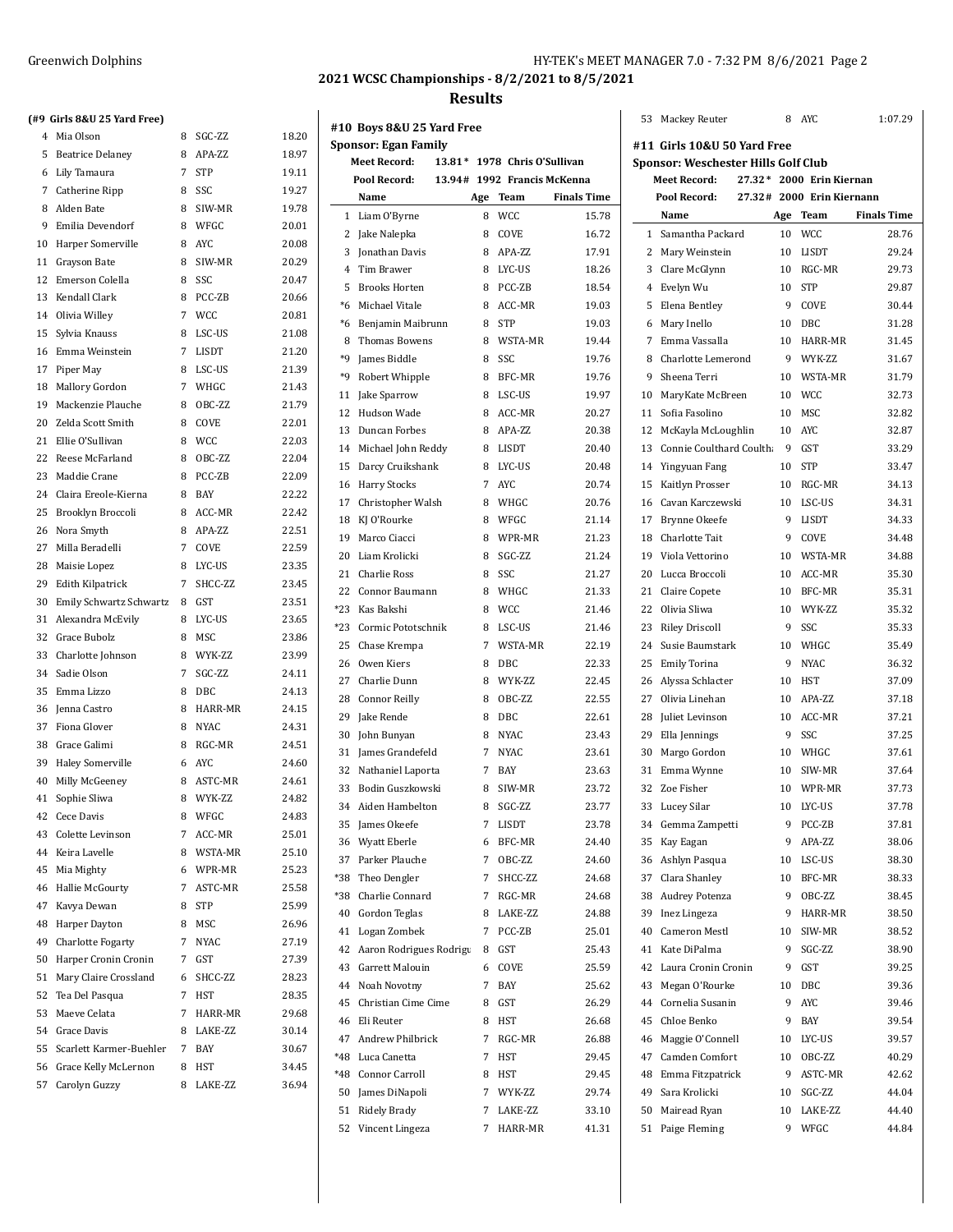|    | (#11 Girls 10&U 50 Yard Free)                               |    |              |                                       | 4              |
|----|-------------------------------------------------------------|----|--------------|---------------------------------------|----------------|
|    | 52 Grace Gallivan                                           | 9  | PCC-ZB       | 44.85                                 | 4              |
| 53 | Josephine Gilmartin                                         | 10 | <b>NYAC</b>  | 44.92                                 | 4              |
|    | 54 Ella Diab                                                | 10 | ASTC-MR      | 56.73                                 |                |
|    | 55 Mei Chen                                                 | 9  | WPR-MR       | 59.29                                 |                |
|    |                                                             |    |              |                                       | #1             |
|    | #12 Boys 10&U 50 Yard Free<br><b>Sponsor: Rye Golf Club</b> |    |              |                                       | Sp             |
|    | <b>Meet Record:</b>                                         |    |              | 27.07* 1999 Philip Davies / B. Lee (2 |                |
|    | Pool Record:                                                |    |              | 27.07# 2013 P. Davies(99)/B. Lee      |                |
|    | Name                                                        |    | Age Team     | <b>Finals Time</b>                    |                |
|    | 1 Brenden Melnyk                                            | 10 | <b>WCC</b>   | 30.34                                 |                |
|    | 2 Colby Hamel                                               | 10 | SGC-ZZ       | 30.40                                 |                |
|    | 3 Michael Criscillo                                         | 10 | LISDT        | 30.78                                 |                |
|    | 4 Charlie Thigpen                                           | 10 | APA-ZZ       | 32.03                                 |                |
|    | 5 Ryan De Nigris                                            | 9  | <b>LISDT</b> | 32.43                                 |                |
|    | 6 Nicholas Stocks                                           | 9  | <b>AYC</b>   | 32.83                                 |                |
|    | 7 Henry Davis                                               | 10 | LAKE-ZZ      | 33.17                                 |                |
|    | 8 Chase Forbes                                              | 9  | APA-ZZ       | 33.37                                 |                |
|    | 9 Toby Chen                                                 | 9  | <b>HST</b>   | 33.39                                 |                |
| 10 | Kyan Bakshi                                                 | 10 | <b>WCC</b>   | 33.63                                 | 1              |
|    | 11 Owen Hardart                                             | 10 | SIW-MR       | 33.83                                 | 1              |
|    | 12 Payton Nicotina                                          | 10 | HARR-MR      | 33.97                                 | 1              |
|    | 13 Giovanni Polenzani                                       | 10 | PCC-ZB       | 34.33                                 | 1              |
| 14 | Joshua Serrano                                              | 9  | WPR-MR       | 34.60                                 | 1              |
| 15 | <b>Tripp Whatley</b>                                        | 10 | SSC          | 35.06                                 | 1              |
| 16 | Christian Driver                                            | 10 | PCC-ZB       | 35.09                                 | 1              |
|    | 17 Fernando Retana                                          | 10 | <b>STP</b>   | 35.23                                 | 1              |
| 18 | Micheal Mialkowski                                          | 9  | <b>STP</b>   | 35.45                                 | 1              |
| 19 | Luc Pelletier                                               | 9  | WHGC         | 35.54                                 | 1              |
| 20 | Evan Street                                                 | 10 | OBC-ZZ       | 35.62                                 | 2              |
|    | 21 Matteo Walsh                                             | 9  | LSC-US       | 35.67                                 | 2              |
|    | 22 Aidan Lynch                                              | 10 | SSC          | 35.77                                 | 2              |
| 23 | Eli Moskowitz                                               | 10 | MSC          | 36.31                                 | 2              |
|    | 24 Christian Davis                                          | 10 | WFGC         | 36.45                                 | 2              |
| 25 | John Mazziotti Mazziotti 10                                 |    | GST          | 36.84                                 | 2              |
| 26 | Brayden Giordano                                            | 10 | ASTC-MR      | 37.31                                 | 2              |
| 27 | Tripp Meszkat                                               | 9  | AYC          | 37.64                                 | 2              |
| 28 | Zachary Stewart-Lewis                                       | 9  | RGC-MR       | 37.71                                 | 2              |
|    | 29 Daniel Rotenberg                                         |    | 10 SIW-MR    | 38.01                                 | 2              |
| 30 | Matthew Philbrick                                           | 9  | RGC-MR       | 38.08                                 | 3              |
| 31 | James Rikkers                                               | 10 | LYC-US       | 38.33                                 | 3              |
| 32 | Marcus Vitale                                               | 10 | ACC-MR       | 38.54                                 | 3              |
| 33 | Vincent Stasio                                              | 9  | WYK-ZZ       | 39.76                                 | 3              |
| 34 | Christian Rubeo                                             | 10 | <b>DBC</b>   | 39.80                                 | 3              |
| 35 | Jadi Zottner                                                | 10 | WYK-ZZ       | 40.36                                 | 3              |
| 36 | Jack Bulfin                                                 | 10 | COVE         | 41.09                                 | 3              |
| 37 | Joseph Straface                                             | 10 | COVE         | 41.21                                 | 3              |
| 38 | <b>Joel Dean</b>                                            | 10 | MSC          | 41.22                                 | 3              |
| 39 | Mason Fisher                                                | 9  | WPR-MR       | 42.06                                 | 3              |
| 40 | Thomas Constantino                                          | 9  | LAKE-ZZ      | 42.89                                 | 4              |
| 41 | Ian Pototschnik                                             | 10 | LSC-US       | 43.04                                 | 4              |
|    | 42 Will DeTone                                              | 9  | DBC          | 43.31                                 | 4              |
|    | 43 Dylan Duffell                                            | 10 | <b>NYAC</b>  | 44.09                                 | 4              |
|    | 44 Sebastian Aquilina                                       | 10 | OBC-ZZ       | 44.17                                 | 4              |
| 45 | Sohm Mandhare                                               | 10 | HARR-MR      | 46.14                                 | 4              |
| 46 | Wiley Oxendine                                              | 9  | <b>NYAC</b>  | 46.73                                 | $\overline{4}$ |

#### **Results**

| 47 | Judson Geise                         | 10 | <b>IYC-US</b>               | 49.02          |
|----|--------------------------------------|----|-----------------------------|----------------|
| 48 | <b>Brian Higgins</b>                 | 9  | WSTA-MR                     | 51.30          |
| 49 | Nicholas Rosa                        | 10 | WSTA-MR                     | 52.14          |
|    | --- Alex Halyard                     | 9  | $SGC-ZZ$                    | D <sub>0</sub> |
|    | Did not finish                       |    |                             |                |
|    | #13 Girls 12&U 50 Yard Free          |    |                             |                |
|    | <b>Sponsor: Wykagyl Country Club</b> |    |                             |                |
|    | <b>Meet Record:</b>                  |    | 25.46* 2010 Caroline Scotti |                |
|    | Pool Record:                         |    | 25.44# 2010 C. Scotti       |                |
|    |                                      |    |                             |                |

|    | 43.TTH                   |    | <b>LUIU</b> GJUL |                    |
|----|--------------------------|----|------------------|--------------------|
|    | Name                     |    | Age Team         | <b>Finals Time</b> |
|    | 1 Cameron Forbes         | 11 | APA-ZZ           | 25.72              |
| 2  | Claudia Rapisarda        | 12 | LISDT            | 26.56              |
| 3  | Davia Richardson         | 12 | WSTA-MR          | 26.66              |
|    | 4 Sophie Reis            | 11 | <b>STP</b>       | 27.56              |
| 5  | Anna Hill                | 12 | WSTA-MR          | 27.80              |
|    | 6 Grayson Findlay        | 12 | RGC-MR           | 28.28              |
|    | 7 Lila Rupp              | 12 | <b>AYC</b>       | 28.55              |
| 8  | Kate Chesley             | 11 | SSC.             | 28.86              |
| 9  | Zoe Boda                 | 11 | HARR-MR          | 28.95              |
| 10 | Mary Fontanella          | 12 | LYC-US           | 29.15              |
| 11 | Mairead Luhman           | 12 | SSC              | 29.28              |
| 12 | Kelly Constantino        | 12 | LAKE-ZZ          | 29.29              |
| 13 | Alba Iacobazzi Iacobazzi | 12 | GST              | 29.96              |
|    | 14 Velvet Marsh          | 12 | HST              | 30.09              |
| 15 | Jane Chevalier           | 11 | LYC-US           | 30.16              |
| 16 | Gianna Fountain          | 11 | WPR-MR           | 30.47              |
| 17 | Lynn Tamura              | 11 | <b>STP</b>       | 30.80              |
| 18 | Julia Langerfeld         | 11 | <b>NYAC</b>      | 31.14              |
| 19 | Kiersten Wilantowicz Wi  | 12 | <b>GST</b>       | 31.31              |
| 20 | Aine Proffitt            | 12 | <b>NYAC</b>      | 31.84              |
| 21 | Kaitlyn Fleming          | 12 | MSC              | 31.91              |
| 22 | Serena Dugan             | 12 | SGC-ZZ           | 31.99              |
| 23 | Bela Fernandez           | 12 | <b>DBC</b>       | 32.02              |
| 24 | Maggie Miner             | 12 | BFC-MR           | 32.10              |
| 25 | Rory O'Byrne             | 12 | <b>WCC</b>       | 32.32              |
| 26 | Eleanor English          | 11 | APA-ZZ           | 32.34              |
| 27 | Olivia Otto              | 11 | OBC-ZZ           | 32.36              |
| 28 | Gabby Criscillo          | 12 | <b>LISDT</b>     | 32.48              |
| 29 | Hazel McGourty           | 11 | ASTC-MR          | 32.57              |
| 30 | Sienna Vicioso           | 11 | <b>MSC</b>       | 33.26              |
| 31 | Keira Palmer             | 12 | WHGC             | 33.48              |
| 32 | Leila Ibrohim            | 12 | HARR-MR          | 33.59              |
| 33 | Maria Walsh              | 12 | LSC-US           | 34.06              |
| 34 | Charlotte O'Friel        | 12 | BFC-MR           | 34.10              |
| 35 | Klara Severance          | 12 | COVE             | 34.15              |
| 36 | Jacqueline Mannix        | 12 | LSC-US           | 34.18              |
| 37 | Maren Kim                | 11 | <b>HST</b>       | 34.49              |
|    | 38 Brynn McFarland       |    | 11 OBC-ZZ        | 34.60              |
|    | 39 Tierney Baumann       | 11 | WHGC             | 34.75              |
| 40 | Lilian Connard           | 11 | RGC-MR           | 34.82              |
| 41 | Amy Evenson              | 12 | COVE             | 34.85              |
|    | 42 Natalie Hofmann       | 11 | <b>AYC</b>       | 35.27              |
| 43 | Keira Sedeva             | 12 | BAY              | 35.31              |
|    | 44 Ali Greco             | 12 | WFGC             | 36.08              |
| 45 | Isabel McDonald          | 11 | ASTC-MR          | 36.13              |
| 46 | Nyma Kaishap             | 11 | SGC-ZZ           | 36.53              |
| 47 | Summer Syken             | 12 | BAY              | 36.82              |
|    |                          |    |                  |                    |

|    | 48 Kaitlyn Seguso                     |    | 12 LAKE-7.7. | 37.30 |
|----|---------------------------------------|----|--------------|-------|
| 49 | Sophia Resvanis                       |    | 12 DBC       | 37.84 |
|    | 50 Hailey Billings                    |    | 11 WCC       | 38.17 |
|    | 51 Elle Holbert                       |    | 11 WYK-7.7   | 38.67 |
|    | 52 Isabelle Kim                       | 11 | PCC-ZB       | 40.03 |
|    | 53 Adelle Hostetler                   |    | 10 WYK-7.7.  | 43.56 |
|    | #14 Boys 12&U 50 Yard Free            |    |              |       |
|    |                                       |    |              |       |
|    | Sponsor: Sleepy Hollow Country Club   |    |              |       |
|    | Meet Record: 24.51* 2013. Rui Mukudai |    |              |       |

### **Meet Record: 24.51\* 2013 Rui Mukudai Pool Record: 24.47# 2013 R. Mukadai Name Age Team Finals Time** Evan Ripp 12 SSC 25.29 Dylan Rigby 12 LISDT 25.32 Nicholas Holloway 12 AYC 25.38 Dan Bellach 12 LISDT 26.46 Tyler Burke 12 APA-ZZ 27.22 Charlie Hendrickson 12 APA-ZZ 27.24 Tyler Wels 12 WHGC 27.46 Felix Mao 12 STP 27.59 Mac Bach 12 DBC 27.72 10 Charles Lemerond 11 WYK-ZZ 28.05 Alexander Grimaldi 11 MSC 28.22 Wilson Redd 12 AYC 28.59 13 Kieran Moran 12 SSC 28.82 Michael Mighty 11 WPR-MR 28.87 Joshy Slingsby 12 RGC-MR 29.47 Yuta Iwabuchi 11 MSC 29.48 Leonard Hutaj Hutaj 12 GST 29.63

 Myles Cooper 12 WCC 30.06 Colby Comfort 11 OBC-ZZ 30.37 Owen Melnyk 12 WCC 30.50 Beckett Conners 11 OBC-ZZ 30.91 22 William McCarthy 12 SIW-MR 31.82 23 Michael O'Meara 11 WYK-ZZ 32.15 Ari Maibrunn 12 STP 32.17 Ishan Alas 11 HARR-MR 32.65 Jude Palmer 11 WHGC 32.83 27 Ryan Feldman 11 PCC-ZB 33.29 28 Ryan McEvily 11 LYC-US 33.67 Gus Constantine 12 LSC-US 33.88 Brayden Clark 11 PCC-ZB 34.06 Leon Yu 11 BAY 34.35 \*32 Aadi Kumar 11 WPR-MR 34.48 \*32 Evans Anderson 12 COVE 34.48 Hugo Allen 12 ASTC-MR 34.50 Johnny DeTone 11 DBC 34.80 Patrick O'Connell 12 LYC-US 35.00 Harry Hillis 12 RGC-MR 35.12 Patrick Simon 11 SGC-ZZ 36.48 Liam Wade 11 ACC-MR 36.66 Elias Ereole-Kierna 12 BAY 36.88 Colby Clair 12 HARR-MR 37.23 Scottie Halyard 11 SGC-ZZ 42.25 Matteo Veronelli 12 NYAC 44.27 Reece Larkin 11 ASTC-MR 45.56 Benjamin Falcone 11 COVE 45.94 Matthew DeRogatis 11 NYAC 46.31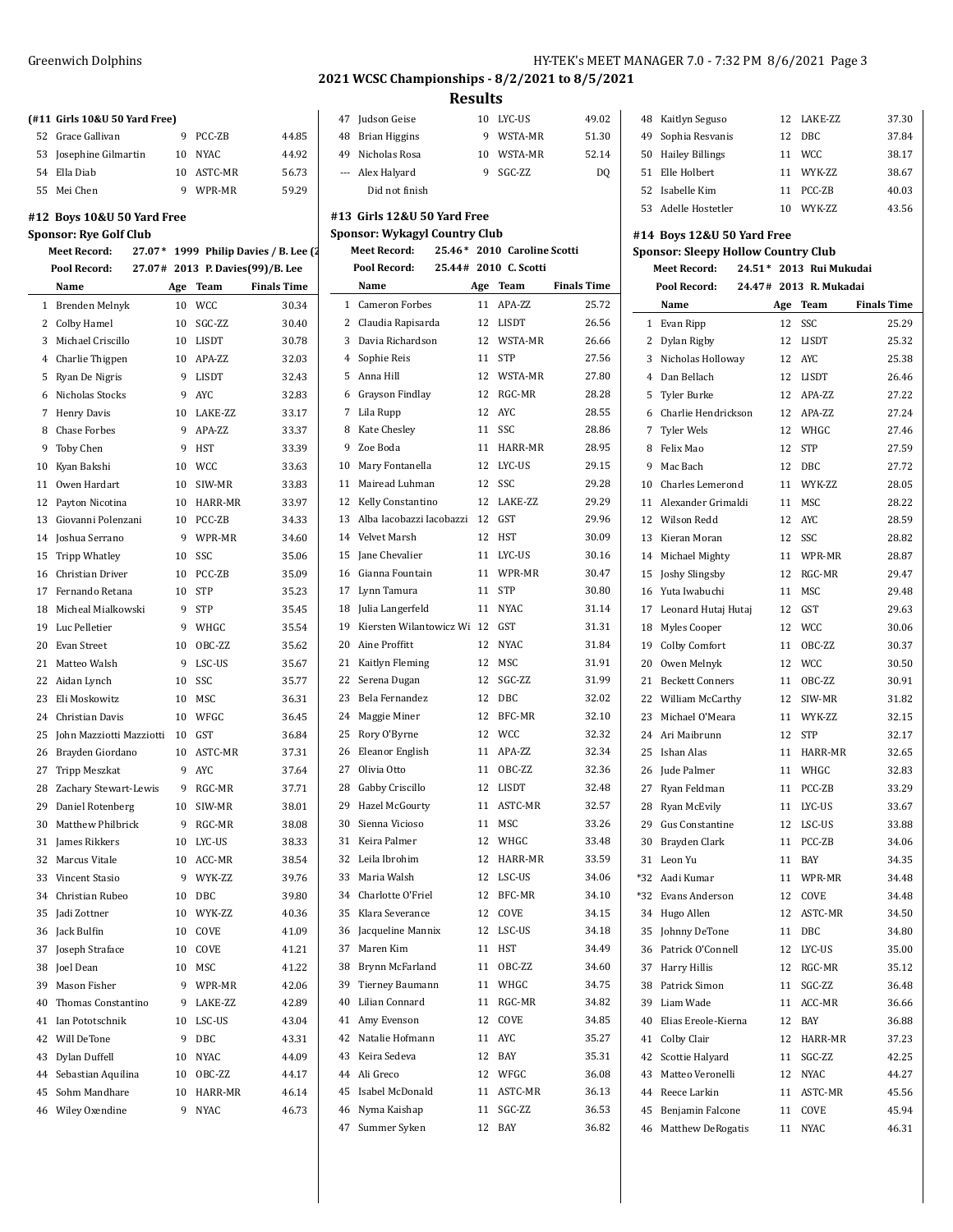**#15 Girls 14&U 100 Yard Free Sponsor: The Tobin's Meet Record: 52.89\* 2014 Maddie Hartigan Pool Record: 52.89# 2014 M.Hartigan Name Age Team Finals Time** Lauren Maierle 14 LISDT 53.24 Penny Lazar 14 WCC 53.48 Charlotte Brawer 14 LYC-US 56.33 Victoria Mordaunt 14 HARR-MR 56.91 Saskia Aikman 13 WSTA-MR 57.67 Megan Tiedemann 14 RGC-MR 57.78 Maddie Horner 13 NYAC 59.13 Taylor D'Auria 14 NYAC 59.47 Kayla Lombardo 13 RGC-MR 59.59 Maddie Weiss 13 LISDT 59.78 Katie Nalepka 14 COVE 1:00.27 Eliza Babyak 14 BFC-MR 1:00.55 Renae Chung 13 WSTA-MR 1:00.60 Audrey Li 13 STP 1:00.74 Sophia Rende 13 DBC 1:00.99 \*16 Maeve Bruton 14 WHGC 1:01.20 \*16 Hannah O'Meara 13 WYK-ZZ 1:01.20 Maddie Ford 13 COVE 1:01.26 19 Ayana Ite 13 MSC 1:01.66 Serena Wu 14 STP 1:01.84 Riko Suzuki 13 HARR-MR 1:02.48 Maeve Lewis 14 MSC 1:03.10 23 Leonora Hutaj Hutaj 14 GST 1:03.61 Maggie Spring 14 SIW-MR 1:03.69 Maddie Medico 14 WHGC 1:05.29 26 Caroline Hardart 13 SIW-MR 1:06.00 Molly O'Connell 14 LYC-US 1:06.46 Caroline Bach 13 DBC 1:07.62 Gracyn Finn 14 BFC-MR 1:08.38 Michela Iacobazzi Iacobazzi 14 GST 1:08.44 Sophie Frazier 13 OBC-ZZ 1:09.40 Riley Fitzpatrick 14 ASTC-MR 1:09.43 Grace Allen 14 SGC-ZZ 1:11.07 Alina Hara 13 WPR-MR 1:12.71 Addison Berg 13 SSC 1:12.79 Reese Muntner 14 SGC-ZZ 1:13.08 Alexa Marsh 13 OBC-ZZ 1:14.62 Gabriella Petriello 13 WYK-ZZ 1:14.92 Caitlin Thomas 14 HST 1:15.57 Alexa Guzman 13 BAY 1:20.49 Sofia Davis 13 WFGC 1:20.78 Maggie Marquez 13 HST 1:24.56 Lillian Benitez 13 WPR-MR 1:32.03 **#16 Boys 14&U 100 Yard Free**

# **Sponsor: Larchmont Shore Club**

**Meet Record: 47.73\* 2015 Nick Torres**

|   | Meet Record:       |     | 47.73° ZUI5 NICK IOFFES |                    |
|---|--------------------|-----|-------------------------|--------------------|
|   | Pool Record:       |     | 47.73# 2015 N.Torres    |                    |
|   | Name               | Age | Team                    | <b>Finals Time</b> |
| 1 | Ethan Zhou         | 13  | MSC.                    | 50.58              |
|   | 2 Charlie McMillan |     | 14 I.YC-US              | 51.34              |
|   | 3 Seth Graber      |     | 14 AYC                  | 51.75              |
|   |                    |     |                         |                    |

## **2021 WCSC Championships - 8/2/2021 to 8/5/2021**

|                   | 4 Thaddeus Curylo                        | 14  | LISDT       | 52.64              |                | 23 Ann Punnoose             | 17  | WPR-MR        | 1:04.03            |
|-------------------|------------------------------------------|-----|-------------|--------------------|----------------|-----------------------------|-----|---------------|--------------------|
| 5                 | Allen Punnoose                           | 14  | WPR-MR      | 55.26              | 24             | Alyssa Kimble               | 16  | LAKE-ZZ       | 1:04.50            |
| 6                 | Kyle Terri                               | 14  | WSTA-MR     | 56.06              | 25             | Priya Kumar                 | 16  | WPR-MR        | 1:04.85            |
| 7                 | Jackson Cooper                           | 13  | <b>WCC</b>  | 56.21              | 26             | Lara Baker                  | 16  | MSC           | 1:05.52            |
| 8                 | Cooper Lee                               | 14  | SGC-ZZ      | 56.32              | 27             | Sofia DeChiara              | 17  | LSC-US        | 1:05.72            |
| *9                | Sota Iwabuchi                            | 13  | MSC         | 56.44              | 28             | Ashley Tweedle              | 17  | WFGC          | 1:07.39            |
| *9                | Brendan Palmer                           | 14  | WHGC        | 56.44              | 29             | Alexandra Demasi            | 16  | OBC-ZZ        | 1:07.48            |
| 11                | Matt Rogliano                            | 13  | HARR-MR     | 56.50              | 30             | Abigail Breault             | 15  | LYC-US        | 1:08.02            |
| 12                | <b>Matthew Michailoff</b>                | 14  | <b>NYAC</b> | 57.72              | 31             | Brennan Hickey              | 16  | LYC-US        | 1:08.05            |
| 13                | Kieran Lee                               | 13  | WYK-ZZ      | 57.77              | 32             | Kelly Newman                | 15  | HARR-MR       | 1:09.01            |
|                   |                                          |     |             |                    |                |                             | 17  | DBC           |                    |
| 14                | Patrick De Nigris                        | 14  | LISDT       | 58.82              | 33             | Kali Swift                  |     |               | 1:09.55            |
| 15                | Peter Park Park                          | 14  | GST         | 59.48              | 34             | Molly McCauley              | 17  | DBC           | 1:09.61            |
| 16                | TJ Smith                                 | 14  | LYC-US      | 59.55              | *35            | Kayla Berger                | 13  | WSTA-MR       | 1:10.05            |
| 17                | Nate Baumstark                           | 13  | WHGC        | 59.85              | *35            | Elizabeth Riccio            | 17  | OBC-ZZ        | 1:10.05            |
| 18                | Gianluca Polenzani                       | 14  | PCC-ZB      | 1:01.11            | 37             | Francie Baumstark           | 15  | WHGC          | 1:10.14            |
| 19                | Rohan Kumar                              | 13  | WPR-MR      | 1:01.58            | 38             | Jazmine Mejia               | 15  | HARR-MR       | 1:10.46            |
| 20                | Ryan Carsen                              | 14  | DBC         | 1:02.03            | 39             | Mary Wrotniak               | 17  | BFC-MR        | 1:11.21            |
| 21                | Massimo Reali                            | 13  | HARR-MR     | 1:02.47            | 40             | Nora Fodero                 | 15  | WHGC          | 1:18.76            |
| 22                | Joey Tatarka                             | 14  | DBC         | 1:03.07            | $\overline{a}$ | Caroline Lennon             | 18  | GST           | X58.31             |
| 23                | <b>Bobby Langerfeld</b>                  | 13  | NYAC        | 1:03.36            | ---            | Sophia Shopovick            | 18  | WPR-MR        | X58.35             |
| 24                | Thomas Palmer                            | 14  | RGC-MR      | 1:04.00            |                | Ava Iannetta                | 18  | LAKE-ZZ       | X59.84             |
| 25                | Christopher Estill                       | 11  | APA-ZZ      | 1:04.12            |                | Caitlyn Needham             | 18  | <b>STP</b>    | X1:09.94           |
| 26                | Mikey McManus                            | 14  | WFGC        | 1:04.53            |                | #18 Boys 18&U 100 Yard Free |     |               |                    |
| 27                | Sebastien Krolicki                       | 13  | SGC-ZZ      | 1:04.71            |                | Name                        | Age | Team          | <b>Finals Time</b> |
| 28                | Declan McCauley                          | 14  | LSC-US      | 1:05.45            |                | 1 Henry Amar                | 16  | <b>BFC-MR</b> | 47.96              |
| 29                | David Koo Koo                            | 14  | GST         | 1:08.23            | 2              | Jonathan Carsen             | 17  | DBC           | 49.10              |
| 30                | William DeFelice                         | 13  | OBC-ZZ      | 1:10.09            |                |                             | 15  | <b>WCC</b>    | 49.44              |
| 31                | James Harshman                           | 14  | WYK-ZZ      | 1:11.96            | 3              | <b>Henry Peters</b>         | 17  |               | 49.80              |
| 32                | Evan Goodman                             | 13  | PCC-ZB      | 1:15.07            | 4              | Michael Barry               |     | LYC-US        |                    |
| 33                | Tiernan McLoughlin                       | 13  | AYC         | 1:23.25            | 5              | Zachary Pestrikov           | 15  | RGC-MR        | 50.77              |
| $\qquad \qquad -$ | Justin Chiang                            | 14  | SHCC-ZZ     | DQ                 | 6              | Alex McMillan               | 15  | LYC-US        | 52.08              |
|                   | False start                              |     |             |                    | 7              | Drew Hill                   | 17  | WSTA-MR       | 52.13              |
|                   |                                          |     |             |                    | 8              | Ben Korzenik                | 16  | LSC-US        | 52.55              |
|                   | #17 Girls 18&U 100 Yard Free             |     |             |                    | 9              | Alex Graber                 | 16  | <b>AYC</b>    | 53.19              |
|                   | <b>Sponsor: Akerfelds Family</b><br>Name |     | Team        | <b>Finals Time</b> | 10             | Devayan Roychoudhury        | 17  | WSTA-MR       | 53.42              |
|                   |                                          | Age |             |                    | 11             | <b>Ian Steffensen</b>       | 17  | WYK-ZZ        | 53.45              |
|                   | 1 Lente Geelen                           | 16  | RGC-MR      | 54.38              | 12             | <b>Billy Baumstark</b>      | 17  | WHGC          | 53.63              |
|                   | 2 Ally Pfeiffer                          | 15  | PCC-ZB      | 56.22              | 13             | Michael Scholz              | 16  | <b>HST</b>    | 53.93              |
|                   | 3 Kait Sweeney                           | 15  | LISDT       | 56.29              |                | 14 Nathaniel Attwell        | 15  | HST           | 54.44              |
| 4                 | Megan Lee                                | 17  | WYK-ZZ      | 56.32              |                | 15 Matt Bellach             | 15  | LISDT         | 54.74              |
|                   | 5 Kate Dougherty                         | 16  | NYAC        | 56.45              |                | 16 Kyle Malloy              | 15  | COVE          | 54.87              |
|                   | 6 Rory Sheridan                          | 15  | ASTC-MR     | 56.46              |                | 17 Ryan D'Auria             | 15  | <b>NYAC</b>   | 54.93              |
|                   | 7 Julie Tiedemann                        | 17  | RGC-MR      | 56.88              |                | 18 Jack Rotherham           | 16  | LSC-US        | 55.42              |
| 8                 | Kelly Tula                               | 15  | GST         | 57.90              |                | 19 Jack Tirsch              | 17  | <b>NYAC</b>   | 55.86              |
| 9                 | <b>Emily Carr</b>                        | 17  | ASTC-MR     | 58.73              |                | 20 Rowan Haffner            | 17  | <b>STP</b>    | 55.92              |
| 10                | Julia Pujadas                            | 15  | <b>WCC</b>  | 58.89              |                | 21 Ivan Sinyavin            | 17  | STP           | 56.03              |
| 11                | Lillie Tyrrell                           | 15  | <b>NYAC</b> | 59.09              | 22             | Thomas Lavelle              | 17  | COVE          | 56.24              |
| 12                | Julia Reich                              | 16  | BFC-MR      | 59.19              | 23             | Nate Dower                  | 15  | ASTC-MR       | 56.76              |
| 13                | Izzy Balachandran                        | 17  | WYK-ZZ      | 59.46              | 24             | Nicky Byrd                  | 16  | HARR-MR       | 57.38              |
| 14                | Lydia Chen                               | 17  | MSC         | 1:00.22            | 25             | Harris Karim                | 16  | MSC           | 58.03              |
| 15                | Lizzie Ford                              | 16  | COVE        | 1:00.58            | 26             | Michael Isberg              | 17  | MSC           | 58.05              |
| 16                | Riley Hendrickson                        | 14  | WSTA-MR     | 1:00.95            | 27             | Tommy O'Sullivan            | 17  | <b>WCC</b>    | 58.17              |
| 17                | Ellie Mackle                             | 17  | COVE        | 1:00.99            | 28             | Luke Tucker                 | 17  | RGC-MR        | 58.21              |
| 18                | Alexandra Marshall                       | 16  | SSC         | 1:02.45            | 29             | Michael Weinstein           | 15  | LISDT         | 58.23              |
| 19                | Emma May                                 | 17  | SSC         | 1:02.50            |                | 30 Jake Robinson            | 15  | HARR-MR       | 58.29              |
| 20                | Rita Kalaj                               | 17  | LISDT       | 1:02.54            |                | 31 Mikey Freeman            | 16  | DBC           | 58.87              |
| 21                | Emma Marshall                            | 17  | WCC         | 1:02.92            |                | 32 Zach Long                | 17  | WYK-ZZ        | 58.92              |
|                   | 22 Katie Rotherham                       | 17  | LSC-US      | 1:02.99            |                | 33 Jake Karamehmedovic      |     | 13 AYC        | 1:00.37            |
|                   |                                          |     |             |                    |                |                             |     |               |                    |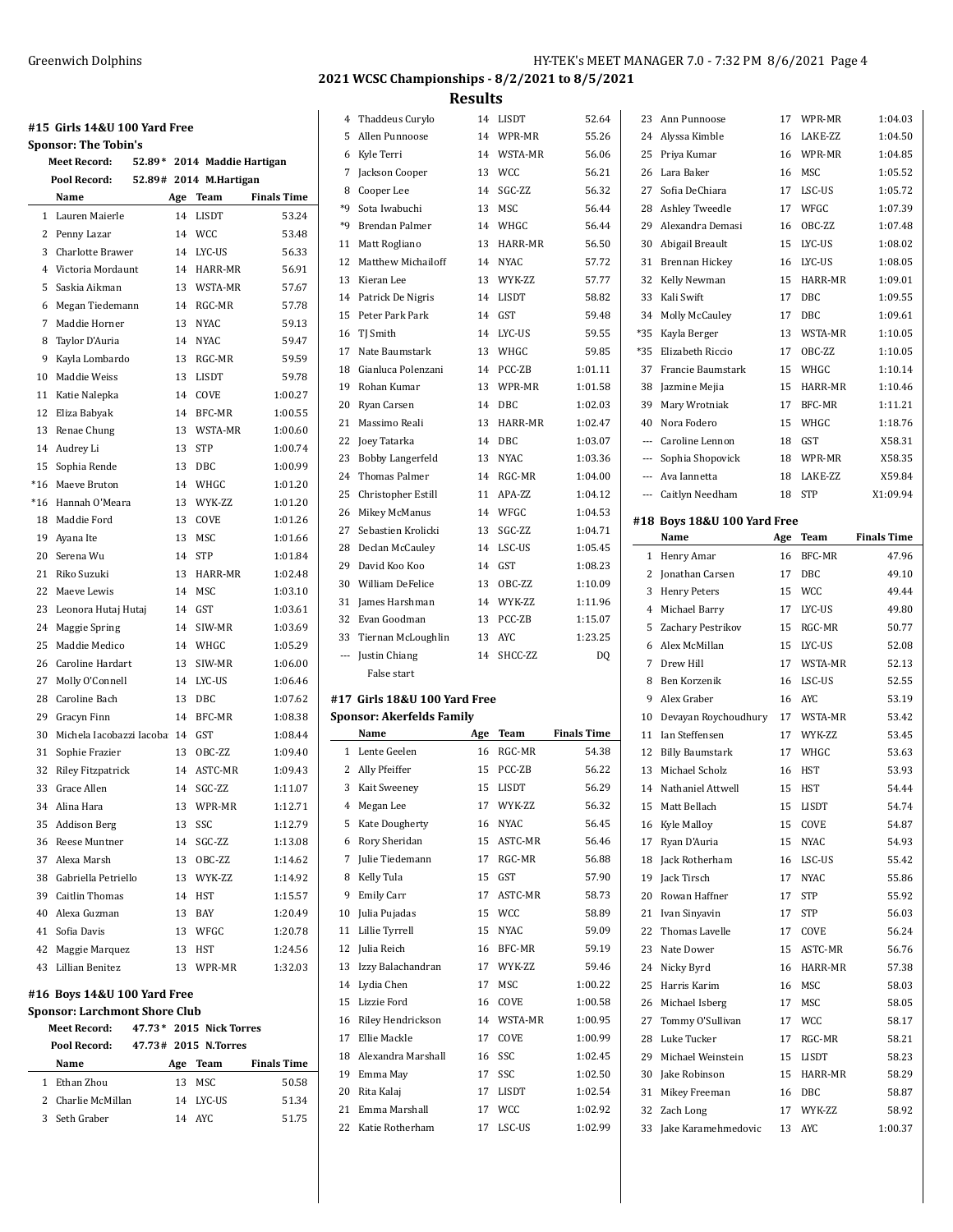**(#18 Boys 18&U 100 Yard Free)**

|    | #18 Boys 18&U 100 Yard Free) |    |                 |         |
|----|------------------------------|----|-----------------|---------|
|    | 34 Hawke Blum                |    | 15 SGC-ZZ       | 1:00.41 |
|    | 35 Stephen Vumbacco          |    | 15 OBC-77       | 1:00.47 |
|    | 36 Sean Branely              |    | 16 ASTC-MR      | 1:02.90 |
|    | 37 Hayes Romley              |    | 15 BFC-MR       | 1:03.08 |
| 38 | William Kara                 |    | 16 WHGC         | 1:10.20 |
|    | 39 Milo Sheth                |    | 14 SGC-7.7.     | 1:23.99 |
|    | --- Kiko Louis-Charles       | 18 | WSTA-MR         | X49.66  |
|    | --- Ilirian Celaj            | 18 | WPR-MR          | X54.28  |
|    | --- Dan Kimble               | 18 | <b>LAKE-7.7</b> | X56.38  |
|    | --- Jose Contreras           | 18 | WPR-MR          | X56.98  |

### **#21 Girls 8&U 25 Yard Back**

 $\overline{a}$ 

**Sponsor: Winged Foot Golf Club**

| <b>Meet Record:</b> |                         | 16.86* 2012 Isabella Lippolis |     |            |                         |                    |
|---------------------|-------------------------|-------------------------------|-----|------------|-------------------------|--------------------|
|                     | Pool Record:            |                               |     |            | 16.04# 1994 K. Morissey |                    |
|                     | Name                    |                               | Age |            | Team                    | <b>Finals Time</b> |
| $\mathbf{1}$        | Sophie Weinstein        |                               | 8   |            | <b>LISDT</b>            | 19.06              |
| $\overline{2}$      | Clara Hill              |                               | 8   |            | WSTA-MR                 | 20.33              |
| 3                   | Elena McGlynn           |                               | 8   |            | RGC-MR                  | 21.28              |
| 4                   | Ellie Schaible          |                               | 8   |            | WYK-ZZ                  | 22.21              |
| 5                   | Lily Tamaura            |                               | 7   | <b>STP</b> |                         | 22.85              |
| 6                   | Mia Olson               |                               | 8   |            | SGC-ZZ                  | 24.16              |
| 7                   | Grayson Bate            |                               | 8   |            | SIW-MR                  | 24.18              |
| 8                   | Alexis Geveda           |                               | 8   |            | APA-ZZ                  | 24.56              |
| 9                   | Zelda Scott Smith       |                               | 8   |            | COVE                    | 25.03              |
| 10                  | <b>Beatrice Delaney</b> |                               | 8   |            | APA-ZZ                  | 25.13              |
| 11                  | Victoria Albieri        |                               | 8   |            | <b>MSC</b>              | 25.43              |
| 12                  | Kate DiMiero            |                               | 7   | SSC        |                         | 25.89              |
| 13                  | Elsa Van Arkel          |                               | 8   | SSC        |                         | 26.35              |
| 14                  | Emilia Devendorf        |                               | 8   |            | WFGC                    | 26.43              |
| 15                  | Quinn Cronin Cronin     |                               | 8   | <b>GST</b> |                         | 26.73              |
| 16                  | Avery McCormick         |                               | 8   |            | PCC-ZB                  | 26.90              |
| 17                  | Olivia Willey           |                               | 7   |            | <b>WCC</b>              | 27.09              |
| 18                  | Mackenzie Plauche       |                               | 8   |            | OBC-ZZ                  | 27.21              |
| 19                  | Grace Bubolz            |                               | 8   |            | <b>MSC</b>              | 27.69              |
| 20                  | Cece Davis              |                               | 8   |            | WFGC                    | 28.05              |
| 21                  | Fiona Glover            |                               | 8   |            | <b>NYAC</b>             | 28.06              |
| 22                  | Emily Schwartz Schwartz |                               | 8   | <b>GST</b> |                         | 28.22              |
| 23                  | Ellie O'Sullivan        |                               | 8   |            | <b>WCC</b>              | 28.24              |
| 24                  | Tea Del Pasqua          |                               | 7   | <b>HST</b> |                         | 28.72              |
| 25                  | Mia Mighty              |                               | 6   |            | WPR-MR                  | 28.88              |
| 26                  | Colette Levinson        |                               | 7   |            | ACC-MR                  | 29.03              |
| 27                  | Alexandra McEvily       |                               | 8   |            | LYC-US                  | 29.06              |
| 28                  | Keira Lavelle           |                               | 8   |            | WSTA-MR                 | 29.11              |
| 29                  | Piper May               |                               | 8   |            | LSC-US                  | 29.23              |
| 30                  | <b>Haley Somerville</b> |                               | 6   | <b>AYC</b> |                         | 29.43              |
| *31                 | Sadie Olson             |                               | 7   |            | SGC-ZZ                  | 29.55              |
| $*31$               | Caroline Asgeirsson     |                               | 7   | <b>AYC</b> |                         | 29.55              |
| 33                  | Grace Piekarski         |                               | 7   | <b>STP</b> |                         | 29.71              |
| 34                  | Charlotte Fogarty       |                               | 7   |            | <b>NYAC</b>             | 29.91              |
| 35                  | Charlotte Johnson       |                               | 8   |            | WYK-ZZ                  | 29.98              |
| 36                  | Mallory Gordon          |                               | 7   |            | WHGC                    | 30.09              |
| 37                  | Claira Ereole-Kierna    |                               | 8   | BAY        |                         | 30.20              |
| 38                  | Emma Lizzo              |                               | 8   | <b>DBC</b> |                         | 30.25              |
| 39                  | Jenna Castro            |                               | 8   |            | HARR-MR                 | 30.32              |
| 40                  | <b>Bella Schepis</b>    |                               | 8   |            | <b>LISDT</b>            | 30.42              |

### **2021 WCSC Championships - 8/2/2021 to 8/5/2021**

| <b>Results</b> |                           |     |                        |                    |  |
|----------------|---------------------------|-----|------------------------|--------------------|--|
| 41             | Reese McFarland           | 8   | OBC-ZZ                 | 30.47              |  |
| 42             | Emily Fish                | 7   | LSC-US                 | 30.76              |  |
| 43             | Charlotte Morton          | 8   | LYC-US                 | 30.90              |  |
| 44             | Maeve Celata              | 7   | HARR-MR                | 31.05              |  |
| 45             | Edith Kilpatrick          | 7   | SHCC-ZZ                | 32.73              |  |
| 46             | Scarlett Karmer-Buehler   | 7   | BAY                    | 33.83              |  |
| 47             | Brigid Favorito           | 7   | ASTC-MR                | 36.37              |  |
| 48             | Caroline Favorito         | 7   | ASTC-MR                | 36.41              |  |
| 49             |                           | 6   | SHCC-ZZ                | 36.64              |  |
|                | Mary Claire Crossland     |     |                        |                    |  |
| 50             | Lilah Sbrega              | 8   | HST                    | 38.48              |  |
| 51             | Grace Davis               | 8   | LAKE-ZZ                | 39.10              |  |
| 52             | Cece DeTone               | 7   | <b>DBC</b>             | 39.24              |  |
|                | 53 Carolyn Guzzy          | 8   | LAKE-ZZ                | 44.09              |  |
|                | --- Charlotte Murphy      | 7   | SIW-MR                 | DQ                 |  |
| ---            | Nora Carey                | 7   | RGC-MR                 | DQ                 |  |
|                | --- Kendall Clark         | 8   | PCC-ZB                 | DQ                 |  |
|                | --- Maeven Scahill        | 8   | COVE                   | DQ                 |  |
|                | #22 Boys 8&U 25 Yard Back |     |                        |                    |  |
|                | <b>Meet Record:</b>       |     | 16.81* 2016 Ethan Zhou |                    |  |
|                | Pool Record:              |     | 17.13# 2010 A. Graham  |                    |  |
|                | Name                      | Age | Team                   | <b>Finals Time</b> |  |
| $\mathbf{1}$   | Liam O'Byrne              | 8   | WCC                    | 21.59              |  |
| 2              | Robert Whipple            | 8   | BFC-MR                 | 22.68              |  |
| 3              | Benjamin Maibrunn         | 8   | <b>STP</b>             | 24.20              |  |
| 4              | Michael John Reddy        | 8   | LISDT                  | 24.45              |  |
| 5              | Michael Vitale            | 8   | ACC-MR                 | 25.09              |  |
| 6              | Alec Catti-watt           | 8   | LYC-US                 | 25.23              |  |
| 7              | Jake Sparrow              | 8   | LSC-US                 | 25.55              |  |
| 8              | James Biddle              | 8   | SSC                    | 25.80              |  |
| 9              | <b>Brooks Horten</b>      | 8   | PCC-ZB                 | 25.84              |  |
| 10             | Jonathan Davis            | 8   | APA-ZZ                 | 25.89              |  |
| 11             | Duncan Forbes             | 8   | APA-ZZ                 | 25.94              |  |
| 12             | Johnny Valenti            | 8   | <b>WCC</b>             | 26.16              |  |
| 13             | Lyle Park                 | 7   | WYK-ZZ                 | 26.24              |  |
| 14             | Charlie Ross              | 8   | SSC                    | 26.69              |  |
| 15             | Connor Baumann            | 8   | WHGC                   | 26.94              |  |
| 16             | Xavier Hau                | 8   | COVE                   | 27.01              |  |
|                | 17 KJ O'Rourke            | 8   | WFGC                   | 27.59              |  |
|                | 18 Connor Reilly          | 8   | OBC-ZZ                 | 27.64              |  |
| 19             | Darcy Cruikshank          | 8   | LYC-US                 | 27.87              |  |
| 20             | <b>Harry Stocks</b>       | 7   | <b>AYC</b>             | 27.92              |  |
| 21             | <b>Thomas Bowens</b>      | 8   | WSTA-MR                | 28.15              |  |
| 22             | Nathaniel Laporta         | 7   | BAY                    | 28.59              |  |
| 23             | Charles Graham            | 8   | OBC-ZZ                 | 28.90              |  |
| 24             | Eli Reuter                | 8   | <b>HST</b>             | 28.98              |  |
| 25             | Grady McCormick           | 8   | PCC-ZB                 | 29.25              |  |
| 26             | Giacomo Iacobazzi Iacoba  | 7   | GST                    | 29.52              |  |
| 27             | John Bunyan               | 8   | <b>NYAC</b>            | 29.56              |  |
| 28             | Bodin Guszkowski          | 8   | SIW-MR                 | 29.75              |  |
| 29             | Bastian Kott              | 7   | COVE                   | 29.76              |  |
| 30             | Marco Ciacci              | 8   | WPR-MR                 | 29.85              |  |
| 31             | Jake Rende                | 8   | DBC                    | 29.89              |  |
| 32             | Mackey Reuter             | 8   | AYC                    | 30.12              |  |
|                | 33 Charlie Connard        | 7   | RGC-MR                 | 30.13              |  |
|                | 34 Noah Novotny           | 7   | BAY                    | 30.28              |  |
| 35             |                           | 8   | SGC-ZZ                 | 30.97              |  |
|                | Liam Krolicki             |     |                        |                    |  |

 $\overline{\phantom{a}}$ 

|                | 37 Aaron Rodrigues Rodrigu           | 8              | GST                      | 31.34              |
|----------------|--------------------------------------|----------------|--------------------------|--------------------|
| 38             | <b>Connor Carroll</b>                | 8              | <b>HST</b>               | 31.70              |
|                | 39 Win Karczewski                    | 7              | LSC-US                   | 32.76              |
| 40             | Aiden Hambelton                      | 8              | SGC-ZZ                   | 33.11              |
|                | 41 Andrew Philbrick                  | 7              | RGC-MR                   | 33.49              |
|                | 42 Theo Dengler                      | 7              | SHCC-ZZ                  | 34.02              |
| 43             | James Grandefeld                     | 7              | <b>NYAC</b>              | 34.34              |
| 44             | Jake Weiss                           | 8              | <b>LISDT</b>             | 34.81              |
| 45             | Chase Krempa                         | $\overline{7}$ | WSTA-MR                  | 35.45              |
| 46             | James DiNapoli                       | 7              | WYK-ZZ                   | 36.90              |
| 47             | Owen Kiers                           | 8              | DBC                      | 37.81              |
| 48             | Vincent Lingeza                      | 7              | HARR-MR                  | 45.70              |
| $\overline{a}$ | <b>Ridely Brady</b>                  | $\overline{7}$ | <b>LAKE-ZZ</b>           | DQ                 |
|                | Other                                |                |                          |                    |
|                | #23 Girls 10&U 50 Yard Back          |                |                          |                    |
|                | <b>Sponsor: Ardsley Country Club</b> |                |                          |                    |
|                | <b>Meet Record:</b>                  |                | 31.30* 2015 Natalie Peng |                    |
|                | Pool Record:                         |                | 31.30# 2015 N. Peng      |                    |
|                | Name                                 |                | Age Team                 | <b>Finals Time</b> |
|                | 1 Evelyn Wu                          | 10             | <b>STP</b>               | 34.49              |
|                | 2 Mary Weinstein                     | 10             | <b>LISDT</b>             | 36.01              |
| 3              | Samantha Packard                     | 10             | <b>WCC</b>               | 36.52              |
| $\overline{4}$ | Clare McGlynn                        | 10             | RGC-MR                   | 36.79              |
| 5              | Emma Vassalla                        | 10             |                          |                    |
| 6              |                                      |                | HARR-MR                  | 36.94              |
|                | Elena Bentlev                        | 9              | COVE                     | 37.80              |
| $\overline{7}$ | Sheena Terri                         | 10             | WSTA-MR                  | 37.81              |
| 8              | Sofia Fasolino                       | 10             | <b>MSC</b>               | 39.18              |
| 9              | Connie Coulthard Coulth              | $\overline{9}$ | <b>GST</b>               | 39.22              |
| 10             | Mary Inello                          | 10             | <b>DBC</b>               | 39.40              |
| 11             | MaryKate McBreen                     | 10             | <b>WCC</b>               | 39.52              |
| 12             | Brynne Okeefe                        | 9              | <b>LISDT</b>             | 39.84              |
| 13             | Viola Vettorino                      | 10             | WSTA-MR                  | 39.94              |
|                | 14 Yingyuan Fang                     | 10             | <b>STP</b>               | 40.79              |
| 15             | Cavan Karczewski                     | 10             | LSC-US                   | 41.22              |
| 16             | Claire Copete                        | 10             | BFC-MR                   | 41.82              |
|                | 17 Mackenzy Somerville               | 10             | <b>AYC</b>               | 42.01              |
| 18             | Monica McGlynn                       | 10             | RGC-MR                   | 42.12              |
| 19             | Charlotte Tait                       | 9              | COVE                     | 42.22              |
| 20             | Susie Baumstark                      | 10             | WHGC                     | 42.23              |

22 Margo Gordon 10 WHGC 43.84 23 Clara Shanley 10 BFC-MR 44.53 Quinn Bennett 9 OBC-ZZ 44.92 Riley Driscoll 9 SSC 44.97 Barbara Chang 10 HST 45.31 Zoe Fisher 10 WPR-MR 45.34 28 Ashlyn Pasqua 10 LSC-US 45.40 Gemma Zampetti 9 PCC-ZB 45.66 Olivia Linehan 10 APA-ZZ 46.10 Abby Sliwa 10 WYK-ZZ 46.25 Ella Jennings 9 SSC 46.45 Emma Wynne 10 SIW-MR 46.46 Juliet Levinson 10 ACC-MR 46.57 Emily Pierog 9 APA-ZZ 47.29 Inez Lingeza 9 HARR-MR 47.46 Emma Fitzpatrick 9 ASTC-MR 47.49 Cornelia Susanin 9 AYC 48.16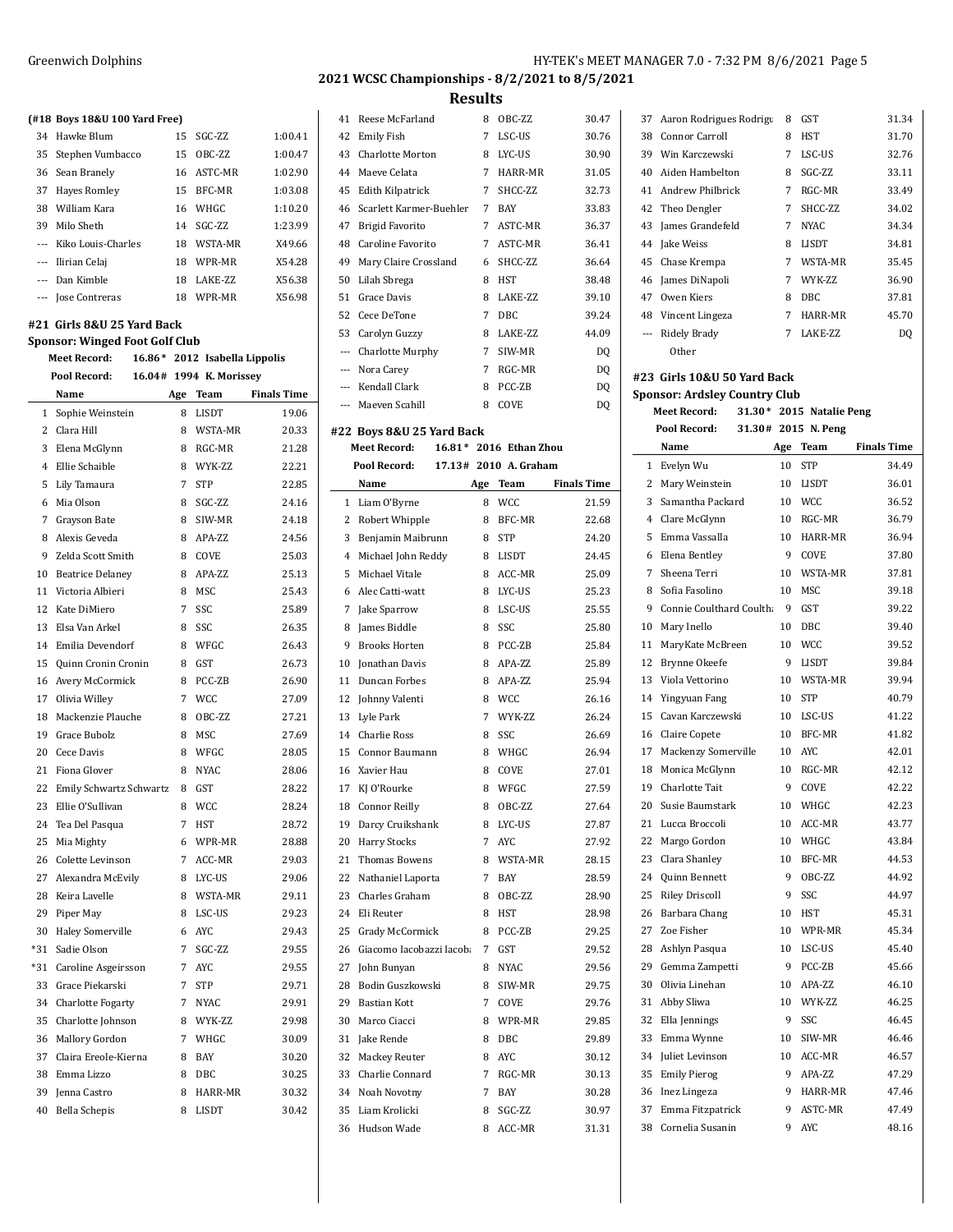#### **(#23 Girls 10&U 50 Yard Back)**

| 39 | Memsey McCarthy      | 10 | SIW-MR      | 48.51   |
|----|----------------------|----|-------------|---------|
| 40 | Audrey Potenza       | 9  | OBC-ZZ      | 48.60   |
| 41 | Devon Simon          | 9  | SGC-ZZ      | 49.31   |
| 42 | Grace Gallivan       | 9  | PCC-ZB      | 49.76   |
| 43 | Maggie O'Connell     | 10 | LYC-US      | 51.82   |
| 44 | Megan O'Rourke       | 10 | DBC         | 52.04   |
|    | 45 Sara Krolicki     | 10 | SGC-ZZ      | 54.58   |
|    | 46 Violet Campanelli | 10 | HST         | 55.26   |
| 47 | Paige Fleming        | 9  | WFGC        | 55.54   |
| 48 | Georgie Mcdonald     | 10 | LYC-US      | 55.96   |
| 49 | Natalie Glover       | 9  | <b>NYAC</b> | 57.63   |
| 50 | Madeline Albus       | 10 | <b>NYAC</b> | 1:01.15 |
| 51 | Ella Diab            | 10 | ASTC-MR     | 1:05.95 |
| 52 | Mei Chen             | 9  | WPR-MR      | 1:06.70 |

### **#24 Boys 10&U 50 Yard Back**

#### **Sponsor: Hastings Swim Team**

| <b>Meet Record:</b><br>31.12* 2012 Nick Torres |                          |                 |                       |                    |
|------------------------------------------------|--------------------------|-----------------|-----------------------|--------------------|
|                                                | Pool Record:             |                 | 31.32# 2012 N. Torres |                    |
|                                                | Name                     | Age             | Team                  | <b>Finals Time</b> |
| $\mathbf{1}$                                   | Michael Criscillo        | 10              | <b>LISDT</b>          | 35.09              |
| $\overline{2}$                                 | <b>Colby Hamel</b>       | 10              | SGC-ZZ                | 37.25              |
| 3                                              | Luke Schooley            | 10              | WYK-ZZ                | 38.88              |
| $\overline{4}$                                 | <b>Brenden Melnyk</b>    | 10              | <b>WCC</b>            | 39.60              |
| 5                                              | Teddy Hendrickson        | 10              | APA-ZZ                | 40.42              |
| 6                                              | Ryan De Nigris           | 9               | <b>LISDT</b>          | 41.10              |
| 7                                              | <b>Tripp Whatley</b>     | 10              | SSC                   | 41.32              |
| 8                                              | Micheal Mialkowski       | 9               | <b>STP</b>            | 41.40              |
| 9                                              | Charlie Thigpen          | 10              | APA-ZZ                | 41.60              |
| 10                                             | Eli Moskowitz            | 10              | <b>MSC</b>            | 41.94              |
| 11                                             | Fernando Retana          | 10              | <b>STP</b>            | 43.06              |
| 12                                             | Christian Driver         | 10              | PCC-ZB                | 43.16              |
| 13                                             | Henry Davis              | 10              | LAKE-ZZ               | 43.78              |
| 14                                             | Brayden Giordano         | 10              | ASTC-MR               | 43.81              |
| 15                                             | Marcus Vitale            | 10              | ACC-MR                | 44.48              |
| 16                                             | Nicholas Stocks          | 9               | <b>AYC</b>            | 44.68              |
| 17                                             | Evan Street              | 10              | OBC-ZZ                | 44.85              |
| 18                                             | Giovanni Polenzani       | $10-10$         | PCC-ZB                | 44.98              |
| 19                                             | Zachary Stewart-Lewis    | 9               | RGC-MR                | 45.24              |
| 20                                             | Luc Pelletier            | 9               | WHGC                  | 45.42              |
| 21                                             | Daniel Rotenberg         | 10              | SIW-MR                | 45.92              |
| 22                                             | Tony Hutaj Hutaj         | 9               | <b>GST</b>            | 46.20              |
| 23                                             | Matthew Philbrick        | 9               | RGC-MR                | 46.65              |
| 24                                             | Tripp Meszkat            | 9               | <b>AYC</b>            | 47.02              |
| 25                                             | <b>Joel Dean</b>         | 10              | <b>MSC</b>            | 47.14              |
| 26                                             | James Rikkers            | 10              | LYC-US                | 47.74              |
| 27                                             | Nicholas da Silva        | 10 <sup>1</sup> | HARR-MR               | 47.75              |
| 28                                             | Matteo Walsh             | 9               | LSC-US                | 48.83              |
| 29                                             | Max Newman               | 10              | SGC-ZZ                | 49.00              |
| 30                                             | John Mazziotti Mazziotti | 10              | GST                   | 49.81              |
| 31                                             | <b>Vincent Stasio</b>    | 9               | WYK-ZZ                | 49.93              |
| 32                                             | <b>Brian Higgins</b>     | 9               | WSTA-MR               | 49.98              |
| 33                                             | Jason Arena              | 9               | DBC                   | 51.59              |
| 34                                             | Noah Gurion              | 10              | COVE                  | 52.15              |
| 35                                             | Teague Jones             | 9               | SSC                   | 52.67              |
| 36                                             | Robert McFarland         | 10              | LYC-US                | 52.76              |

# **2021 WCSC Championships - 8/2/2021 to 8/5/2021**

### **Results**

|    | 37 Mason Fisher                       | 9  | WPR-MR  | 53.26   |
|----|---------------------------------------|----|---------|---------|
| 38 | Christian Davis                       | 10 | WFGC    | 54.18   |
| 39 | Sohm Mandhare                         | 10 | HARR-MR | 54.43   |
|    | 40 Jack Bulfin                        | 10 | COVE    | 56.08   |
| 41 | Nicholas Rosa                         | 10 | WSTA-MR | 57.07   |
|    | 42 Thomas Constantino                 | 9  | LAKE-ZZ | 57.09   |
| 43 | Dylan Duffell                         | 10 | NYAC.   | 57.18   |
|    | 44 Noah Laglenna                      | 10 | ASTC-MR | 59.52   |
|    | 45 Lucciano Mautino                   | 10 | WPR-MR  | 1:00.05 |
|    | Sebastian Aquilina                    | 10 | OBC-ZZ  | DQ      |
|    | Shoulders past vertical toward breast |    |         |         |
|    | Jack Lonergan                         | 10 | NYAC.   | DQ      |
|    | No touch at turn                      |    |         |         |
|    | Christian Rubeo                       | 10 | DBC.    | DQ      |
|    | No touch at turn                      |    |         |         |

### **#25 Girls 12&U 50 Yard Back**

 $\overline{\phantom{a}}$ 

### **Sponsor: Winged Foot Golf Club**

| <b>Meet Record:</b> |                        | $28.72*2015$ Loy Jiang |
|---------------------|------------------------|------------------------|
| Pool Record:        | $28.72# 2015$ J. Jiang |                        |

|                | Name                    | Age | Team         | <b>Finals Time</b> |
|----------------|-------------------------|-----|--------------|--------------------|
| $\mathbf{1}$   | Cameron Forbes          | 11  | APA-ZZ       | 29.84              |
| 2              | Grayson Findlay         | 12  | RGC-MR       | 31.44              |
| 3              | Anna Hill               | 12  | WSTA-MR      | 31.49              |
| $\overline{4}$ | <b>Kate Chesley</b>     | 11  | SSC          | 32.62              |
| 5              | Claudia Rapisarda       | 12  | <b>LISDT</b> | 33.16              |
| 6              | Sophie Reis             | 11  | <b>STP</b>   | 33.37              |
| 7              | Mairead Luhman          | 12  | SSC          | 33.73              |
| 8              | Mary Fontanella         | 12  | LYC-US       | 35.23              |
| 9              | Angelina Lingeza        | 11  | HARR-MR      | 35.35              |
| 10             | Zoe Boda                | 11  | HARR-MR      | 35.39              |
| 11             | Mackenzie Cabello       | 11  | <b>LISDT</b> | 36.08              |
| 12             | Jane Chevalier          | 11  | LYC-US       | 36.17              |
| 13             | Kelly Constantino       | 12  | LAKE-ZZ      | 36.28              |
| 14             | Gianna Fountain         | 11  | WPR-MR       | 36.89              |
| 15             | Neve Aikman             | 11  | WSTA-MR      | 37.34              |
| 16             | Maria Retana            | 12  | <b>STP</b>   | 37.54              |
| 17             | Luella Otis Otis        | 12  | <b>GST</b>   | 37.63              |
| 18             | Julia Langerfeld        | 11  | <b>NYAC</b>  | 37.80              |
| 19             | Olivia Otto             | 11  | OBC-ZZ       | 37.92              |
| 20             | Serena Dugan            | 12  | SGC-ZZ       | 38.03              |
| 21             | <b>Emily Dougherty</b>  | 11  | <b>NYAC</b>  | 38.07              |
| 22             | Sienna Vicioso          | 11  | <b>MSC</b>   | 38.57              |
| 23             | Rory O'Byrne            | 12  | <b>WCC</b>   | 39.25              |
| 24             | Eleanor English         | 11  | APA-ZZ       | 39.42              |
| 25             | Kaitlyn Fleming         | 12  | <b>MSC</b>   | 40.33              |
| 26             | Velvet Marsh            | 12  | <b>HST</b>   | 40.55              |
| 27             | Hazel McGourty          | 11  | ASTC-MR      | 40.70              |
| 28             | Keira Palmer            | 12  | WHGC         | 41.20              |
| 29             | Brynn McFarland         | 11  | OBC-ZZ       | 42.12              |
| 30             | Ellora Shah             | 12  | COVE         | 42.63              |
| 31             | Bela Fernandez          | 12  | <b>DBC</b>   | 42.87              |
| 32             | Kaitlyn Bentley         | 12  | COVE         | 43.08              |
| 33             | Maren Kim               | 11  | <b>HST</b>   | 43.28              |
| 34             | Isabel McDonald         | 11  | ASTC-MR      | 43.32              |
| 35             | Charlotte O'Friel       | 12  | BFC-MR       | 43.41              |
| 36             | Caitlin Bach            | 11  | DBC          | 43.53              |
| 37             | Kiersten Wilantowicz Wi | 12  | GST          | 44.27              |

| 38 Keira Sedeva       |    | 12 BAY       | 44.32 |
|-----------------------|----|--------------|-------|
| 39 Tierney Baumann    |    | 11 WHGC      | 44.53 |
| 40 Kaitlyn Seguso     |    | 12 LAKE-7.7. | 45.21 |
| 41 Annabel Asgeirsson |    | 11 AYC       | 46.07 |
| *42 Ali Greco         |    | 12 WFGC      | 46.28 |
| *42 Jacqueline Mannix |    | 12 LSC-US    | 46.28 |
| 44 Elle Holbert       |    | 11 WYK-7.7.  | 49.42 |
| 45 Natalie Hofmann    |    | 11 AYC       | 50.92 |
| 46 Isabelle Kim       | 11 | PCC-ZB       | 51.12 |
| 47 Madeline Liu       | 11 | SGC-7.7.     | 54.70 |
| 48 Adelle Hostetler   |    | 10 WYK-7.7.  | 56.28 |
|                       |    |              |       |

#### **#26 Boys 12&U 50 Yard Back Sponsor: Larchmont Yacht Club**

### **Meet Record: 28.19\* 2006 Timmy Perley**

|                | Pool Record:            |     | 28.19# 2006 T.Perley |                    |
|----------------|-------------------------|-----|----------------------|--------------------|
|                | Name                    | Age | <b>Team</b>          | <b>Finals Time</b> |
| 1              | Dan Bellach             | 12  | <b>LISDT</b>         | 29.91              |
| 2              | Dylan Rigby             | 12  | <b>LISDT</b>         | 29.98              |
| 3              | Alexander Grimaldi      | 11  | <b>MSC</b>           | 31.30              |
| $\overline{4}$ | Ivan Ostaskin Ostaskin  | 11  | <b>GST</b>           | 32.73              |
| 5              | <b>Tyler Burke</b>      | 12  | APA-ZZ               | 33.34              |
| 6              | <b>Tyler Wels</b>       | 12  | WHGC                 | 33.70              |
| $\overline{7}$ | Evan Kaplan             | 12  | PCC-ZB               | 34.59              |
| 8              | Leonard Hutaj Hutaj     | 12  | GST                  | 34.96              |
| 9              | Kieran Moran            | 12  | SSC                  | 35.03              |
| 10             | Andrew Ripp             | 11  | SSC                  | 35.54              |
| 11             | Felix Mao               | 12  | <b>STP</b>           | 35.71              |
| 12             | Myles Cooper            | 12  | <b>WCC</b>           | 35.80              |
| 13             | <b>Charles Lemerond</b> | 11  | WYK-ZZ               | 36.00              |
| 14             | Yuta Iwabuchi           | 11  | <b>MSC</b>           | 36.21              |
| 15             | William McCarthy        | 12  | SIW-MR               | 37.03              |
| 16             | <b>Joshy Slingsby</b>   | 12  | RGC-MR               | 37.13              |
| 17             | Matthew Michalik        | 12  | APA-ZZ               | 37.57              |
| 18             | Colby Comfort           | 11  | OBC-ZZ               | 38.87              |
| 19             | Hugo Allen              | 12  | ASTC-MR              | 39.19              |
| 20             | Owen Melnyk             | 12  | <b>WCC</b>           | 39.47              |
| 21             | Gus Constantine         | 12  | LSC-US               | 39.95              |
| 22             | William Sevilla         | 11  | SIW-MR               | 40.28              |
| 23             | Ari Maibrunn            | 12  | <b>STP</b>           | 41.10              |
| 24             | Colby Clair             | 12  | HARR-MR              | 41.27              |
| 25             | Ishan Alas              | 11  | HARR-MR              | 42.28              |
| 26             | <b>Harry Hillis</b>     | 12  | RGC-MR               | 42.56              |
| 27             | Michael O'Meara         | 11  | WYK-ZZ               | 42.62              |
| 28             | Kai Chen                | 11  | WPR-MR               | 42.71              |
| 29             | Leon Yu                 | 11  | <b>BAY</b>           | 42.89              |
| 30             | Ryan McEvily            | 11  | LYC-US               | 44.77              |
| 31             | Jude Palmer             | 11  | WHGC                 | 45.19              |
| 32             | Aadi Kumar              | 11  | WPR-MR               | 45.29              |
| 33             | Evans Anderson          | 12  | COVE                 | 45.98              |
| 34             | Zachary Wirth           | 12  | <b>AYC</b>           | 46.58              |
| 35             | Johnny DeTone           | 11  | DBC                  | 46.63              |
| 36             | Luke Rende              | 12  | <b>DBC</b>           | 46.74              |
| 37             | Brayden Clark           | 11  | PCC-ZB               | 47.07              |
| 38             | <b>ID</b> Susanin       | 11  | AYC                  | 48.15              |
| 39             | Jonah Cruikshank        | 11  | LYC-US               | 51.12              |
| 40             | Sam Weston              | 12  | SGC-ZZ               | 51.63              |
| 41             | Reece Larkin            | 11  | ASTC-MR              | 52.02              |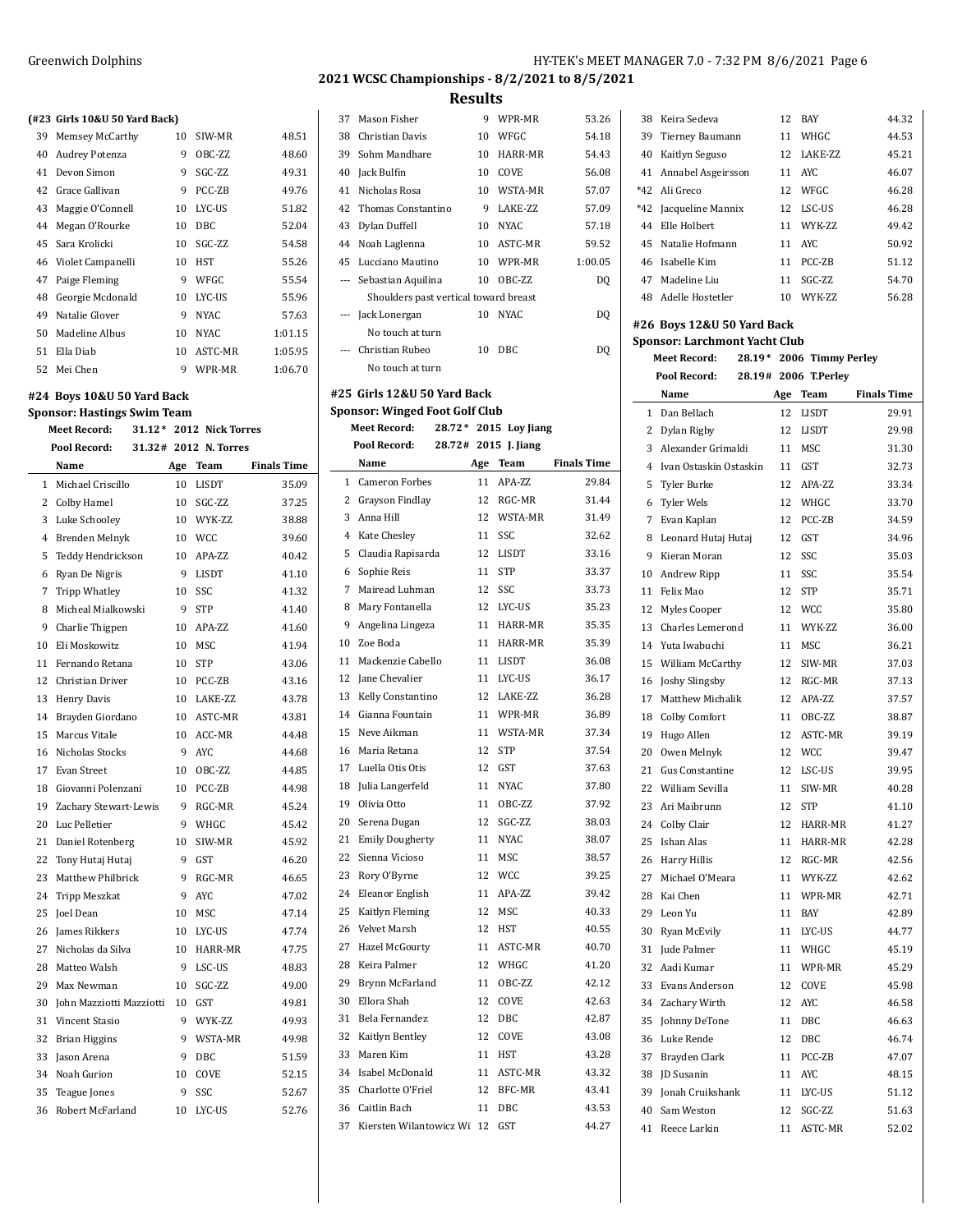|    | (#26 Boys 12&U 50 Yard Back)          |            |       |
|----|---------------------------------------|------------|-------|
|    | 42 Scottie Halyard                    | 11 SGC-7.7 | 54.28 |
| 43 | Benjamin Falcone                      | 11 COVE    | 55.77 |
|    | 44 Matteo Veronelli                   | 12 NYAC    | 56.57 |
|    | 45 Matthew DeRogatis                  | 11 NYAC    | 58.32 |
|    | --- Elias Ereole-Kierna               | 12 BAY     | DQ    |
|    | Shoulders past vertical toward breast |            |       |
|    | --- Liam Wade                         | 11 ACC-MR  | DO    |
|    | Shoulders past vertical toward breast |            |       |
|    | --- Gavin Reilly                      | 11 OBC-7.7 | DO    |
|    | False start                           |            |       |
|    | #27. Girls 14&II 100 Vard Rack        |            |       |

### **#27 Girls 14&U 100 Yard Back**

| <b>Meet Record:</b>         | 59.58* 2013 Nathalie Eid       |
|-----------------------------|--------------------------------|
| Pool Record:                | 59.58# 2013 N. Eid             |
| $\mathbf{M}$ = $\mathbf{M}$ | 172 a.C.<br>$A = -$ The masses |

|                | Name                        | Age | Team          | <b>Finals Time</b> |
|----------------|-----------------------------|-----|---------------|--------------------|
| 1              | Penny Lazar                 | 14  | <b>WCC</b>    | 1:04.10            |
| $\overline{c}$ | Megan Tiedemann             | 14  | RGC-MR        | 1:06.82            |
| 3              | Sophia Rende                | 13  | <b>DBC</b>    | 1:06.84            |
| $\overline{4}$ | Saskia Aikman               | 13  | WSTA-MR       | 1:07.75            |
| 5              | Riley Hendrickson           | 14  | WSTA-MR       | 1:07.86            |
| 6              | Serena Wu                   | 14  | <b>STP</b>    | 1:08.76            |
| 7              | Riko Suzuki                 | 13  | HARR-MR       | 1:09.09            |
| 8              | Maddie Ford                 | 13  | COVE          | 1:09.81            |
| 9              | Eliza Babyak                | 14  | <b>BFC-MR</b> | 1:10.65            |
| $*10$          | Maeve Bruton                | 14  | WHGC          | 1:11.67            |
| $*10$          | Tamsin Coulthard Coulth 13  |     | <b>GST</b>    | 1:11.67            |
| 12             | Hannah O'Meara              | 13  | WYK-ZZ        | 1:12.09            |
| 13             | Maddie Medico               | 14  | WHGC          | 1:12.65            |
| 14             | Taylor D'Auria              | 14  | <b>NYAC</b>   | 1:13.18            |
| 15             | Kayla Lombardo              | 13  | RGC-MR        | 1:13.49            |
| 16             | Audrey Li                   | 13  | <b>STP</b>    | 1:14.53            |
| 17             | Maeve Lewis                 | 14  | <b>MSC</b>    | 1:14.95            |
| 18             | Maggie Spring               | 14  | SIW-MR        | 1:14.96            |
| 19             | Maddie Weiss                | 13  | <b>LISDT</b>  | 1:15.26            |
| 20             | Elsa Confalone              | 14  | <b>LISDT</b>  | 1:15.52            |
| 21             | Felicia Ciraco              | 14  | HARR-MR       | 1:17.27            |
| 22             | Olivia Pazona               | 13  | <b>MSC</b>    | 1:19.04            |
| 23             | Molly O'Connell             | 14  | LYC-US        | 1:20.05            |
| 24             | Scarlett Kaplan             | 14  | PCC-ZB        | 1:21.19            |
| 25             | <b>Addison Berg</b>         | 13  | SSC           | 1:21.46            |
| 26             | Michela Iacobazzi Iacoba 14 |     | <b>GST</b>    | 1:23.19            |
| 27             | <b>Riley Fitzpatrick</b>    | 14  | ASTC-MR       | 1:23.31            |
| 28             | Grace Allen                 | 14  | SGC-ZZ        | 1:26.19            |
| 29             | Alina Hara                  | 13  | WPR-MR        | 1:29.42            |
| 30             | <b>Brittany Engel</b>       | 14  | LYC-US        | 1:30.01            |
| 31             | Gabriella Petriello         | 13  | WYK-ZZ        | 1:33.16            |
| 32             | Helen Rose Romita           | 13  | OBC-ZZ        | 1:34.05            |
| 33             | Reese Muntner               | 14  | SGC-ZZ        | 1:42.54            |
| 34             | Maggie Marquez              | 13  | <b>HST</b>    | 1:48.73            |
| 35             | Arizbeth Lopez              | 14  | WPR-MR        | 2:05.69            |
|                | #28 Boys 14&U 100 Yard Back |     |               |                    |

| <b>Meet Record:</b> |  | 52.75 * 2015 Nick Torres |                    |
|---------------------|--|--------------------------|--------------------|
| Pool Record:        |  | 52.75# 2015 N. Torres    |                    |
| Name                |  | Age Team                 | <b>Finals Time</b> |
| 1 Charlie McMillan  |  | 14 I.YC-IIS              | 59.05              |

| Greenwich Dolphins | HY-TEK's MEET MANAGER 7.0 - 7:32 PM 8/6/2021 Page 7 |
|--------------------|-----------------------------------------------------|
|                    | 2021 WCSC Championships - 8/2/2021 to 8/5/2021      |

# **Results**

| 2                        | Ethan Zhou                               | 13       | MSC           | 59.89              |
|--------------------------|------------------------------------------|----------|---------------|--------------------|
| 3                        | Kieran Lee                               | 13       | WYK-ZZ        | 1:05.60            |
| 4                        | Kyle Terri                               | 14       | WSTA-MR       | 1:05.66            |
| 5                        | Thaddeus Curylo                          |          | 14 LISDT      | 1:06.80            |
| 6                        | Ben Fusco                                | 13       | DBC           | 1:07.29            |
| 7                        | Charlie O'Sullivan                       | 14       | <b>WCC</b>    | 1:08.18            |
| 8                        | Jackson Cooper                           | 13       | <b>WCC</b>    | 1:08.29            |
| 9                        | Matt Rogliano                            | 13       | HARR-MR       | 1:08.70            |
| 10                       | Luke Franzese                            | 13       | MSC           | 1:10.07            |
| 11                       | TJ Smith                                 | 14       | LYC-US        | 1:10.17            |
| 12                       | Peter Park Park                          | 14       | GST           | 1:10.18            |
| *13                      | Cooper Lee                               | 14       | SGC-ZZ        | 1:10.99            |
| *13                      | Patrick De Nigris                        | 14       | LISDT         | 1:10.99            |
| 15                       | Gianluca Polenzani                       | 14       | PCC-ZB        | 1:11.49            |
| 16                       | Danny Lezi                               | 13       | DBC           | 1:11.82            |
| 17                       | Michael Vincent                          | 14       | SSC           | 1:12.78            |
| 18                       | Michael Hurley                           | 13       | WHGC          | 1:13.92            |
| 19                       | Massimo Reali                            | 13       | HARR-MR       | 1:14.42            |
| 20                       | <b>Matthew Michailoff</b>                | 14       | <b>NYAC</b>   | 1:15.84            |
| 21                       | <b>Bobby Langerfeld</b>                  | 13       | <b>NYAC</b>   | 1:16.67            |
| 22                       | <b>Andrew Scott</b>                      | 14       | WPR-MR        | 1:18.47            |
| 23                       | <b>Thomas Palmer</b>                     |          | 14 RGC-MR     | 1:18.75            |
| 24                       | Nate Baumstark                           | 13       | WHGC          | 1:19.54            |
| 25                       | Rohan Kumar                              | 13       | WPR-MR        | 1:19.83            |
| 26                       | Harrison Beckwith                        |          | 14 WYK-ZZ     | 1:38.14            |
| $\overline{\phantom{a}}$ | Evan Goodman                             | 13       | PCC-ZB        | DQ                 |
|                          | Other                                    |          |               |                    |
| ---                      | Sebastien Krolicki                       | 13       | SGC-ZZ        | DQ                 |
|                          | Not on back off wall                     |          |               |                    |
|                          |                                          |          |               |                    |
| $---$                    | Tiernan McLoughlin                       | 13       | AYC           | DQ                 |
|                          | Not on back off wall                     |          |               |                    |
|                          |                                          |          |               |                    |
|                          | #29 Girls 18&U 100 Yard Back             |          |               |                    |
|                          | <b>Sponsor: Akerfelds Family</b><br>Name |          | Age Team      | <b>Finals Time</b> |
|                          | 1 Lente Geelen                           | 16       | RGC-MR        | 59.94              |
| 2                        | Daniella Condon                          | 16       | <b>LISDT</b>  | 1:00.21            |
| 3                        | Ally Pfeiffer                            | 15       | PCC-ZB        | 1:01.02            |
| 4                        | Izzy Balachandran                        | 17       | WYK-ZZ        | 1:05.35            |
|                          |                                          | 16       | <b>NYAC</b>   |                    |
| 5<br>6                   | Julia Gunster                            | 15       | <b>LISDT</b>  | 1:05.42<br>1:05.89 |
| $\overline{7}$           | Kait Sweeney                             |          |               |                    |
|                          | Julia Pujadas                            | 15       | <b>WCC</b>    | 1:06.49            |
| 8                        | Julie Tiedemann                          | 17       | RGC-MR        | 1:07.28            |
| 9                        | Lillie Tyrrell                           | 15       | <b>NYAC</b>   | 1:07.59            |
| 10                       | Lydia Chen                               |          | 17 MSC        | 1:07.93            |
| 11                       | Ella Harshman                            | 16       | WYK-ZZ        | 1:08.22            |
| 12                       | Kelly Tula                               | 15       | GST           | 1:08.48            |
| 13                       | Lizzie Ford                              | 16       | COVE          | 1:10.05            |
| 14                       | Emma May                                 | 17       | SSC           | 1:11.25            |
| 15                       | <b>Emily Lyons</b>                       | 17       | COVE          | 1:13.24            |
| 16                       | Ashley Tweedle                           | 17       | WFGC          | 1:13.61            |
| 17                       | Alexandra Marshall                       | 16       | SSC           | 1:14.85            |
| 18                       | Alexandra Demasi                         | 16       | OBC-ZZ        | 1:15.05            |
| 19                       | Katie Rotherham                          | 17       | LSC-US        | 1:15.52            |
| 20                       | Jazmine Mejia                            | 15       | HARR-MR       | 1:16.45            |
| 21                       | Katie Victory                            |          | 17 LSC-US     | 1:17.07            |
| 22<br>23                 | Elizabeth Riccio<br>Lara Baker           | 17<br>16 | OBC-ZZ<br>MSC | 1:20.68<br>1:21.20 |

|    | 24 Katherine Norris         | 16 | DBC             | 1:21.24  |
|----|-----------------------------|----|-----------------|----------|
|    | 25 Jackie Kaplan            | 15 | <b>LAKE-7.7</b> | 1:21.93  |
|    | 26 Taylor Ferrarone         | 16 | LYC-US          | 1:22.09  |
| 27 | Abigail Breault             | 15 | LYC-US          | 1:22.17  |
|    | 28 Kali Swift               | 17 | DBC.            | 1:22.25  |
| 29 | Kelly Newman                | 15 | HARR-MR         | 1:24.19  |
|    | 30 Kayla Berger             | 13 | WSTA-MR         | 1:25.44  |
|    | --- Sophia Shopovick        | 18 | WPR-MR          | X1:06.48 |
|    | --- Ava Jannetta            | 18 | <b>LAKE-7.7</b> | X1:09.05 |
|    | --- Caroline Lennon         | 18 | <b>GST</b>      | X1:09.90 |
|    | --- Caitlyn Needham         | 18 | <b>STP</b>      | X1:30.58 |
|    | #30 Boys 18&U 100 Yard Back |    |                 |          |

# **Sponsor: Shenorock Shore Club**

|                | Name                                 | Age | <b>Team</b>            | <b>Finals Time</b> |
|----------------|--------------------------------------|-----|------------------------|--------------------|
| 1              | Aiden Lee                            | 15  | WYK-ZZ                 | 53.40              |
| $\overline{c}$ | David Zoota                          | 17  | <b>STP</b>             | 53.52              |
| 3              | Zachary Pestrikov                    | 15  | RGC-MR                 | 57.37              |
| $\overline{4}$ | Michael Barry                        | 17  | LYC-US                 | 58.76              |
| 5              | <b>Henry Peters</b>                  | 15  | <b>WCC</b>             | 59.28              |
| 6              | Drew Hill                            | 17  | <b>WSTA-MR</b>         | 1:02.14            |
| 7              | Michael Weinstein                    | 15  | <b>LISDT</b>           | 1:03.01            |
| 8              | Thomas Vollaro                       | 15  | HARR-MR                | 1:03.26            |
| 9              | Tommy O'Sullivan                     | 17  | <b>WCC</b>             | 1:04.66            |
| 10             | Nathaniel Findlay                    | 16  | RGC-MR                 | 1:06.04            |
| 11             | Ryan D'Auria                         | 15  | <b>NYAC</b>            | 1:06.24            |
| 12             | Kyle Malloy                          | 15  | COVE                   | 1:06.26            |
| 13             | Julian Terri                         | 15  | WSTA-MR                | 1:06.28            |
| 14             | Alexei Sinyavin                      | 15  | <b>STP</b>             | 1:06.74            |
| 15             | <b>Connor Forrester</b>              | 16  | <b>NYAC</b>            | 1:07.08            |
| 16             | Colin Plunkett                       | 16  | <b>MSC</b>             | 1:07.31            |
| 17             | Nathaniel Attwell                    | 15  | <b>HST</b>             | 1:07.47            |
| 18             | Jake Robinson                        | 15  | HARR-MR                | 1:08.27            |
| 19             | <b>Jack Rotherham</b>                | 16  | LSC-US                 | 1:08.91            |
| 20             | Thomas Lavelle                       | 17  | COVE                   | 1:11.28            |
| 21             | Stephen Vumbacco                     | 15  | OBC-ZZ                 | 1:13.30            |
| 22             | Ian Steffensen                       | 17  | WYK-ZZ                 | 1:13.31            |
| 23             | <b>Connor Fieldale</b>               | 17  | <b>DBC</b>             | 1:37.63            |
| 24             | Nate Dower                           | 15  | ASTC-MR                | 1:39.59            |
| 25             | William Kara                         | 16  | WHGC                   | 1:40.66            |
| 26             | Mikey Freeman                        | 16  | <b>DBC</b>             | 1:42.03            |
| 27             | Steven Abbott                        | 16  | LSC-US                 | 1:52.40            |
| 28             | Spencer Conrad                       | 15  | <b>LISDT</b>           | 2:00.57            |
| $---$          | Matthew Capaldi                      | 18  | COVE                   | X1:06.57           |
|                | --- Dan Kimble                       | 18  | LAKE-ZZ                | X1:09.70           |
| ---            | Ty VanDerSande                       | 18  | <b>HST</b>             | X1:11.13           |
| $\overline{a}$ | Ryan Johanson                        | 18  | LYC-US                 | X1:46.08           |
|                | #31 Girls 8&U 25 Yard Breast         |     |                        |                    |
|                | <b>Sponsor: Perez-Segnini Family</b> |     |                        |                    |
|                | <b>Meet Record:</b><br>19.08*        |     | 1980 J. Gibbons        |                    |
|                | Pool Record:                         |     | 18.83# 2000 M. Chapman |                    |
|                | Name                                 |     | Age Team               | <b>Finals Time</b> |
| 1              | Sophie Weinstein                     | 8   | <b>LISDT</b>           | 22.54              |
| 2              | Quinn Cronin Cronin                  | 8   | <b>GST</b>             | 23.80              |
| 3              | <b>Bella Schepis</b>                 | 8   | <b>LISDT</b>           | 25.12              |
| 4              | Mia Olson                            | 8   | SGC-ZZ                 | 25.94              |
| 5              | Ellie Schaible                       | 8   | WYK-ZZ                 | 26.41              |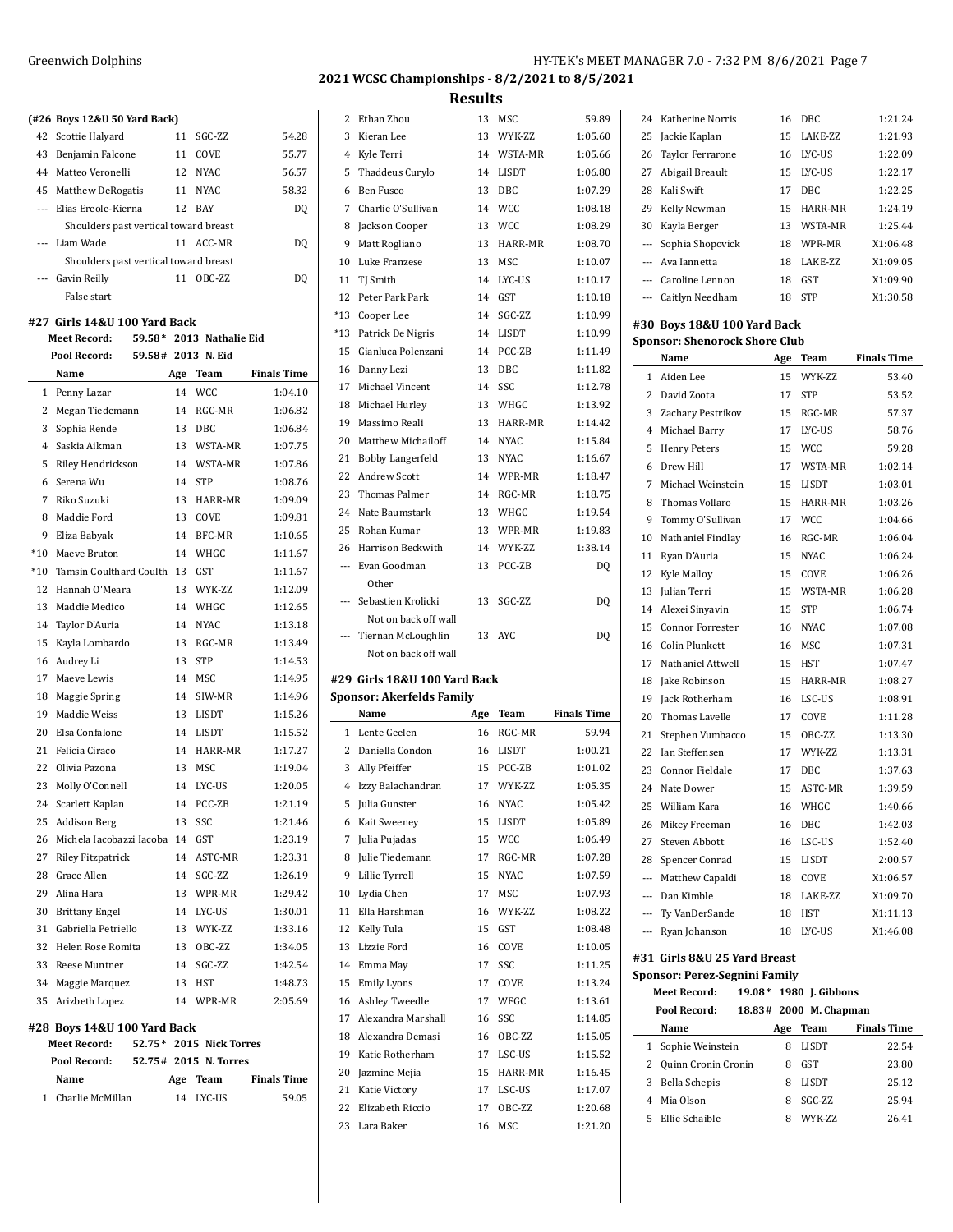|          |                                             |   |                         |                    |                      |                                  | nesults |                           |                    |    |                               |                    |    |                        |                    |
|----------|---------------------------------------------|---|-------------------------|--------------------|----------------------|----------------------------------|---------|---------------------------|--------------------|----|-------------------------------|--------------------|----|------------------------|--------------------|
|          | (#31 Girls 8&U 25 Yard Breast)              |   |                         |                    |                      | 9 Charlie Connard                |         | 7 RGC-MR                  | 29.00              |    | 21 Megan O'Rourke             |                    |    | 10 DBC                 | 52.30              |
|          | 6 Beatrice Delaney                          |   | 8 APA-ZZ                | 26.64              |                      | 10 Grady McCormick               |         | 8 PCC-ZB                  | 29.39              |    | 22 Morgan Anderson            |                    | 10 | COVE                   | 52.42              |
|          | 7 Zelda Scott Smith                         | 8 | COVE                    | 26.76              |                      | 11 Harry Stocks                  |         | 7 AYC                     | 29.59              |    | 23 Grace Gallivan             |                    | 9  | PCC-ZB                 | 52.72              |
|          | 8 Catherine Ripp                            | 8 | SSC                     | 26.82              |                      | 12 Jack Waluch                   | 8       | SSC                       | 30.06              |    | 24 Sydney Braid               |                    | 9  | WFGC                   | 53.78              |
| 9        | Alden Bate                                  | 8 | SIW-MR                  | 27.27              |                      | 13 Charlie Dunn                  |         | 8 WYK-ZZ                  | 30.29              |    | 25 Laura Cronin Cronin        |                    | 9  | GST                    | 54.11              |
|          | 10 Harper Somerville                        |   | 8 AYC                   | 28.05              |                      | 14 Michael John Reddy            |         | 8 LISDT                   | 30.58              |    | 26 Emma Fitzpatrick           |                    | 9  | ASTC-MR                | 54.55              |
|          | *11 Avery McCormick                         |   | 8 PCC-ZB                | 28.15              |                      | 15 Marco Ciacci                  |         | 8 WPR-MR                  | 30.93              |    | 27 Lucey Silar                |                    |    | 10 LYC-US              | 54.98              |
|          | *11 Sloane Caldwell                         |   | 8 SGC-ZZ                | 28.15              |                      | 16 Thomas Bulfin                 |         | 7 COVE                    | 32.08              |    | 28 Amelia Aslani-Far          |                    |    | 10 WCC                 | 55.22              |
|          | 13 Savannah Watson                          |   | 8 WCC                   | 28.53              |                      | 17 Mason Wirth                   |         | 7 AYC                     | 32.84              |    | 29 Kate Lazarov               |                    |    | 10 LEE                 | 55.84              |
|          | 14 Lucy Page                                |   | 8 RGC-MR                | 28.63              |                      | 18 Theo Dengler                  |         | 7 SHCC-ZZ                 | 33.14              |    | 30 Inez Lingeza               |                    |    | 9 HARR-MR              | 56.25              |
|          | 15 Alexis Geveda                            | 8 | APA-ZZ                  | 28.78              |                      | 19 Gordon Teglas                 |         | 8 LAKE-ZZ                 | 34.11              |    | 31 Iris Kaplan                |                    |    | 10 PCC-ZB              | 57.83              |
|          | 16 Alexis Applefeld                         | 8 | <b>WCC</b>              | 30.04              | 20                   | Giacomo Iacobazzi Iacoba         |         | 7 GST                     | 34.12              |    | 32 Madeline Albus             |                    |    | 10 NYAC                | 58.53              |
|          | 17 Milla Beradelli                          | 7 | COVE                    | 30.13              |                      | 21 Wyatt Eberle                  |         | 6 BFC-MR                  | 34.90              |    | 33 Sahani Alas                |                    | 9  | HARR-MR                | 58.75              |
|          | 18 Keira Lavelle                            | 8 | WSTA-MR                 | 30.91              |                      | --- Logan Zombek                 |         | 7 PCC-ZB                  | DQ                 |    | 34 Brooke Burns               |                    | 9  | SIW-MR                 | 59.30              |
| 19       | Penelope McGibbon                           | 8 | PCC-ZB                  | 31.30              | $\cdots$             | Jake Weiss                       | 8       | LISDT                     | DQ                 |    | 35 Cameron Engel              |                    | 9  | LYC-US                 | 59.90              |
|          | 20 Maisie Lopez                             | 8 | LYC-US                  | 31.44              | $\cdots$             | Andrew Philbrick                 |         | 7 RGC-MR                  | DQ                 |    | 36 Milly Convery              |                    | 9  | LISDT                  | 1:00.04            |
| 21       | Grace Galimi                                | 8 | RGC-MR                  | 31.50              | $\overline{a}$       | Thomas DiPalma                   |         | 7 SGC-ZZ                  | DQ                 | 37 | Josephine Gilmartin           |                    | 10 | NYAC                   | 1:00.36            |
| 22       | Emerson Mercurio                            | 8 | SSC                     | 33.17              | $\cdots$             | Eli Reuter                       |         | 8 HST                     | DQ                 | 38 | Ella Diab                     |                    | 10 | ASTC-MR                | 1:00.74            |
|          | 23 Charlotte Morton                         |   | 8 LYC-US                | 33.50              | $\cdots$             | Aiden Hambelton                  |         | 8 SGC-ZZ                  | DQ                 |    | 39 Gabby Pace                 |                    |    | 10 DBC                 | 1:00.86            |
|          | 24 Kavya Dewan                              |   | 8 STP                   | 33.76              | $\overline{a}$       | Johnny Valenti                   |         | 8 WCC                     | DQ                 |    | 40 Devon Simon                |                    | 9  | SGC-ZZ                 | 1:02.26            |
|          | 25 Ellen Chang                              |   | 8 STP                   | 34.35              | $\overline{a}$       | Christopher Walsh                |         | 8 WHGC                    | DQ                 |    | --- Scarlett Plauche          |                    |    | 10 OBC-ZZ              | DQ                 |
|          | 26 Brooklyn Broccoli                        | 8 | ACC-MR                  | 35.07              | $\cdots$             | Michael Vitale                   |         | 8 ACC-MR                  | DQ                 |    | Two strokes under water       |                    |    |                        |                    |
|          | 27 Ella McGough                             |   | 8 AYC                   | 35.48              | $\qquad \qquad - -$  | John Bunyan                      |         | 8 NYAC                    | DQ                 |    | --- Emma Wynne                |                    |    | 10 SIW-MR              | DQ                 |
| 28       | Grace Bubolz                                | 8 | MSC                     | 36.83              |                      | Parker Plauche                   |         | 7 OBC-ZZ                  | DQ                 |    | <b>Butterfly kick</b>         |                    |    |                        |                    |
|          | Sophie Sliwa                                |   |                         |                    |                      |                                  |         | 7 DBC                     |                    |    | --- Mairead Ryan              |                    |    | 10 LAKE-ZZ             | DQ                 |
| 29       |                                             | 8 | WYK-ZZ                  | 38.19              | $\cdots$             | Mason Llamas                     |         |                           | DQ                 |    | Butterfly kick                |                    |    |                        |                    |
| 30       | Rin Oxendine                                | 7 | NYAC                    | 40.39              | $\cdots$             | Jake Rende                       | 8       | DBC                       | DQ                 |    | --- Isabella Benjamin         |                    |    | 10 WSTA-MR             | DQ                 |
|          | Milly McGeeney                              | 8 | ASTC-MR                 | DQ                 | $\scriptstyle\cdots$ | Akshaj Sharma Sharma             |         | 8 GST                     | DQ                 |    | Butterfly kick                |                    |    |                        |                    |
| $---$    | Emily Bach                                  | 8 | ASTC-MR                 | DQ                 | $\scriptstyle\cdots$ | Ryder Tardio                     |         | 8 LSC-US                  | DQ                 |    | --- Chloe Benko               |                    |    | 9 BAY                  | DQ                 |
| $---$    | Abby Goldstein                              | 8 | DBC                     | DQ                 | $\cdots$             | Chase Krempa                     |         | 7 WSTA-MR                 | DQ                 |    | One hand touch                |                    |    |                        |                    |
|          | Charlotte Murphy                            |   | 7 SIW-MR                | DQ                 | $\cdots$             | Win Karczewski                   |         | 7 LSC-US                  | DQ                 |    | --- Mei Chen                  |                    |    | 9 WPR-MR               | DQ                 |
|          | Polina Ostaskin Ostaskin                    |   | 6 GST                   | DQ                 | $\cdots$             | Loren Desmond                    |         | 8 HST                     | <b>DQ</b>          |    |                               |                    |    |                        |                    |
| $---$    | Edith Kilpatrick                            |   | 7 SHCC-ZZ               | DQ                 |                      | Sam Gundersen                    |         | 8 NYAC                    | <b>DQ</b>          |    | Butterfly kick                |                    |    |                        |                    |
|          | Julia Brown                                 |   | 7 BAY                   | DQ                 |                      | --- Carter O'Connor              |         | 7 OBC-ZZ                  | DQ                 |    | #34 Boys 10&U 50 Yard Breast  |                    |    |                        |                    |
|          | <b>Bridget Haggerty</b>                     |   | 7 MSC                   | DQ                 |                      | #33 Girls 10&U 50 Yard Breast    |         |                           |                    |    | Sponsor: Lakenridge Swim Team |                    |    |                        |                    |
|          | Kaitlyn Constantine                         |   | 8 HST                   | DQ                 |                      | <b>Meet Record:</b>              |         | 34.18* 2012 Kate Douglass |                    |    | <b>Meet Record:</b>           |                    |    | 34.26* 2014 Jack Kelly |                    |
|          | Tea Del Pasqua                              |   | 7 HST                   | DQ                 |                      | Pool Record:                     |         | 34.18# 2012 K. Douglas    |                    |    | Pool Record:                  | 35.44# 2013 B. Lee |    |                        |                    |
|          | Grace Davis                                 | 8 | LAKE-ZZ                 | DQ                 |                      | Name                             |         | Age Team                  | <b>Finals Time</b> |    | Name                          |                    |    | Age Team               | <b>Finals Time</b> |
|          | --- Blaze Comfort                           | 8 | OBC-ZZ                  | DQ                 |                      | 1 Mary Weinstein                 |         | 10 LISDT                  | 38.61              |    | 1 Luke Schooley               |                    |    | 10 WYK-ZZ              | 43.22              |
|          | Mackenzie Plauche                           |   | 8 OBC-ZZ                | DQ                 |                      | 2 Mackenzy Somerville            |         | 10 AYC                    | 42.35              |    | 2 Payton Nicotina             |                    | 10 | HARR-MR                | 43.58              |
|          | Madeline Pasqua                             |   | 7 LSC-US                | DQ                 |                      | 3 Charlotte Lemerond             |         | 9 WYK-ZZ                  | 43.23              |    | 3 Luc Pelletier               |                    | 9  | WHGC                   | 43.96              |
| $---$    | Mabel Gilmartin                             | 6 | NYAC                    | DQ                 |                      | 4 McKayla McLoughlin             |         | 10 AYC                    | 44.93              |    | 4 Teddy Hendrickson           |                    |    | 10 APA-ZZ              | 44.01              |
|          | Kali O'Rourke                               |   | 7 WFGC                  | DQ                 |                      | 5 Viola Vettorino                |         | 10 WSTA-MR                | 45.67              |    | 5 Logan Seguso                |                    |    | 10 LAKE-ZZ             | 44.96              |
| $\cdots$ | Cece DeTone                                 |   | 7 DBC                   | DQ                 |                      | 6 Yingyuan Fang                  |         | 10 STP                    | 46.00              |    | 6 Chase Forbes                |                    | 9  | APA-ZZ                 | 45.03              |
|          | --- Maggie Jacob                            |   | 8 WFGC                  | DQ                 |                      | 7 Olivia Linehan                 |         | 10 APA-ZZ                 | 46.31              |    | 7 Owen Hardart                |                    | 10 | SIW-MR                 | 45.19              |
|          |                                             |   |                         |                    |                      |                                  |         |                           | 47.08              |    | 8 Tripp Whatley               |                    | 10 | SSC                    | 45.30              |
|          | #32 Boys 8&U 25 Yard Breast<br>Meet Record: |   | 18.04* 1991 F. McKenna  |                    |                      | 8 Monica McGlynn<br>9 Serena Zhu |         | 10 RGC-MR<br>9 STP        | 47.48              |    | 9 Colby Hamel                 |                    | 10 | SGC-ZZ                 | 45.31              |
|          | Pool Record:                                |   | 18.70# 1987 C. Tennyson |                    |                      |                                  |         |                           |                    |    | 10 Kyan Bakshi                |                    |    | 10 WCC                 | 45.85              |
|          |                                             |   |                         |                    |                      | 10 Charlotte Tait                | 9       | COVE                      | 47.58              |    | 11 Evan Street                |                    |    | 10 OBC-ZZ              | 46.45              |
|          | Name                                        |   | Age Team                | <b>Finals Time</b> |                      | 11 Kate DiPalma                  | 9       | SGC-ZZ                    | 47.70              |    | 12 Toby Chen                  |                    |    | 9 HST                  | 48.35              |
|          | 1 Jake Nalepka                              | 8 | COVE                    | 23.51              |                      | 12 Julia Yamada                  | 10      | RGC-MR                    | 48.01              |    | 13 Joshua Serrano             |                    |    | 9 WPR-MR               | 49.34              |
|          | 2 Jonathan Davis                            | 8 | APA-ZZ                  | 25.05              |                      | 13 Riley Driscoll                | 9       | SSC                       | 48.14              |    | 14 Fernando Retana            |                    |    | 10 STP                 | 50.71              |
|          | 3 Tim Brawer                                |   | 8 LYC-US                | 25.18              |                      | 14 Charlotte Romita              | 10      | OBC-ZZ                    | 49.33              |    | 15 Tripp Meszkat              |                    |    | 9 AYC                  | 51.43              |
|          | 4 Peter Hendrickson                         |   | 8 APA-ZZ                | 25.55              |                      | 15 Alyssa Schlacter              | 10      | HST                       | 49.35              |    | 16 Daniel Rotenberg           |                    |    | 10 SIW-MR              | 52.07              |
|          | 5 Charlie Ross                              |   | 8 SSC                   | 26.86              |                      | 16 Zoe Fisher                    |         | 10 WPR-MR                 | 50.29              |    | 17 Christopher Carmody        |                    |    | 9 PCC-ZB               | 52.11              |
|          | *6 Lyle Park                                |   | 7 WYK-ZZ                | 27.83              |                      | 17 Cavan Karczewski              |         | 10 LSC-US                 | 50.83              |    | 18 Eli Moskowitz              |                    |    | 10 MSC                 | 52.37              |
|          | *6 Thomas Bowens                            |   | 8 WSTA-MR               | 27.83              |                      | 18 Olivia Sliwa                  |         | 10 WYK-ZZ                 | 50.84              |    | 19 Christian Driver           |                    |    | 10 PCC-ZB              | 53.49              |
|          | 8 Alec Catti-watt                           |   | 8 LYC-US                | 28.11              |                      | 19 Adeline Polisi                |         | 10 SSC                    | 50.87              |    |                               |                    |    | 9 AYC                  | 54.98              |
|          |                                             |   |                         |                    |                      | 20 Quinlan Leahy                 |         | 9 APA-ZZ                  | 52.17              |    | 20 Charlie Schaupp            |                    |    |                        |                    |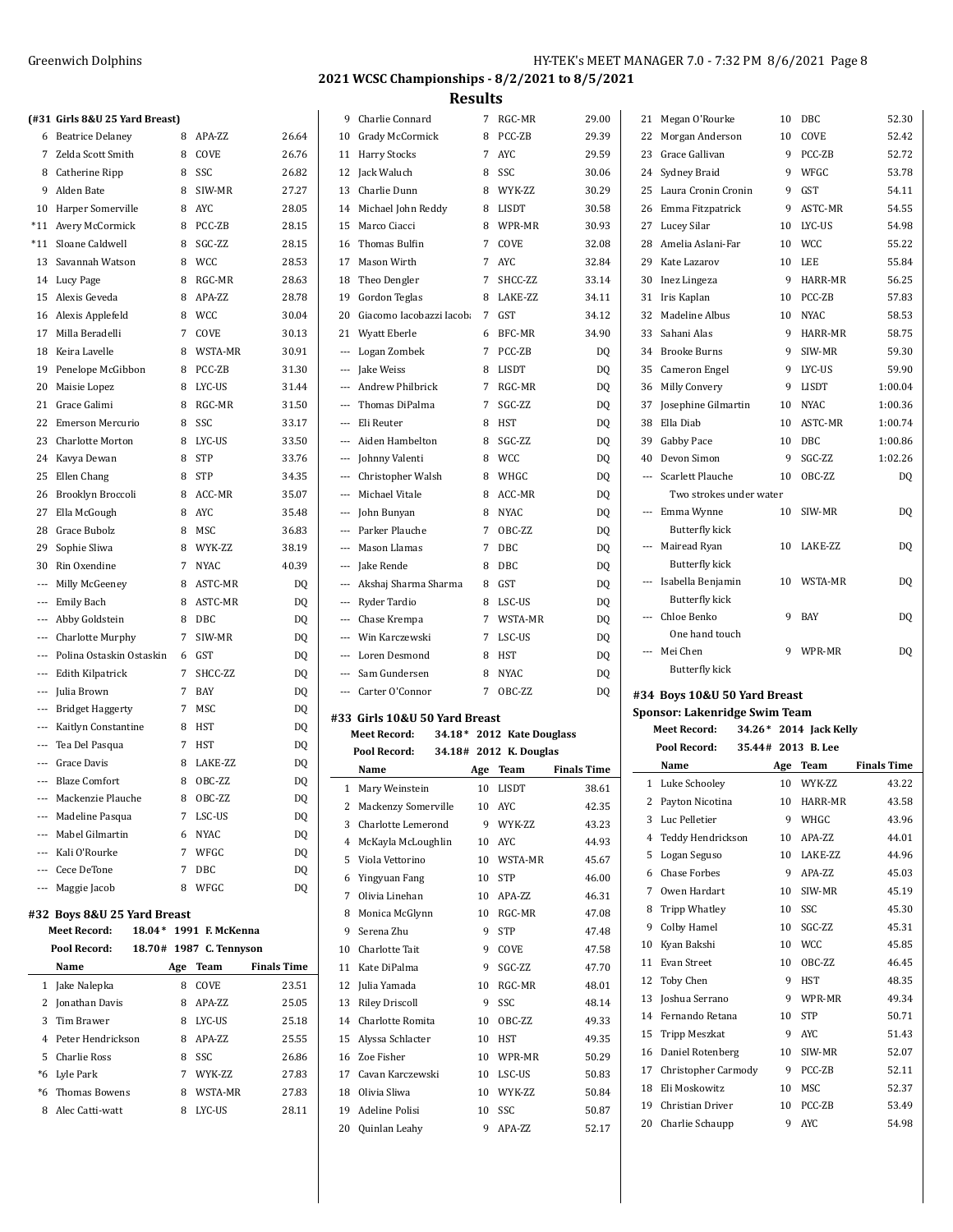Harry Hillis 12 RGC-MR 45.97

# **2021 WCSC Championships - 8/2/2021 to 8/5/2021**

|                | (#34 Boys 10&U 50 Yard Breast)     |    |                           |                    |    | 19 Maria Walsh                                 |
|----------------|------------------------------------|----|---------------------------|--------------------|----|------------------------------------------------|
|                | 21 Max Newman                      | 10 | SGC-ZZ                    | 55.22              | 20 | Neve Aikman                                    |
|                | 22 Mason Fisher                    | 9  | WPR-MR                    | 55.52              | 21 | Caroline May                                   |
|                | 23 Anri Takamoto                   | 9  | <b>STP</b>                | 55.92              | 22 | Elly Convery                                   |
|                | 24 Marco Mercurio                  | 10 | SSC                       | 55.93              | 23 | Kaitlyn Fleming                                |
|                | 25 William Geise                   | 10 | LYC-US                    | 56.80              | 24 | Emma Smith                                     |
|                | 26 Noah Laglenna                   | 10 | ASTC-MR                   | 57.91              | 25 | Rebecca Philbrick                              |
| 27             | <b>Wesley Malouin</b>              | 9  | COVE                      | 59.11              | 26 | Rory O'Byrne                                   |
| 28             | Jack Lonergan                      | 10 | <b>NYAC</b>               | 1:00.72            | 27 | Leila Ibrohim                                  |
| 29             | Robert McFarland                   | 10 | LYC-US                    | 1:01.67            | 28 | Annabel Asgeirsso                              |
| 30             | John Mazziotti Mazziotti           | 10 | GST                       | 1:02.55            | 29 | Luella Otis Otis                               |
| 31             | Ron Raskin                         | 9  | RGC-MR                    | 1:03.08            | 30 | Ali Greco                                      |
|                | 32 Maddox Young                    | 9  | OBC-ZZ                    | 1:04.51            | 31 | Kaitlyn Bentley                                |
|                | 33 Caden Webler                    | 9  | LSC-US                    | 1:10.19            |    | 32 Caitlin Bach                                |
|                | 34 Nicholas Rosa                   | 10 | WSTA-MR                   | 1:28.32            | 33 | Kaitlyn Seguso                                 |
| $\cdots$       | Ryan De Nigris                     | 9  | LISDT                     | DQ                 | 34 | Elle Holbert                                   |
|                | Butterfly kick                     |    |                           |                    | 35 | <b>Tierney Baumann</b>                         |
|                | --- Christian Rubeo                | 10 | DBC                       | DQ                 | 36 | Amy Evenson                                    |
|                | Arms past hipline                  |    |                           |                    | 37 | Ashley Tatarka                                 |
| $---$          | Will DeTone                        | 9  | DBC                       | DQ                 | 38 | Nyma Kaishap                                   |
|                | Scissors kick                      |    |                           |                    | 39 | <b>Hailey Billings</b>                         |
|                | Ian Pototschnik                    | 10 | LSC-US                    | DQ                 | 40 | Madeline Liu                                   |
|                | Non-simultaneous arms              |    |                           |                    | 41 | Summer Syken                                   |
| $---$          | Charlie Westphal                   | 10 | RGC-MR                    | DQ                 |    | 42 Isabelle Kim                                |
|                | One hand touch                     |    |                           |                    |    | --- Corinne Augustyn                           |
|                | Dylan Duffell                      | 10 | <b>NYAC</b>               | DQ                 |    | <b>Alternating Kick</b>                        |
|                | One hand touch                     |    |                           |                    |    | --- Eloise Aquilina                            |
| $\overline{a}$ | Enzo Confalone                     | 10 | LISDT                     | DQ                 |    | False start                                    |
|                | Scissors kick                      |    |                           |                    |    | --- Adelle Hostetler                           |
|                | James Dickman-Wilkes               | 9  | COVE                      | DQ                 |    | Scissors kick                                  |
|                | Arms past hipline                  |    |                           |                    |    |                                                |
|                | --- Joel Dean                      | 10 | MSC                       | DQ                 |    | #36 Boys 12&U 50 \<br><b>Meet Record:</b><br>3 |
|                | Non-simultaneous arms              |    |                           |                    |    | Pool Record:<br>3                              |
|                | #35 Girls 12&U 50 Yard Breast      |    |                           |                    |    | Name                                           |
|                | <b>Sponsor: Harrison Swim Team</b> |    |                           |                    |    | 1 Evan Ripp                                    |
|                | <b>Meet Record:</b>                |    | 31.68* 2013 Kate Douglass |                    | 2  | Nicholas Holloway                              |
|                | Pool Record:                       |    | 31.68# 2013 K. Douglas    |                    | 3  | Michael Mighty                                 |
|                | Name                               |    | Age Team                  | <b>Finals Time</b> |    | 4 Evan Kaplan                                  |
|                | 1 Davia Richardson                 |    | 12 WSTA-MR                | 34.82              | 5  | Koray Kiyici                                   |
|                | 2 Mackenzie Cabello                | 11 | LISDT                     | 36.83              |    | Dylan Rigby                                    |
| 3              |                                    |    |                           |                    | 6  |                                                |
|                | Grayson Findlay                    | 12 | RGC-MR                    | 36.85              | 7  | Charlie Hendricks                              |
|                | 4 Maria Retana                     | 12 | <b>STP</b>                | 37.83              | 8  | Felix Mao                                      |
|                | 5 Angelina Lingeza                 | 11 | HARR-MR                   | 38.58              | 9  | Mac Bach                                       |
|                | 6 Eleanor English                  | 11 | APA-ZZ                    | 38.59              | 10 | Yuta Iwabuchi                                  |
| 7              | Mairead Luhman                     | 12 | SSC                       | 39.28              | 11 | Ivan Ostaskin Osta                             |
| 8              | Lila Rupp                          | 12 | AYC                       | 39.36              | 12 | Wilson Redd                                    |
| 9              | Elizabeth Fitzmaurice              | 12 | ASTC-MR                   | 39.58              | 13 | Kieran Moran                                   |
| 10             | Alba Iacobazzi Iacobazzi           | 12 | GST                       | 40.11              | 14 | Colby Comfort                                  |
| 11             | Kelly Constantino                  | 12 | LAKE-ZZ                   | 40.62              | 15 | James McGinty                                  |
| 12             | Jane Hickey                        | 12 | LYC-US                    | 41.57              | 16 | Michael Dunn                                   |
| 13             | Velvet Marsh                       | 12 | HST                       | 42.77              | 17 | Benjamin Pierog                                |
| 14             | <b>Emily Wang</b>                  | 12 | STP                       | 42.97              | 18 | Jude Palmer                                    |
| 15             | Maggie Miner                       | 12 | BFC-MR                    | 43.00              | 19 | Roshan Duggal                                  |
| 16             | Claire Reed                        | 11 | <b>NYAC</b>               | 43.10              | 20 | Gavin Reilly                                   |
| 17             | Aine Proffitt                      | 12 | <b>NYAC</b>               | 43.21              |    | 21 Jack Oliveri                                |

| 19     | Maria Walsh                  | 12 | LSC-US                     | 43.97              |
|--------|------------------------------|----|----------------------------|--------------------|
| 20     | Neve Aikman                  | 11 | WSTA-MR                    | 44.06              |
| 21     | Caroline May                 | 11 | SSC.                       | 44.59              |
| 22     | Elly Convery                 | 12 | LISDT                      | 44.77              |
| 23     | Kaitlyn Fleming              | 12 | <b>MSC</b>                 | 45.08              |
| 24     | Emma Smith                   | 12 | MSC                        | 45.61              |
| 25     | Rebecca Philbrick            | 12 | RGC-MR                     | 46.16              |
| 26     | Rory O'Byrne                 | 12 | <b>WCC</b>                 | 46.32              |
| 27     | Leila Ibrohim                | 12 | HARR-MR                    | 46.90              |
| 28     | Annabel Asgeirsson           | 11 | <b>AYC</b>                 | 47.20              |
| 29     | Luella Otis Otis             | 12 | GST                        | 47.53              |
| 30     | Ali Greco                    | 12 | WFGC                       | 47.96              |
| 31     | Kaitlyn Bentley              | 12 | COVE                       | 48.22              |
| 32     | Caitlin Bach                 | 11 | DBC                        | 48.41              |
| 33     | Kaitlyn Seguso               | 12 | LAKE-ZZ                    | 49.58              |
| 34     | Elle Holbert                 | 11 | WYK-ZZ                     | 50.24              |
| 35     | Tierney Baumann              | 11 | WHGC                       | 50.32              |
| 36     | Amy Evenson                  | 12 | COVE                       | 51.60              |
| 37     | Ashley Tatarka               | 11 | <b>DBC</b>                 | 51.74              |
| 38     | Nyma Kaishap                 | 11 | SGC-ZZ                     | 52.09              |
| 39     | <b>Hailey Billings</b>       | 11 | <b>WCC</b>                 | 52.84              |
| 40     | Madeline Liu                 | 11 | SGC-ZZ                     | 53.26              |
| 41     | Summer Syken                 | 12 | <b>BAY</b>                 | 53.50              |
|        | 42 Isabelle Kim              | 11 | PCC-ZB                     | 55.01              |
| $\sim$ | Corinne Augustyn             | 11 | ASTC-MR                    | DQ                 |
|        | <b>Alternating Kick</b>      |    |                            |                    |
| $---$  | Eloise Aquilina              | 12 | OBC-ZZ                     | DQ                 |
|        | False start                  |    |                            |                    |
| $---$  | Adelle Hostetler             |    | 10 WYK-ZZ                  | DQ                 |
|        |                              |    |                            |                    |
|        | Scissors kick                |    |                            |                    |
|        |                              |    |                            |                    |
|        | #36 Boys 12&U 50 Yard Breast |    |                            |                    |
|        | <b>Meet Record:</b>          |    | 30.73* 1990 Chris Tennyson |                    |
|        | Pool Record:                 |    | 30.73# 1990 C. Tennyson    |                    |
|        | Name                         |    | Age Team                   | <b>Finals Time</b> |
|        | 1 Evan Ripp                  | 12 | SSC                        | 32.39              |
|        | 2 Nicholas Holloway          | 12 | AYC                        | 35.43              |
|        | 3 Michael Mighty             |    | 11 WPR-MR                  | 36.21              |
| 4      | Evan Kaplan                  | 12 | PCC-ZB                     | 36.63              |
|        | 5 Koray Kiyici               |    | 12 LISDT                   | 36.83              |
|        | 6 Dylan Rigby                |    | 12 LISDT                   | 36.95              |
|        | 7 Charlie Hendrickson        | 12 | APA-ZZ                     | 37.33              |
|        | 8 Felix Mao                  | 12 | <b>STP</b>                 | 37.89              |
| 9      | Mac Bach                     | 12 | DBC                        | 38.26              |
|        | 10 Yuta Iwabuchi             | 11 | MSC                        | 38.35              |
|        | 11 Ivan Ostaskin Ostaskin    | 11 | GST                        | 38.84              |
| 12     | Wilson Redd                  | 12 | AYC                        | 40.01              |
|        | 13 Kieran Moran              | 12 | SSC                        | 40.24              |
|        | 14 Colby Comfort             | 11 | OBC-ZZ                     | 40.46              |
|        | 15 James McGinty             | 11 | WCC                        | 40.93              |
|        | 16 Michael Dunn              | 11 | WYK-ZZ                     | 41.67              |
|        | 17 Benjamin Pierog           | 11 | APA-ZZ                     | 42.07              |
|        | 18 Jude Palmer               | 11 | WHGC                       | 42.89              |
|        | 19 Roshan Duggal             | 11 | LYC-US                     | 43.62              |
|        | 20 Gavin Reilly              | 11 | OBC-ZZ                     | 43.80              |
|        | 21 Jack Oliveri              |    | 11 WHGC                    | 45.55              |
|        | *22 William McCarthy         | 12 | SIW-MR                     | 45.64              |
|        | *22 Tudor Todoran            | 12 | RGC-MR                     | 45.64              |

| 25           | Matthew Mialkowski                       | 11 | <b>STP</b>  | 46.00              |
|--------------|------------------------------------------|----|-------------|--------------------|
|              | 26 Nate Bedford                          | 11 | <b>WCC</b>  | 47.05              |
|              | 27 Michael O'Meara                       | 11 | WYK-ZZ      | 47.22              |
|              | 28 Aadi Kumar                            | 11 | WPR-MR      | 48.35              |
|              | 29 Liam Wade                             |    | 11 ACC-MR   | 48.99              |
|              | 30 Elias Ereole-Kierna                   | 12 | <b>BAY</b>  | 49.09              |
|              | 31 Luke Rende                            | 12 | DBC         | 50.12              |
| 32           | Ryan Feldman                             | 11 | PCC-ZB      | 50.53              |
| 33           | Leon Yu                                  | 11 | BAY         | 52.14              |
|              | 34 Henry Hart                            |    | 11 LYC-US   | 54.72              |
| 35           | Sam Weston                               | 12 | SGC-ZZ      | 58.17              |
|              | 36 Scottie Halyard                       | 11 | SGC-ZZ      | 58.99              |
|              | 37 Matteo Veronelli                      |    | 12 NYAC     | 1:01.73            |
|              | --- Matthew DeRogatis                    | 11 | <b>NYAC</b> | DQ                 |
|              |                                          |    |             |                    |
|              | One hand touch                           |    |             |                    |
|              | --- Benjamin Falcone                     |    | 11 COVE     | DQ                 |
|              | Arms past hipline                        |    |             |                    |
|              | #37 Girls 14&U 100 Yard Breast           |    |             |                    |
|              | Meet Record: 1:05.15* 2016 Kate Douglass |    |             |                    |
|              | Pool Record: 1:06.66# 2010 E. Madden     |    |             |                    |
|              | Name                                     |    | Age Team    | <b>Finals Time</b> |
| $\mathbf{1}$ | Charlotte Brawer                         | 14 | LYC-US      | 1:10.19            |
|              | 2 Lauren Maierle                         |    | 14 LISDT    | 1:10.97            |
|              |                                          |    |             | 1:13.65            |
| 3            | Victoria Mordaunt                        |    | 14 HARR-MR  |                    |
|              | 4 Kayla Lombardo                         |    | 13 RGC-MR   | 1:14.44            |
| 5            | Maddie Horner                            |    | 13 NYAC     | 1:14.80            |
| 6            | Tamsin Coulthard Coulth 13 GST           |    |             | 1:18.55            |
| 7            | Taylor D'Auria                           | 14 | NYAC        | 1:19.44            |
| 8            | Kate Chandra                             | 13 | WYK-ZZ      | 1:20.77            |
| 9            | Renae Chung                              | 13 | WSTA-MR     | 1:20.86            |
|              | 10 Audrey Li                             | 13 | <b>STP</b>  | 1:21.09            |
| 11           | Katie Nalepka                            | 14 | COVE        | 1:21.83            |
|              | 12 Caroline Bach                         | 13 | DBC         | 1:22.98            |
| 13           | Saskia Aikman                            | 13 | WSTA-MR     | 1:23.31            |
|              | 14 Caroline Hardart                      | 13 | SIW-MR      | 1:23.96            |
| 15           | Michela Iacobazzi Iacoba 14 GST          |    |             | 1:24.60            |
|              | 16 Elsa Confalone                        |    | 14 LISDT    | 1:24.61            |
|              | 17 Kayla Wels                            | 14 | WHGC        | 1:24.77            |
|              | 18 Riko Suzuki                           |    | 13 HARR-MR  | 1:25.06            |
| 19           | Ayana Ite                                | 13 | MSC         | 1:25.47            |
|              | 20 Gracyn Finn                           | 14 | BFC-MR      | 1:27.13            |
| 21           | Olivia Pazona                            | 13 | MSC         | 1:28.25            |
| 22           | Claire Hickey                            | 13 | LYC-US      | 1:28.58            |
| 23           | Mickey Leopold                           | 13 | RGC-MR      | 1:29.18            |
| 24           | Devin Topkara                            | 13 | <b>STP</b>  | 1:30.29            |
| 25           | Grace Allen                              | 14 | SGC-ZZ      | 1:30.61            |
| 26           | Meredith Gordon                          | 13 | WHGC        | 1:31.21            |
|              |                                          |    |             |                    |
| 27           | <b>Riley Fitzpatrick</b>                 | 14 | ASTC-MR     | 1:31.66            |
| 28           | Scarlett Kaplan                          | 14 | PCC-ZB      | 1:34.52            |
|              | 29 Chloe Dunn                            | 13 | WYK-ZZ      | 1:35.11            |
|              | 30 Caitlin Thomas                        | 14 | <b>HST</b>  | 1:35.30            |
| 31           | Emma Schlacter                           | 14 | <b>HST</b>  | 1:36.15            |
| 32           | Alexa Guzman                             | 13 | BAY         | 1:37.64            |
| 33           | Reese Muntner                            | 14 | SGC-ZZ      | 1:48.01            |
|              | 34 Helen Rose Romita                     | 13 | OBC-ZZ      | 1:51.71            |
| 35           | Lucy McFadden                            | 13 | OBC-ZZ      | 1:59.77            |
|              |                                          |    |             |                    |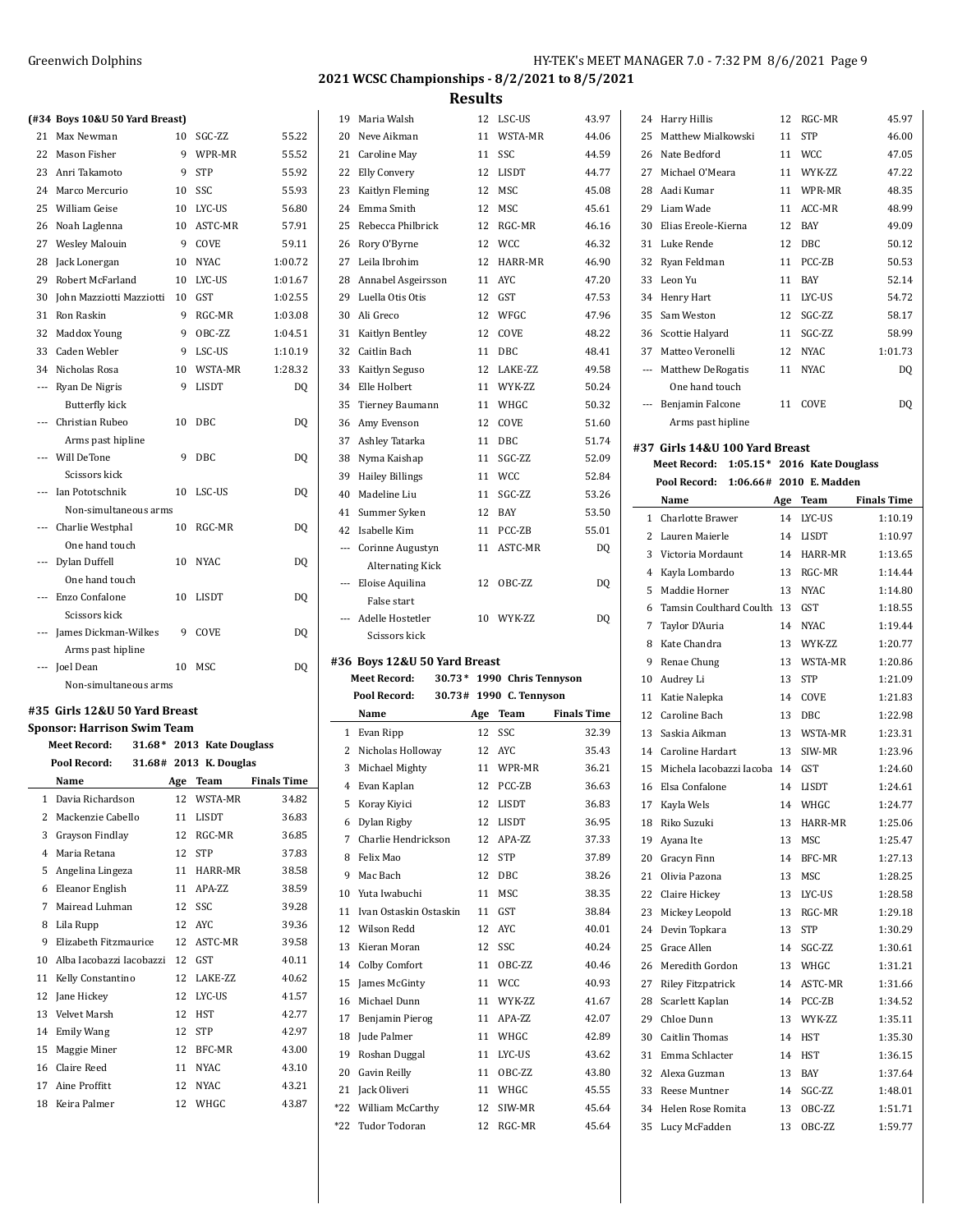|                 | (#37 Girls 14&U 100 Yard Breast) |     |                            |                    |
|-----------------|----------------------------------|-----|----------------------------|--------------------|
|                 | --- Lillian Benitez              | 13  | WPR-MR                     | DQ                 |
|                 | Double pull / kicks              |     |                            |                    |
| $---$           | Alina Hara                       | 13  | WPR-MR                     | DQ                 |
|                 | Double pull / kicks              |     |                            |                    |
|                 | #38 Boys 14&U 100 Yard Breast    |     |                            |                    |
|                 | <b>Meet Record:</b>              |     | 1:01.34* 2008 Timmy Perley |                    |
|                 | Pool Record:                     |     | 1:01.34# 2008 T. Perley    |                    |
|                 | Name                             | Age | <b>Team</b>                | <b>Finals Time</b> |
| $\mathbf{1}$    | Seth Graber                      | 14  | AYC.                       | 1:02.91            |
| 2               | Kieran Lee                       | 13  | <b>WYK-7.7</b>             | 1:10.85            |
| 3               | Sota Iwabuchi                    | 13  | MSC                        | 1:11.00            |
| $\overline{4}$  | Justin Chiang                    | 14  | SHCC-ZZ                    | 1:12.03            |
| 5               | Cooper Lee                       | 14  | SGC-ZZ                     | 1:15.62            |
| 6               | Peter Park Park                  | 14  | <b>GST</b>                 | 1:16.27            |
| 7               | Ryan Carsen                      | 14  | <b>DBC</b>                 | 1:16.46            |
| 8               | Allen Punnoose                   | 14  | WPR-MR                     | 1:17.07            |
| 9               | Danny Lezi                       | 13  | DBC                        | 1:18.33            |
| 10 <sup>1</sup> | Brendan Palmer                   | 14  | WHGC                       | 1:18.75            |
| 11              | Patrick De Nigris                | 14  | <b>LISDT</b>               | 1:19.51            |
| 12              | Bobby Langerfeld                 | 13  | <b>NYAC</b>                | 1:20.45            |
| 13              | Ryan Fernandez                   | 14  | <b>MSC</b>                 | 1:21.05            |
| 14              | Ty Ramachandran                  | 13  | COVE                       | 1:22.35            |
| 15              | Charlie O'Sullivan               | 14  | <b>WCC</b>                 | 1:22.38            |
| 16              | Michael Vincent                  | 14  | SSC                        | 1:23.48            |
| 17              | Aidan Grant                      | 13  | HARR-MR                    | 1:25.50            |
| 18              | Mark Colacioppo                  | 13  | HARR-MR                    | 1:25.78            |
| 19              | Michael Hurley                   | 13  | WHGC                       | 1:27.75            |
| 20              | Mikey McManus                    | 14  | WFGC                       | 1:28.42            |
| 21              | Christopher Miklitsch            | 14  | LISDT                      | 1:28.81            |
| 22              | Sean Mailloux                    | 13  | LYC-US                     | 1:29.39            |
| 23              | John Park Park                   | 14  | GST                        | 1:30.52            |
| 24              | <b>William Soviero</b>           | 14  | RGC-MR                     | 1:31.69            |
| 25              | <b>Andrew Scott</b>              | 14  | WPR-MR                     | 1:33.78            |
| 26              | Nate Bartlett                    | 13  | WSTA-MR                    | 1:34.81            |
| 27              | TJ Smith                         | 14  | LYC-US                     | 1:35.27            |
| 28              | <b>William DeFelice</b>          | 13  | OBC-ZZ                     | 1:43.59            |
| 29              | Tiernan McLoughlin               |     | 13 AYC                     | 1:46.25            |
| 30              | James Harshman                   | 14  | WYK-ZZ                     | 1:47.71            |
| 31              | Bobby Fellingham                 | 13  | <b>NYAC</b>                | 1:50.44            |

#### **#39 Girls 18&U 100 Yard Breast Sponsor: The DeVerna Family**

 $\overline{a}$ 

|                | Name            | Age | Team           | <b>Finals Time</b> |
|----------------|-----------------|-----|----------------|--------------------|
| 1              | Lente Geelen    | 16  | RGC-MR         | 1:10.54            |
| $\mathfrak{D}$ | Ellie Mackle    | 17  | <b>COVE</b>    | 1:11.43            |
| 3              | Megan Lee       | 17  | <b>WYK-7.7</b> | 1:12.31            |
| 4              | Julia Reich     | 16  | BFC-MR         | 1:14.05            |
| 5              | Kate Dougherty  | 16  | NYAC.          | 1:14.06            |
| 6              | Sophia Lord     | 13  | RGC-MR         | 1:14.22            |
| 7              | Amy Dougherty   | 15  | NYAC.          | 1:14.47            |
| 8              | Daniella Condon | 16  | LISDT          | 1:14.52            |
| 9              | Rory Sheridan   | 15  | ASTC-MR        | 1:14.70            |
| 10             | Priya Kumar     | 16  | WPR-MR         | 1:20.11            |
| 11             | Kate Chandra    | 13  | <b>WYK-7.7</b> | 1:20.44            |
| 12             | Sofia DeChiara  | 17  | LSC-US         | 1:20.57            |

# **2021 WCSC Championships - 8/2/2021 to 8/5/2021**

| 13     | Brennan Hickey                                                        | 16  | LYC-US       | 1:21.02            |
|--------|-----------------------------------------------------------------------|-----|--------------|--------------------|
| 14     | Caroline Lazar                                                        | 15  | <b>WCC</b>   | 1:22.00            |
| 15     | Ann Punnoose                                                          | 17  | WPR-MR       | 1:22.36            |
| 16     | Emma Marshall                                                         | 17  | <b>WCC</b>   | 1:23.26            |
| 17     | Cate May                                                              | 15  | SSC          | 1:24.39            |
| 18     | <b>Molly McCauley</b>                                                 | 17  | DBC          | 1:25.18            |
| 19     | Kali Swift                                                            | 17  | DBC          | 1:25.33            |
| 20     | Katie Victory                                                         | 17  | LSC-US       | 1:26.45            |
| 21     | Kayla Berger                                                          | 13  | WSTA-MR      | 1:26.46            |
| 22     | <b>Brennan Vincent</b>                                                | 17  | SSC          | 1:26.95            |
|        |                                                                       |     |              |                    |
| 23     | Francie Baumstark                                                     | 15  | WHGC         | 1:27.05            |
| 24     | Maddie Greco                                                          | 16  | WFGC         | 1:28.00            |
| 25     | Dylan Kujawski                                                        | 17  | COVE         | 1:30.43            |
| 26     | Elizabeth Riccio                                                      | 17  | OBC-ZZ       | 1:30.96            |
| 27     | Annie O'Connell                                                       | 16  | LYC-US       | 1:31.29            |
| 28     | Kelly Newman                                                          | 15  | HARR-MR      | 1:31.72            |
| 29     | Alexandra Demasi                                                      | 16  | OBC-ZZ       | 1:34.14            |
| 30     | Nora Fodero                                                           | 15  | WHGC         | 1:45.72            |
| 31     | Jeanne Mondejar                                                       | 16  | <b>MSC</b>   | 1:46.14            |
| 32     | Rita Kalaj                                                            | 17  | <b>LISDT</b> | 1:49.73            |
| $\sim$ | Caroline Lennon                                                       | 18  | GST          | X1:15.92           |
| $---$  | Caitlyn Needham                                                       | 18  | <b>STP</b>   | X1:55.81           |
|        |                                                                       |     |              |                    |
|        | #40 Boys 18&U 100 Yard Breast<br><b>Sponsor: Lakenridge Swim Team</b> |     |              |                    |
|        | Name                                                                  | Age | Team         | <b>Finals Time</b> |
|        |                                                                       |     |              |                    |
| 1      | Devayan Roychoudhury                                                  |     | 17 WSTA-MR   | 1:01.70            |
| 2      | Henry Amar                                                            | 16  | BFC-MR       | 1:02.63            |
| 3      | Aiden Lee                                                             | 15  | WYK-ZZ       | 1:02.66            |
|        |                                                                       |     |              |                    |
| 4      | Michael Weinstein                                                     | 15  | LISDT        | 1:02.99            |
| 5      | Ben Korzenik                                                          | 16  | LSC-US       | 1:03.25            |
| 6      | David Zoota                                                           | 17  | <b>STP</b>   | 1:03.29            |
| 7      | Jonathan Carsen                                                       | 17  | DBC          | 1:04.31            |
| 8      | <b>Henry Peters</b>                                                   | 15  | <b>WCC</b>   | 1:06.21            |
| 9      | Alex Graber                                                           | 16  | <b>AYC</b>   | 1:07.51            |
| 10     | Thomas Vollaro                                                        | 15  | HARR-MR      | 1:07.52            |
| 11     | Robert Bischof                                                        | 17  | <b>NYAC</b>  | 1:07.91            |
| 12     | Matt Bellach                                                          | 15  | LISDT        | 1:09.53            |
| 13     | Alexei Sinyavin                                                       | 15  | <b>STP</b>   | 1:11.60            |
|        | 14 Billy Baumstark                                                    |     | 17 WHGC      | 1:11.87            |
| 15     | Aidan Bartlett                                                        |     | 16 WSTA-MR   | 1:13.25            |
|        | 16 Luke Tucker                                                        |     | 17 RGC-MR    | 1:13.60            |
|        | 17 Jack Tirsch                                                        |     | 17 NYAC      | 1:16.10            |
| 18     | Patrick O'Hara                                                        |     | 17 LYC-US    | 1:16.26            |
| 19     | Tommy Fitzmaurice                                                     |     | 16 ASTC-MR   | 1:17.16            |
| 20     | Michael Isberg                                                        |     | 17 MSC       | 1:17.71            |
| 21     | Zach Long                                                             | 17  | WYK-ZZ       | 1:18.08            |
| 22     | Nicky Byrd                                                            | 16  | HARR-MR      | 1:18.99            |
| 23     | Michael Scholz                                                        | 16  | <b>HST</b>   | 1:20.12            |
| 24     | Tommy O'Sullivan                                                      | 17  | <b>WCC</b>   | 1:20.28            |
| 25     | Hawke Blum                                                            | 15  | SGC-ZZ       | 1:22.41            |
| 26     | Harris Karim                                                          | 16  | MSC          | 1:22.66            |
| 27     | Jake Karamehmedovic                                                   | 13  | AYC          | 1:23.55            |
| 28     | Sean Branely                                                          | 16  | ASTC-MR      | 1:23.82            |
| 29     | Jonathan Capaldi                                                      | 15  | COVE         | 1:27.83            |
| 30     | William Kara                                                          | 16  | WHGC         | 1:34.04            |
|        | --- Nicholas Brawer                                                   | 18  | LYC-US       | X1:04.87           |

|                          | --- Jose Contreras                                             |  | 18  | WPR-MR                       | X1:18.19           |  |  |  |
|--------------------------|----------------------------------------------------------------|--|-----|------------------------------|--------------------|--|--|--|
|                          | --- Ty VanDerSande                                             |  | 18  | <b>HST</b>                   | X1:21.20           |  |  |  |
|                          | #41 Girls 8&U 25 Yard Fly<br><b>Sponsor: Ardsley Swim Club</b> |  |     |                              |                    |  |  |  |
|                          | Meet Record:                                                   |  |     | 15.23* 1995 Claire Weinstein |                    |  |  |  |
|                          | Pool Record:                                                   |  |     | 15.23# 2015 C. Weinstein     |                    |  |  |  |
|                          | Name                                                           |  | Age | Team                         | <b>Finals Time</b> |  |  |  |
|                          | 1 Elena McGlynn                                                |  | 8   | RGC-MR                       | 18.58              |  |  |  |
|                          | 2 Clara Hill                                                   |  | 8   | WSTA-MR                      | 18.86              |  |  |  |
| 3                        | Lily Tamaura                                                   |  | 7   | <b>STP</b>                   | 21.27              |  |  |  |
| 4                        | Ellie Schaible                                                 |  | 8   | WYK-ZZ                       | 21.30              |  |  |  |
| 5                        | Catherine Ripp                                                 |  | 8   | SSC                          | 22.12              |  |  |  |
| 6                        | Avery McCormick                                                |  | 8   | PCC-ZB                       | 23.40              |  |  |  |
| 7                        | Elsa Van Arkel                                                 |  | 8   | SSC                          | 23.73              |  |  |  |
| 8                        | Grayson Bate                                                   |  | 8   | SIW-MR                       | 24.67              |  |  |  |
| 9                        | Maddie Crane                                                   |  | 8   | PCC-ZB                       | 24.84              |  |  |  |
|                          | 10 Carson Rooney                                               |  | 7   | APA-ZZ                       | 24.88              |  |  |  |
| 11                       | Harper Somerville                                              |  | 8   | <b>AYC</b>                   | 25.04              |  |  |  |
| 12                       | Alden Bate                                                     |  | 8   | SIW-MR                       | 25.25              |  |  |  |
| 13                       | Emilia Devendorf                                               |  | 8   | WFGC                         | 25.68              |  |  |  |
| 14                       | Emma Weinstein                                                 |  | 7   | <b>LISDT</b>                 | 25.72              |  |  |  |
| 15                       | Mallory Gordon                                                 |  | 7   | WHGC                         | 26.13              |  |  |  |
| 16                       | Maisie Lopez                                                   |  | 8   | LYC-US                       | 26.32              |  |  |  |
| 17                       | <b>Bella Schepis</b>                                           |  | 8   | <b>LISDT</b>                 | 27.32              |  |  |  |
| 18                       | Savannah Watson                                                |  | 8   | <b>WCC</b>                   | 27.49              |  |  |  |
| 19                       | Syra Kaishap                                                   |  | 8   | SGC-ZZ                       | 28.38              |  |  |  |
| 20                       | Ellie O'Sullivan                                               |  | 8   | <b>WCC</b>                   | 28.40              |  |  |  |
| 21                       | Quinn Cronin Cronin                                            |  | 8   | GST                          | 28.42              |  |  |  |
| 22                       | Claire Russell                                                 |  | 8   | APA-ZZ                       | 28.98              |  |  |  |
| 23                       | Grace Galimi                                                   |  | 8   | RGC-MR                       | 29.24              |  |  |  |
| 24                       | Sylvia Knauss                                                  |  | 8   | LSC-US                       | 29.43              |  |  |  |
| 25                       | Elizabeth Petty                                                |  | 7   | LYC-US                       | 29.53              |  |  |  |
| 26                       | Mia Mighty                                                     |  | 6   | WPR-MR                       | 29.72              |  |  |  |
| 27                       | Sadie Olson                                                    |  | 7   | SGC-ZZ                       | 30.24              |  |  |  |
| 28                       | Brooklyn Broccoli                                              |  | 8   | ACC-MR                       | 31.11              |  |  |  |
| 29                       | <b>Blaze Comfort</b>                                           |  | 8   | OBC-ZZ                       | 32.04              |  |  |  |
| 30                       | Emma Lizzo                                                     |  | 8   | <b>DBC</b>                   | 32.27              |  |  |  |
| 31                       | Milla Beradelli                                                |  | 7   | COVE                         | 32.99              |  |  |  |
|                          | 32 Harper Dayton                                               |  | 8   | MSC                          | 34.42              |  |  |  |
|                          | 33 Charlotte Fogarty                                           |  | 7   | NYAC                         | 34.81              |  |  |  |
|                          | 34 Charlotte Johnson                                           |  | 8   | WYK-ZZ                       | 34.83              |  |  |  |
| 35                       | Mary Claire Crossland                                          |  | 6   | SHCC-ZZ                      | 36.90              |  |  |  |
| 36                       | Hallie McGourty                                                |  | 7   | ASTC-MR                      | 37.17              |  |  |  |
| 37                       | Fiona Glover                                                   |  | 8   | <b>NYAC</b>                  | 38.86              |  |  |  |
|                          | --- Emily Kiernan                                              |  | 7   | DBC                          | DO                 |  |  |  |
| $\overline{\phantom{a}}$ | Brigid Favorito                                                |  | 7   | ASTC-MR                      | DQ                 |  |  |  |
|                          | --- Lilah Sbrega                                               |  | 8   | HST                          | DQ                 |  |  |  |
| ---                      | Kaitlyn Constantine                                            |  | 8   | HST                          | DQ                 |  |  |  |
|                          | --- Cece Davis                                                 |  | 8   | WFGC                         | DQ                 |  |  |  |
|                          |                                                                |  | 8   | LSC-US                       |                    |  |  |  |
|                          | --- Piper May<br>--- Reese McFarland                           |  | 8   | OBC-ZZ                       | DQ                 |  |  |  |
|                          | --- Ellen Chang                                                |  | 8   | STP                          | DQ                 |  |  |  |
|                          | --- Ciara Gleber                                               |  |     |                              | DQ                 |  |  |  |
|                          |                                                                |  | 8   | MSC                          | DQ                 |  |  |  |
|                          | --- Juliana Bentley                                            |  | 7   | COVE                         | DQ                 |  |  |  |
| $\overline{\phantom{a}}$ | Harper Cronin Cronin                                           |  | 7   | GST                          | DQ                 |  |  |  |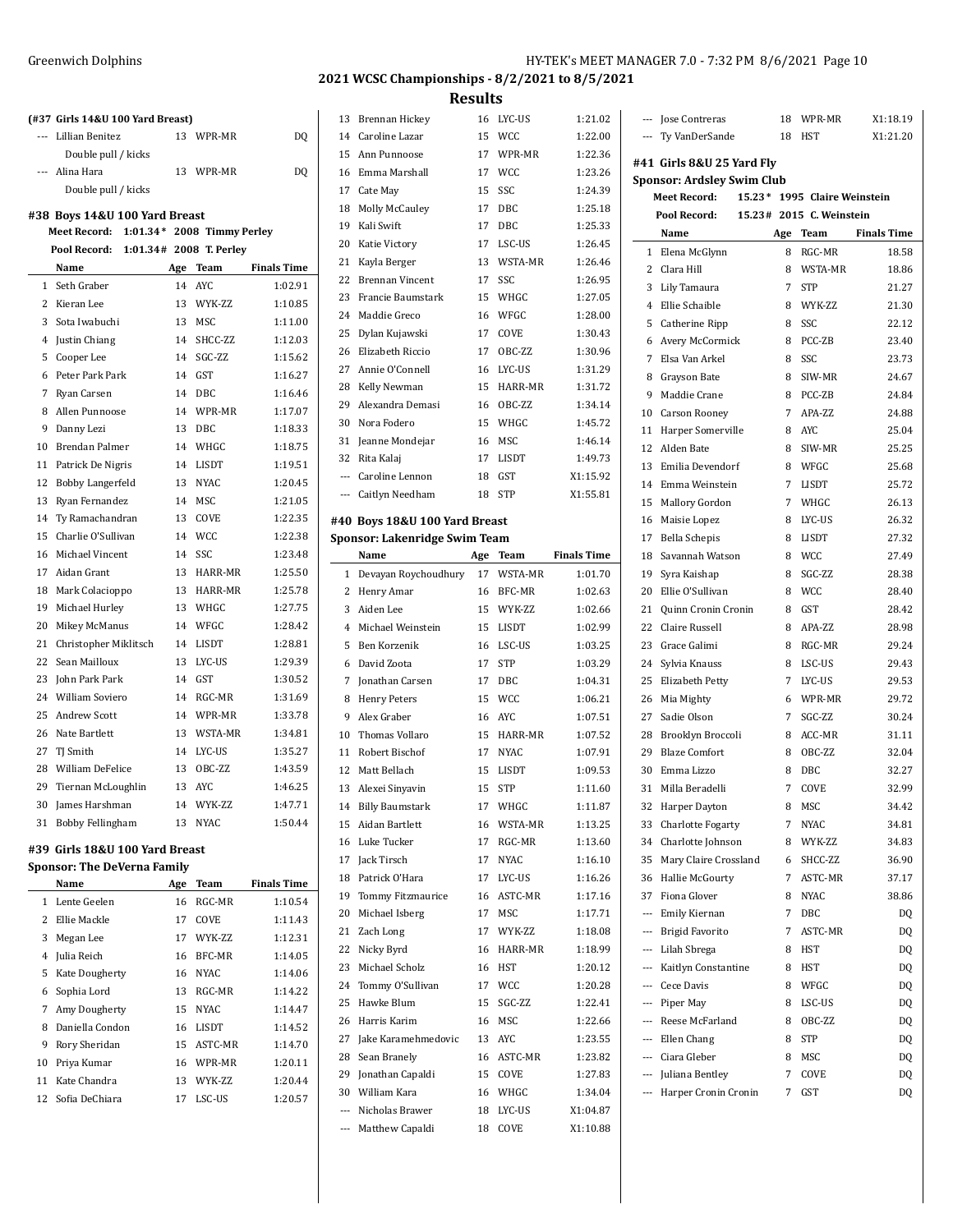|                          | #42 Boys 8&U 25 Yard Fly |                |                             |                    |
|--------------------------|--------------------------|----------------|-----------------------------|--------------------|
|                          | Meet Record:             |                | 15.34* 2006 Willaim Montesi |                    |
|                          | Pool Record:             |                | 15.34# 2011 W. Montesi      |                    |
|                          | Name                     | Age            | <b>Team</b>                 | <b>Finals Time</b> |
| $\mathbf{1}$             | Liam O'Byrne             | 8              | <b>WCC</b>                  | 17.70              |
| 2                        | Benjamin Maibrunn        | 8              | <b>STP</b>                  | 20.46              |
| 3                        | Tim Brawer               | 8              | LYC-US                      | 20.70              |
| 4                        | Peter Hendrickson        | 8              | APA-ZZ                      | 21.09              |
| 5                        | Darcy Cruikshank         | 8              | LYC-US                      | 21.63              |
| 6                        | <b>Brooks Horten</b>     | 8              | PCC-ZB                      | 22.18              |
| $\overline{7}$           | Kas Bakshi               | 8              | <b>WCC</b>                  | 22.22              |
| 8                        | Jake Nalepka             | 8              | COVE                        | 22.39              |
| 9                        | Duncan Forbes            | 8              | APA-ZZ                      | 23.09              |
| 10                       | Thomas DiPalma           | 7              | SGC-ZZ                      | 25.07              |
| 11                       | Samuel Plummer           | 8              | <b>AYC</b>                  | 26.75              |
| 12                       | KJ O'Rourke              | 8              | WFGC                        | 26.77              |
| 13                       | Luke Stineman            | 8              | SSC                         | 27.18              |
| 14                       | Connor Baumann           | 8              | WHGC                        | 27.81              |
| 15                       | <b>Wyatt Eberle</b>      | 6              | BFC-MR                      | 27.85              |
| 16                       | Patrick Quimby           | $\overline{7}$ | ASTC-MR                     | 27.88              |
| 17                       | Jake Sparrow             | 8              | LSC-US                      | 31.14              |
| 18                       | Ryder Tardio             | 8              | LSC-US                      | 31.41              |
| 19                       | Christopher Walsh        | 8              | WHGC                        | 31.89              |
| 20                       | James Grandefeld         | $\overline{7}$ | <b>NYAC</b>                 | 32.81              |
| 21                       | Aaron Rodrigues Rodrigu  | 8              | <b>GST</b>                  | 34.27              |
| 22                       | Grady McCormick          | 8              | PCC-ZB                      | 35.22              |
| 23                       | Bodin Guszkowski         | 8              | SIW-MR                      | 35.72              |
| 24                       | Ryan Torina              | 7              | <b>NYAC</b>                 | 36.38              |
| 25                       | Gordon Teglas            | 8              | LAKE-ZZ                     | 36.59              |
| 26                       | Garrett Malouin          | 6              | COVE                        | 38.54              |
| 27                       | <b>Connor Carroll</b>    | 8              | HST                         | 41.46              |
| 28                       | Giacomo Iacobazzi Iacoba | 7              | <b>GST</b>                  | 43.01              |
| 29                       | Liam Krolicki            | 8              | SGC-ZZ                      | 43.73              |
| $\overline{\phantom{a}}$ | Owen Kiers               | 8              | DBC                         | DQ                 |
|                          | --- Connor Reilly        | 8              | OBC-ZZ                      | DQ                 |
| $\overline{\phantom{a}}$ | James DiNapoli           | 7              | WYK-ZZ                      | DQ                 |
|                          | --- Parker Plauche       | 7              | OBC-ZZ                      | DQ                 |
|                          | --- Lyle Park            | $\overline{7}$ | WYK-ZZ                      | DQ                 |
|                          | --- James Okeefe         | $\overline{7}$ | <b>LISDT</b>                | DQ                 |
|                          | --- Jake Weiss           | 8              | <b>LISDT</b>                | DQ                 |
| $\overline{a}$           | Max Pestrikov            | $\overline{7}$ | RGC-MR                      | DQ                 |
|                          | --- Jack Waluch          | 8              | SSC                         | DQ                 |
|                          |                          |                |                             |                    |

### **#43 Girls 10&U 50 Yard Fly**

# **Meet Record: 28.25\* 2012 Kate Douglass Pool Record: 28.25# 2012 K. Douglas Name Age Team Finals Time** Samantha Packard 10 WCC 31.68 Evelyn Wu 10 STP 32.35 3 Elena Bentley 9 COVE 34.66

| 4 Clare McGlynn            | 10 | RGC-MR   | 36.06 |
|----------------------------|----|----------|-------|
| 5 Connie Coulthard Coulth: | 9  | GST      | 36.24 |
| 6 Charlotte Lemerond       | 9  | WYK-7.7. | 36.29 |
| 7 Sheena Terri             | 10 | WSTA-MR  | 36.46 |
| 8 Sofia Fasolino           | 10 | MSC.     | 36.58 |
| 9 Mary Inello              | 10 | DBC.     | 37.50 |
| 10 Margo Gordon            | 10 | WHGC     | 37.51 |

# **2021 WCSC Championships - 8/2/2021 to 8/5/2021**

**Results**

|                | 11 Lucy Prosser                                | 10      | RGC-MR                  | 37.80              |    | 16 Christopher Carmody                 | 9   | PCC-ZB                 | 46.13              |
|----------------|------------------------------------------------|---------|-------------------------|--------------------|----|----------------------------------------|-----|------------------------|--------------------|
| 12             | Emma Vassalla                                  | 10      | HARR-MR                 | 38.12              | 17 | Logan Seguso                           | 10  | LAKE-ZZ                | 46.71              |
| 13             | MaryKate McBreen                               | 10      | <b>WCC</b>              | 38.16              | 18 | Owen Hardart                           | 10  | SIW-MR                 | 46.91              |
| 14             | Claire Copete                                  | 10      | BFC-MR                  | 42.36              | 19 | Tony Hutaj Hutaj                       | 9   | GST                    | 47.08              |
| 15             | Susie Baumstark                                | 10      | WHGC                    | 42.63              | 20 | Willem Riegelhaupt                     | 9   | AYC                    | 47.14              |
| 16             | <b>Emily Pierog</b>                            | 9       | APA-ZZ                  | 42.73              | 21 | Aidan Lynch                            | 10  | SSC                    | 48.99              |
| 17             | Kay Eagan                                      | 9       | APA-ZZ                  | 43.16              | 22 | Ron Raskin                             | 9   | RGC-MR                 | 49.46              |
| 18             | Mackenzie Malouin                              | 10      | COVE                    | 43.68              | 23 | Vincent Stasio                         | 9   | WYK-ZZ                 | 49.87              |
| 19             | Brynne Okeefe                                  | 9       | LISDT                   | 43.78              | 24 | Jason Arena                            | 9   | DBC                    | 50.53              |
| 20             | Olivia Sliwa                                   | 10      | WYK-ZZ                  | 44.73              | 25 | Matteo Walsh                           | 9   | LSC-US                 | 53.76              |
| 21             | Clara Shanley                                  | 10      | BFC-MR                  | 45.31              | 26 | Jack Hickey                            | 10  | NYAC                   | 56.40              |
| 22             | Lucca Broccoli                                 | 10      | ACC-MR                  | 45.39              | 27 | Thomas Rapisarda                       | 10  | LISDT                  | 57.77              |
| 23             | Gemma Zampetti                                 | 9       | PCC-ZB                  | 45.91              | 28 | Max Newman                             | 10  | SGC-ZZ                 | 59.12              |
| 24             | Sara Takamoto                                  | 9       | <b>STP</b>              | 47.01              | 29 | Christian Davis                        | 10  | WFGC                   | 59.44              |
| 25             | Quinn Bennett                                  | 9       | OBC-ZZ                  | 47.67              | 30 | Reid Hogan                             | 9   | COVE                   | 59.58              |
| 26             | <b>Cameron Mestl</b>                           | 10      | SIW-MR                  | 47.97              | 31 | Wiley Oxendine                         | 9   | <b>NYAC</b>            | 1:00.48            |
| 27             | Emma Sweeney                                   | 10      | LSC-US                  | 48.28              | 32 | Will DeTone                            | 9   | DBC                    | 1:00.64            |
| 28             | Alyssa Schlacter                               | 10      | HST                     | 48.58              | 33 | Lucciano Mautino                       | 10  | WPR-MR                 | 1:04.37            |
| 29             | Ashlyn Pasqua                                  | 10      | LSC-US                  | 49.98              | 34 | Sean Morton                            | 10  | LYC-US                 | 1:09.90            |
| 30             | Ella Jennings                                  | 9       | SSC                     | 50.64              |    | --- Joshua Serrano                     | 9   | WPR-MR                 | DQ                 |
| 31             | Maggie O'Connell                               | 10      | LYC-US                  | 50.82              |    | One hand touch                         |     |                        |                    |
| 32             | Beth McMillan                                  | 9       | LYC-US                  | 50.96              |    | --- James Rikkers                      | 10  | LYC-US                 | DQ                 |
| 33             | Cornelia Susanin                               | 9       | AYC                     | 51.12              |    | One hand touch                         |     |                        |                    |
| 34             | Kerry Cronin                                   | 9       | SSC                     | 51.21              |    | --- Caden Webler                       | 9   | LSC-US                 | DQ                 |
| 35             | Kate DiPalma                                   | 9       | SGC-ZZ                  | 51.24              |    | Arms underwater recovery               |     |                        |                    |
| 36             | <b>Emily Torina</b>                            | 9       | <b>NYAC</b>             | 52.01              |    | --- Jack Bulfin                        | 10  | COVE                   | DQ                 |
| 37             | Addy Kurtin                                    | 10      | DBC                     | 52.36              |    | Scissors kick                          |     |                        |                    |
| 38             | <b>Emily Wirth</b>                             | 10      | <b>AYC</b>              | 56.50              |    | #45 Girls 12&U 50 Yard Fly             |     |                        |                    |
|                |                                                |         |                         |                    |    |                                        |     |                        |                    |
| 39             | Sara Krolicki                                  | 10      | SGC-ZZ                  | 57.15              |    | Sponsor: Scarsdale Golf Club           |     |                        |                    |
| 40             | Natalie Glover                                 | 9       | <b>NYAC</b>             | 1:16.50            |    | Meet Record:                           |     | 26.32 * 2015 Joy Jiang |                    |
| $\overline{a}$ | Camden Comfort                                 | 10      | OBC-ZZ                  | DQ                 |    | Pool Record:                           |     | 26.32# 2015 J. Jiang   |                    |
|                | One hand touch                                 |         |                         |                    |    | Name                                   | Age | <b>Team</b>            | <b>Finals Time</b> |
|                | --- Memsey McCarthy                            | 10      | SIW-MR                  | DQ                 |    | 1 Cameron Forbes                       | 11  | APA-ZZ                 | 26.66              |
|                | Non-simultaneous arms                          |         |                         |                    | 2  | Davia Richardson                       | 12  | WSTA-MR                | 27.09              |
| $---$          | Isabella Benjamin                              | 10      | WSTA-MR                 | DQ                 | 3  | Sophie Reis                            | 11  | <b>STP</b>             | 28.41              |
|                | <b>Alternating Kick</b>                        |         |                         |                    | 4  | Claudia Rapisarda                      | 12  | LISDT                  | 29.57              |
|                | --- Gianna Tedesco                             | 10      | LISDT                   | DQ                 | 5  | Kate Chesley                           | 11  | <b>SSC</b>             | 30.16              |
|                | One hand touch                                 |         |                         |                    | 6  | Anna Hill                              | 12  | WSTA-MR                | 30.79              |
|                | #44 Boys 10&U 50 Yard Fly                      |         |                         |                    | 7  | Mary Fontanella                        | 12  | LYC-US                 | 31.66              |
|                | Meet Record:                                   |         | 29.74* 2012 Nick Torres |                    |    | 8 Emily Dougherty                      |     | 11 NYAC                | 32.16              |
|                | Pool Record:                                   |         | 29.74# 2012 N. Torres   |                    | 9  | Zoe Boda                               |     | 11 HARR-MR             | 32.26              |
|                | Name                                           |         | Age Team                | <b>Finals Time</b> | 10 | Ezgi Topkara                           | 11  | <b>STP</b>             | 33.01              |
|                | 1 Michael Criscillo                            | 10      | LISDT                   | 35.79              | 11 | Mackenzie Cabello                      |     | 11 LISDT               | 33.91              |
|                | 2 Luke Schooley                                | 10      | WYK-ZZ                  | 36.50              |    | 12 Lila Rupp                           |     | 12 AYC                 | 34.62              |
|                | 3 Brenden Melnyk                               | 10      | <b>WCC</b>              | 37.01              | 13 | Serena Dugan                           | 12  | SGC-ZZ                 | 34.70              |
| 4              | Giovanni Polenzani                             | 10      | PCC-ZB                  | 39.51              | 14 | Alba Iacobazzi Iacobazzi               | 12  | GST                    | 34.98              |
| 5              | Marcus Vitale                                  | 10      | ACC-MR                  | 39.68              | 15 | Angelina Lingeza                       | 11  | HARR-MR                | 35.03              |
| 6              | Charlie Thigpen                                | 10      | APA-ZZ                  | 39.71              |    | 16 Jane Chevalier                      | 11  | LYC-US                 | 35.26              |
|                | 7 Kyan Bakshi                                  | 10      | <b>WCC</b>              | 40.55              | 17 | Julia Langerfeld                       | 11  | <b>NYAC</b>            | 35.54              |
| 8              | Micheal Mialkowski                             | 9       | <b>STP</b>              | 41.52              | 18 | Bela Fernandez                         | 12  | DBC                    | 35.97              |
| 9              | Toby Chen                                      | 9       | HST                     | 41.72              | 19 | Sienna Vicioso                         | 11  | MSC                    | 36.87              |
| 10             | Chase Forbes                                   | 9       | APA-ZZ                  | 41.92              | 20 | Mia Lynch                              | 12  | SSC                    | 37.13              |
|                | 11 Nicholas Stocks                             | 9       | AYC                     | 42.75              | 21 | Olivia Otto                            | 11  | OBC-ZZ                 | 37.83              |
|                | 12 Anri Takamoto                               | 9       | <b>STP</b>              | 43.29              | 22 | Maggie Miner                           |     | 12 BFC-MR              | 38.18              |
|                | 13 Henry Davis                                 | 10      | LAKE-ZZ                 | 44.31              |    | 23 Ellora Shah                         | 12  | COVE                   | 38.87              |
|                | 14 Payton Nicotina<br>15 Zachary Stewart-Lewis | 10<br>9 | HARR-MR<br>RGC-MR       | 45.74<br>45.88     |    | 24 Luella Otis Otis<br>25 Keira Sedeva | 12  | GST<br>12 BAY          | 39.62<br>39.95     |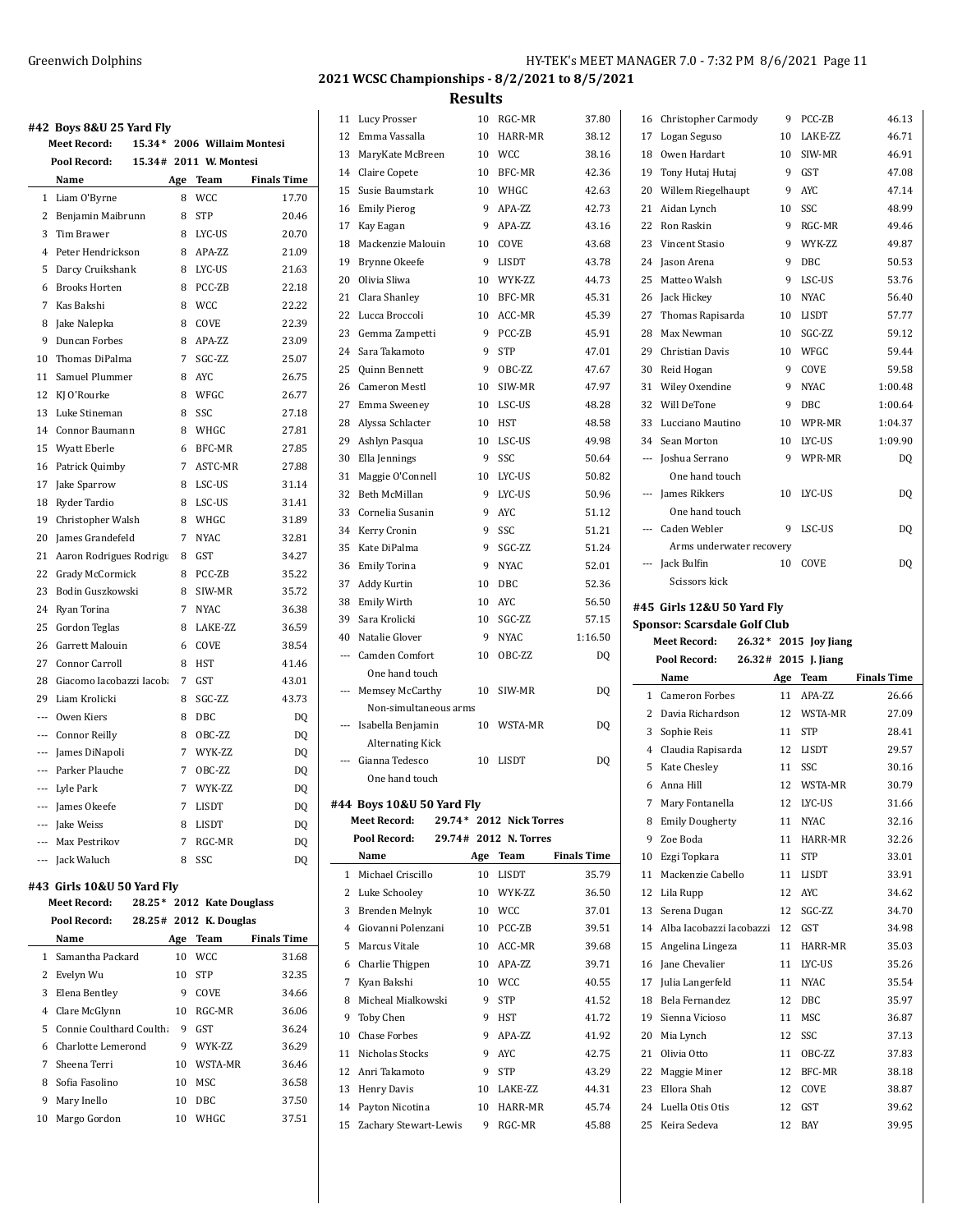# **(#45 Girls 12&U 50 Yard Fly)**

|                | #45 GILB 14&0 50 IaIU FIVI |    |             |       |
|----------------|----------------------------|----|-------------|-------|
| 26             | Gianna Fountain            | 11 | WPR-MR      | 40.07 |
| 27             | Jacqueline Mannix          | 12 | LSC-US      | 41.01 |
| 28             | Maren Kim                  | 11 | HST         | 41.09 |
| 29             | Sloane Harshman            | 11 | WYK-7.7.    | 42.09 |
| 30             | Brynn McFarland            | 11 | OBC-ZZ      | 42.17 |
| 31             | Ashley Tatarka             | 11 | DBC.        | 42.29 |
| 32             | Klara Severance            | 12 | <b>COVE</b> | 42.72 |
|                | 33 Rebecca Philbrick       | 12 | RGC-MR      | 43.55 |
| 34             | Hazel McGourty             | 11 | ASTC-MR     | 43.58 |
| 35             | Maria Walsh                | 12 | LSC-US      | 43.60 |
|                | 36 Isabel McDonald         | 11 | ASTC-MR     | 47.14 |
| 37             | Nyma Kaishap               | 11 | SGC-ZZ      | 50.56 |
| $\overline{a}$ | Eloise Knight              | 11 | MSC         | DQ    |
|                | Kick breaststroke type     |    |             |       |
|                | Ana Schoeffler             | 12 | <b>HST</b>  | DQ    |
|                | Non-simultaneous touch     |    |             |       |
| $\overline{a}$ | Summer Syken               | 12 | <b>BAY</b>  | DQ    |
|                | One hand touch             |    |             |       |
|                |                            |    |             |       |

### **#46 Boys 12&U 50 Yard Fly**

|                | <b>Meet Record:</b>     |     | 26.56* 2000 Ryan Emmanuel |                    |
|----------------|-------------------------|-----|---------------------------|--------------------|
|                | Pool Record:            |     | 26.56# 2000 R. Emmanuel   |                    |
|                | Name                    | Age | Team                      | <b>Finals Time</b> |
| $\mathbf{1}$   | Evan Ripp               | 12  | SSC                       | 28.49              |
| 2              | Dan Bellach             | 12  | LISDT                     | 28.53              |
| 3              | Tyler Burke             | 12  | APA-ZZ                    | 29.11              |
| 4              | Nicholas Holloway       | 12  | <b>AYC</b>                | 29.71              |
| 5              | Koray Kiyici            | 12  | <b>LISDT</b>              | 30.56              |
| 6              | Alexander Grimaldi      | 11  | <b>MSC</b>                | 31.39              |
| 7              | <b>Tyler Wels</b>       | 12  | WHGC                      | 31.41              |
| 8              | Charlie Hendrickson     | 12  | APA-ZZ                    | 31.48              |
| 9              | <b>Charles Lemerond</b> | 11  | WYK-ZZ                    | 31.79              |
| 10             | Andrew Ripp             | 11  | SSC                       | 32.14              |
| 11             | Ivan Ostaskin Ostaskin  | 11  | <b>GST</b>                | 32.21              |
| 12             | Mac Bach                | 12  | DBC                       | 32.38              |
| 13             | Wilson Redd             | 12  | <b>AYC</b>                | 32.93              |
| 14             | Leonard Hutaj Hutaj     | 12  | GST                       | 33.47              |
| 15             | Evan Kaplan             | 12  | PCC-ZB                    | 33.90              |
| 16             | Michael Mighty          | 11  | WPR-MR                    | 34.08              |
| 17             | Myles Cooper            | 12  | <b>WCC</b>                | 34.31              |
| 18             | Owen Melnyk             | 12  | WCC                       | 35.08              |
| 19             | <b>Beckett Conners</b>  | 11  | OBC-ZZ                    | 35.22              |
| 20             | Joshy Slingsby          | 12  | RGC-MR                    | 36.46              |
| 21             | Ryan McEvily            | 11  | LYC-US                    | 39.21              |
| 22             | <b>Gus Constantine</b>  | 12  | LSC-US                    | 39.97              |
| 23             | Ari Maibrunn            | 12  | <b>STP</b>                | 40.20              |
| 24             | Ishan Alas              | 11  | HARR-MR                   | 41.04              |
| 25             | William Sevilla         | 11  | SIW-MR                    | 42.30              |
| 26             | Hugo Allen              | 12  | ASTC-MR                   | 42.89              |
| 27             | Patrick O'Connell       | 12  | LYC-US                    | 45.93              |
| 28             | Orion Kreonidis         | 12  | <b>STP</b>                | 47.66              |
| $\overline{a}$ | Jack Oliveri            | 11  | WHGC                      | DQ                 |
|                | Non-simultaneous arms   |     |                           |                    |
|                | Sam Weston              | 12  | SGC-ZZ                    | DQ                 |
|                | Scissors kick           |     |                           |                    |

# Greenwich Dolphins **HY-TEK's MEET MANAGER 7.0 - 7:32 PM 8/6/2021** Page 12

# **2021 WCSC Championships - 8/2/2021 to 8/5/2021**

## **Results**

| $\overline{a}$ | Evans Anderson                                       | 12  | COVE                      | DQ                 |
|----------------|------------------------------------------------------|-----|---------------------------|--------------------|
|                | Arms underwater recovery                             |     |                           |                    |
| $\overline{a}$ | Vlad Moscaliuc                                       | 11  | RGC-MR                    | DO                 |
|                | Kick breaststroke type                               |     |                           |                    |
| ---            | Luke Rende                                           | 12  | DBC                       | DO                 |
|                | Non-simultaneous arms                                |     |                           |                    |
| $\overline{a}$ | Ryan Feldman                                         | 11  | PCC-ZB                    | DQ                 |
|                | Kick breaststroke type                               |     |                           |                    |
|                | #47 Girls 14&U 100 Yard Fly                          |     |                           |                    |
|                | <b>Sponsor: Jones Family</b>                         |     |                           |                    |
|                | <b>Meet Record:</b>                                  |     | 57.93* 2007 Shannon Jones |                    |
|                | Pool Record:                                         |     | 57.93# 2007 S. Jones      |                    |
|                | Name                                                 | Age | Team                      | <b>Finals Time</b> |
|                | 1 Penny Lazar                                        | 14  | <b>WCC</b>                | 57.61*             |
| $\overline{2}$ | Lauren Maierle                                       | 14  | <b>LISDT</b>              | 59.35              |
|                | 3 Charlotte Brawer                                   | 14  | LYC-US                    | 1:03.35            |
| $\overline{4}$ | Megan Tiedemann                                      | 14  | RGC-MR                    | 1:03.93            |
| 5              | Victoria Mordaunt                                    | 14  | HARR-MR                   | 1:03.99            |
| 6              | Maddie Horner                                        | 13  | <b>NYAC</b>               | 1:04.50            |
| 7              | Serena Wu                                            | 14  | <b>STP</b>                | 1:06.10            |
| 8              | Renae Chung                                          | 13  | WSTA-MR                   | 1:09.85            |
| 9              | Tamsin Coulthard Coulth 13                           |     | <b>GST</b>                | 1:10.28            |
| 10             | Maddie Weiss                                         | 13  | <b>LISDT</b>              | 1:11.17            |
| 11             | Maddie Ford                                          | 13  | COVE                      | 1:13.18            |
|                | 12 Eliza Babyak                                      | 14  | BFC-MR                    | 1:13.26            |
| 13             | Sophia Rende                                         | 13  | <b>DBC</b>                | 1:13.28            |
|                | 14 Katie Nalepka                                     | 14  | COVE                      | 1:14.93            |
| 15             | Devin Topkara                                        | 13  | <b>STP</b>                | 1:15.19            |
| 16             | Ayana Ite                                            | 13  | <b>MSC</b>                | 1:15.53            |
| 17             | Riley Hendrickson                                    | 14  | WSTA-MR                   | 1:16.28            |
| 18             | Meredith Gordon                                      | 13  | WHGC                      | 1:18.37            |
| 19             | Leonora Hutaj Hutaj                                  | 14  | <b>GST</b>                | 1:19.53            |
| 20             | Caroline Bach                                        | 13  | <b>DBC</b>                | 1:19.86            |
|                | 21 Kayla Wels                                        | 14  | WHGC                      | 1:21.96            |
| 22             | Maeve Lewis                                          | 14  | <b>MSC</b>                | 1:23.64            |
| 23             | Molly O'Connell                                      | 14  | LYC-US                    | 1:23.70            |
|                | 24 Mickey Leopold                                    | 13  | RGC-MR                    | 1:24.13            |
|                | 25 Gabriella Petriello                               | 13  | WYK-ZZ                    | 1:34.94            |
| 26             | Maria Potenza                                        | 14  | LEE                       | 1:59.12            |
|                | #48 Boys 14&U 100 Yard Fly                           |     |                           |                    |
|                | <b>Sponsor: Westwood Swim and Tennis Association</b> |     |                           |                    |
|                | Meet Record:                                         |     | 52.91* 2012 Liam Egan     |                    |
|                | Pool Record:                                         |     | 52.91# 2012 L.Egan        |                    |

|              | Name                 | Age | Team        | <b>Finals Time</b> |
|--------------|----------------------|-----|-------------|--------------------|
| $\mathbf{1}$ | Seth Graber          |     | 14 AYC      | 56.74              |
| 2            | Allen Punnoose       | 14  | WPR-MR      | 57.95              |
| 3            | Ethan Zhou           | 13  | MSC         | 58.03              |
| 4            | Charlie McMillan     | 14  | LYC-US      | 1:01.41            |
|              | 5 Matthew Michailoff | 14  | NYAC.       | 1:03.33            |
|              | 6 Thaddeus Curylo    | 14  | LISDT       | 1:04.42            |
| 7            | Matt Rogliano        | 13  | HARR-MR     | 1:06.14            |
| 8            | Sota Iwabuchi        | 13  | MSC.        | 1:06.79            |
| 9            | Brendan Palmer       | 14  | <b>WHGC</b> | 1:06.91            |
| 10           | Kyle Terri           | 14  | WSTA-MR     | 1:07.09            |
|              | 11 Nate Baumstark    | 13  | <b>WHGC</b> | 1:07.54            |
|              | 12 Rohan Kumar       | 13  | WPR-MR      | 1:09.60            |

|     | 13 Jackson Cooper        | 13 | WCC.       | 1:10.03 |
|-----|--------------------------|----|------------|---------|
|     | 14 Ben Fusco             | 13 | DBC.       | 1:11.33 |
|     | 15 Thomas Palmer         | 14 | RGC-MR     | 1:12.01 |
|     | 16 Gianluca Polenzani    | 14 | PCC-ZB     | 1:12.81 |
|     | 17 Colin Yung Yung       | 13 | <b>GST</b> | 1:14.39 |
| 18  | Danny Lezi               | 13 | DBC.       | 1:17.76 |
|     | 19 Michael Vincent       | 14 | - SSC      | 1:19.03 |
|     | 20 Massimo Reali         | 13 | HARR-MR    | 1:20.17 |
|     | 21 Christopher Miklitsch | 14 | LISDT      | 1:23.09 |
| 22. | Peter McMillian          | 13 | LYC-US     | 1:25.11 |
|     | Mikey McManus            | 14 | WFGC       | 1:27.71 |
|     | Did not finish           |    |            |         |

### **#49 Girls 18&U 100 Yard Fly**

|  | <b>Sponsor: Mamaroneck Swim Club</b> |  |
|--|--------------------------------------|--|
|--|--------------------------------------|--|

|                          | Name              | Age | Team           | <b>Finals Time</b> |
|--------------------------|-------------------|-----|----------------|--------------------|
| 1                        | Ally Pfeiffer     | 15  | PCC-ZB         | 1:00.14            |
| 2                        | Emily Carr        | 17  | ASTC-MR        | 1:01.95            |
| 3                        | Daniella Condon   | 16  | <b>LISDT</b>   | 1:02.64            |
| 4                        | Rory Sheridan     | 15  | ASTC-MR        | 1:02.86            |
| 5                        | Kelly Tula        | 15  | <b>GST</b>     | 1:03.63            |
| 6                        | Julia Reich       | 16  | BFC-MR         | 1:04.46            |
| 7                        | Kate Dougherty    | 16  | NYAC.          | 1:04.60            |
| 8                        | Kait Sweeney      | 15  | <b>LISDT</b>   | 1:05.43            |
| 9                        | Sophia Lord       | 13  | RGC-MR         | 1:05.74            |
| 10                       | Izzy Balachandran | 17  | <b>WYK-7.7</b> | 1:06.12            |
| 11                       | Julia Gunster     | 16  | NYAC.          | 1:06.58            |
| 12                       | Julia Pujadas     | 15  | <b>WCC</b>     | 1:06.78            |
| 13                       | Megan Lee         | 17  | WYK-ZZ         | 1:06.94            |
| 14                       | Ann Punnoose      | 17  | WPR-MR         | 1:09.70            |
| 15                       | Lizzie Ford       | 16  | COVE           | 1:10.61            |
| 16                       | Stephani Mejia    | 17  | WSTA-MR        | 1:10.63            |
| 17                       | Ellie Mackle      | 17  | COVE           | 1:10.65            |
| 18                       | Lydia Chen        | 17  | <b>MSC</b>     | 1:11.80            |
| 19                       | Caroline Lazar    | 15  | <b>WCC</b>     | 1:14.15            |
| 20                       | Cate May          | 15  | SSC            | 1:14.44            |
| 21                       | Katie Rotherham   | 17  | LSC-US         | 1:18.66            |
| 22                       | Molly McCauley    | 17  | DBC.           | 1:19.29            |
| 23                       | Celia Broderick   | 17  | LSC-US         | 1:22.20            |
| 24                       | Katherine Norris  | 16  | <b>DBC</b>     | 1:30.50            |
| 25                       | Isabella Levine   | 13  | RGC-MR         | 1:30.77            |
| $\overline{\phantom{a}}$ | Ava Iannetta      | 18  | LAKE-ZZ        | X1:04.77           |
| ---                      | Sophia Shopovick  | 18  | WPR-MR         | X1:08.14           |

### **#50 Boys 18&U 100 Yard Fly**

| <b>Sponsor: Westwood Swim &amp; Tennis</b> |  |  |
|--------------------------------------------|--|--|
|                                            |  |  |

|    | Name                 | Age | Team       | <b>Finals Time</b> |
|----|----------------------|-----|------------|--------------------|
|    | 1 Drew Hill          | 17  | WSTA-MR    | 54.17              |
|    | 2 Henry Amar         | 16  | BFC-MR     | 54.38              |
| 3  | David Zoota          | 17  | <b>STP</b> | 54.61              |
|    | 4 Jonathan Carsen    | 17  | DBC.       | 55.67              |
|    | 5 Aiden Lee          | 15  | WYK-7.7    | 55.71              |
|    | 6 Zachary Pestrikov  | 15  | RGC-MR     | 55.95              |
| 7  | Ben Korzenik         |     | 16 LSC-US  | 55.97              |
| 8  | Alex McMillan        | 15  | LYC-US     | 56.64              |
| 9  | Robert Bischof       | 17  | NYAC.      | 58.60              |
| 10 | Devayan Roychoudhury | 17  | WSTA-MR    | 59.13              |
| 11 | Kyle Mallov          | 15  | COVE       | 59.41              |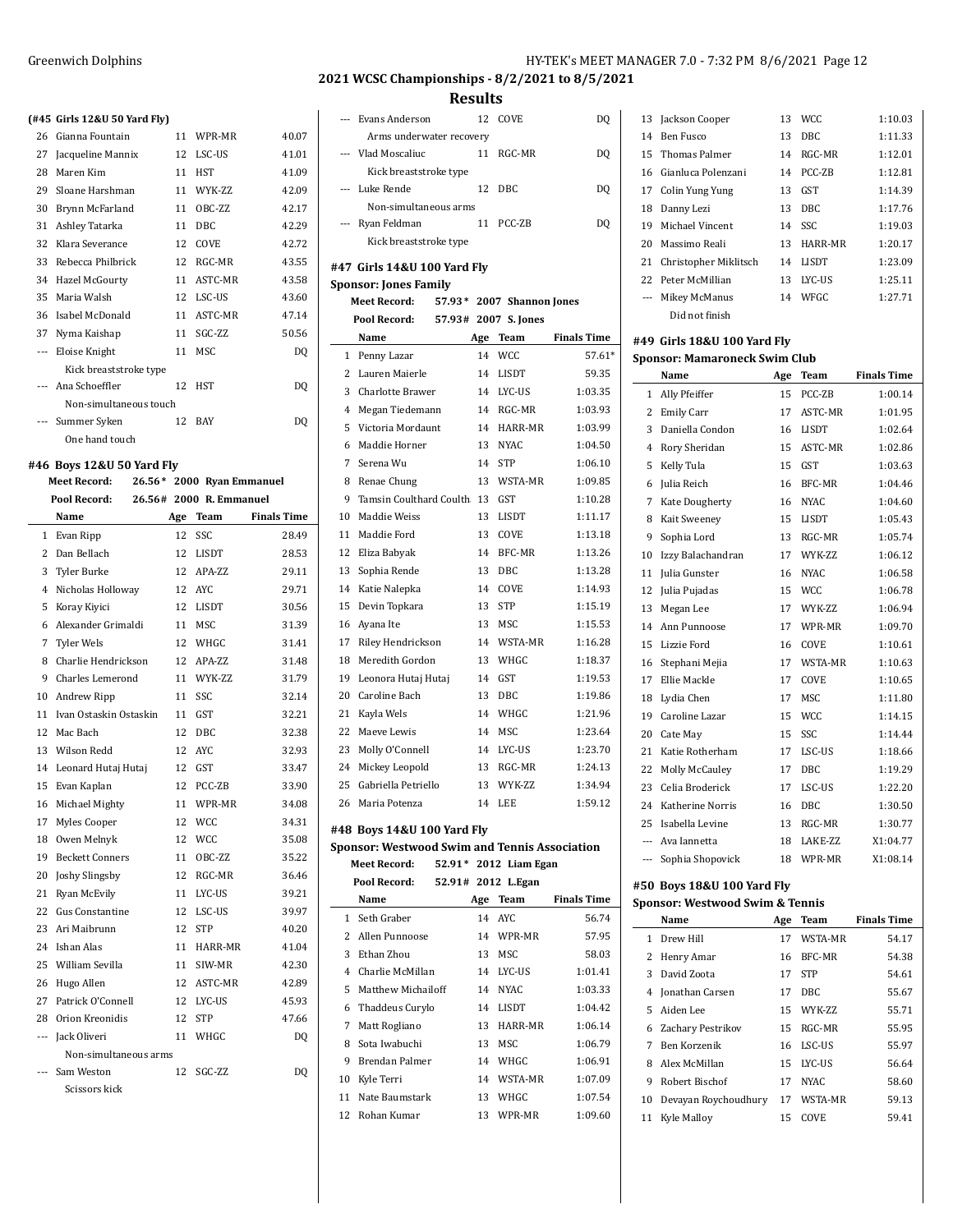### **Results** 9 MSC A 1:38.39

|  |  | (#50 Boys 18&U 100 Yard Fly) |  |  |  |
|--|--|------------------------------|--|--|--|
|--|--|------------------------------|--|--|--|

|                          | boys rough roo furully  |    |             |          |
|--------------------------|-------------------------|----|-------------|----------|
| 12                       | Matt Bellach            | 15 | LISDT       | 1:00.36  |
| 13                       | Nate Dower              | 15 | ASTC-MR     | 1:00.41  |
| 14                       | Alex Graber             | 16 | <b>AYC</b>  | 1:00.85  |
| 15                       | Ian Steffensen          | 17 | WYK-ZZ      | 1:03.54  |
| 16                       | <b>Colin Plunkett</b>   | 16 | <b>MSC</b>  | 1:04.51  |
| 17                       | Nathaniel Attwell       | 15 | HST         | 1:04.54  |
| 18                       | Thomas Vollaro          | 15 | HARR-MR     | 1:04.66  |
| 19                       | Harris Karim            | 16 | <b>MSC</b>  | 1:05.43  |
| 20                       | <b>Billy Baumstark</b>  | 17 | WHGC        | 1:06.04  |
| 21                       | Michael Scholz          | 16 | <b>HST</b>  | 1:07.04  |
| 22                       | Thomas Lavelle          | 17 | COVE        | 1:07.94  |
| 23                       | Nicky Byrd              | 16 | HARR-MR     | 1:08.69  |
| 24                       | Jack Rotherham          | 16 | LSC-US      | 1:09.45  |
| 25                       | Spencer Conrad          | 15 | LISDT       | 1:09.46  |
| 26                       | Ivan Sinyavin           | 17 | <b>STP</b>  | 1:10.20  |
| 27                       | Nathaniel Findlay       | 16 | RGC-MR      | 1:10.67  |
| 28                       | Mikey Freeman           | 16 | <b>DBC</b>  | 1:11.75  |
| 29                       | Stephen Vumbacco        | 15 | OBC-ZZ      | 1:12.41  |
| 30                       | <b>Connor Forrester</b> | 16 | <b>NYAC</b> | 1:16.58  |
| ---                      | Kiko Louis-Charles      | 18 | WSTA-MR     | X52.54   |
| $\overline{a}$           | Nicholas Brawer         | 18 | LYC-US      | X57.30   |
| $\overline{\phantom{a}}$ | Ilirian Celaj           | 18 | WPR-MR      | X1:00.34 |
| $\overline{a}$           | Dan Kimble              | 18 | LAKE-ZZ     | X1:07.57 |
| ---                      | Matthew Capaldi         | 18 | COVE        | X1:10.46 |

# **#51 Girls 8&U 100 Yard Free Relay**

**Sponsor: Rye Golf Club**

# **Meet Record: 1:04.02\* 2012**

### **E. Hedges, L. Scala, A. Greto, M. Howson**

**Pool Record: 1:04.07# 2012**

|   | <b>Team</b>               | Relay             | <b>Finals Time</b> |
|---|---------------------------|-------------------|--------------------|
|   | 1 LISDT                   | A                 | 1:23.95            |
|   | Sophie Weinstein 8        | Claire Adamski 8  |                    |
|   | Emma Weinstein 7          | Bella Schepis 8   |                    |
| 2 | - SSC                     | A                 | 1:23.97            |
|   | Catherine Ripp 8          | Emma Schatz 8     |                    |
|   | Elsa Van Arkel 8          | Emerson Colella 8 |                    |
|   | 3 PCC-ZB                  | A                 | 1:24.23            |
|   | Avery McCormick 8         | Sophie Vasser 7   |                    |
|   | Kendall Clark 8           | Maddie Crane 8    |                    |
| 4 | RGC-MR                    | A                 | 1:26.76            |
|   | Grace Galimi 8            | Lucy Page 8       |                    |
|   | Nora Carey 7              | Elena McGlynn 8   |                    |
| 5 | APA-7.7                   | A                 | 1:28.79            |
|   | <b>Beatrice Delaney 8</b> | Alexis Geveda 8   |                    |
|   | Carson Rooney 7           | Nora Smyth 8      |                    |
|   | 6 WCC                     | A                 | 1:32.57            |
|   | Ellie O'Sullivan 8        | Savannah Watson 8 |                    |
|   | Olivia Willey 7           | Paige Applefeld 8 |                    |
| 7 | <b>WYK-77</b>             | A                 | 1:33.17            |
|   | Ellie Schaible 8          | Sophie Sliwa 8    |                    |
|   | Charlotte Johnson 8       | Mila Paek 8       |                    |
| 8 | $SGC-7.7$                 | A                 | 1:37.79            |
|   | Sadie Olson 7             | Sloane Caldwell 8 |                    |
|   | Syra Kaishap 8            | Mia Olson 8       |                    |
|   |                           |                   |                    |

|    | Victoria Albieri 8        | Grace Bubolz 8             |         |
|----|---------------------------|----------------------------|---------|
|    | Ciara Gleber 8            | Harper Dayton 8            |         |
| 10 | <b>WFGC</b>               | A                          | 1:38.65 |
|    | Maggie Jacob 8            | Cece Davis 8               |         |
|    | Kali O'Rourke 7           | Emilia Devendorf 8         |         |
| 11 | LYC-US                    | A                          | 1:38.67 |
|    | Saoirse Brocklelbank 8    | Charlotte Morton 8         |         |
|    | Alexandra McEvily 8       | Maisie Lopez 8             |         |
| 12 | <b>STP</b>                | A                          | 1:39.68 |
|    | Olivia McNally 8          | Grace Piekarski 7          |         |
|    | Kavya Dewan 8             | Lily Tamaura 7             |         |
| 13 | OBC-7.7                   | A                          | 1:39.97 |
|    | Mackenzie Plauche 8       | <b>Blaze Comfort 8</b>     |         |
|    | Grace DeFelice 8          | Reese McFarland 8          |         |
| 14 | COVE                      | A                          | 1:40.43 |
|    | Milla Beradelli 7         | Zelda Scott Smith 8        |         |
|    | Juliana Bentley 7         | Nora Tait 7                |         |
| 15 | LSC-US                    | A                          | 1:40.61 |
|    | Piper May 8               | Emily Fish 7               |         |
|    | Madeline Pasqua 7         | Sylvia Knauss 8            |         |
| 16 | <b>AYC</b>                | A                          | 1:45.57 |
|    | Haley Somerville 6        | Caroline Asgeirsson 7      |         |
|    | Ellyn Prime 8             | Harper Somerville 8        |         |
| 17 | GST                       | A                          | 1:48.92 |
|    | Emily Schwartz Schwartz 8 | Polina Ostaskin Ostaskin 6 |         |
|    | Harper Cronin Cronin 7    | Quinn Cronin Cronin 8      |         |
| 18 | <b>ASTC-MR</b>            | A                          | 1:53.78 |
|    | Emily Bach 8              | Caroline Favorito 7        |         |
|    | Milly McGeeney 8          | Hallie McGourty 7          |         |
| 19 | DBC                       | A                          | 2:01.45 |
|    | Emily Kiernan 7           | Abby Goldstein 8           |         |
|    | Mia Rende 7               | Emma Lizzo 8               |         |
| 20 | <b>NYAC</b>               | А                          | 2:08.32 |
|    | Charlotte Fogarty 7       | Mabel Gilmartin 6          |         |
|    | Fiona Glover 8            | Rin Oxendine 7             |         |
| 21 | <b>HST</b>                | A                          | 2:11.21 |
|    | Tea Del Pasqua 7          | Kaitlyn Constantine 8      |         |
|    | Lilah Sbrega 8            | Grace Kelly McLernon 8     |         |

#### **#52 Boys 8&U 100 Yard Free Relay**

**Sponsor: Apawamis Golf Club Meet Record: 1:02.30\* 2011**

# **R. Lee, A. Graham, J. Scarcella, J. Simone Pool Record: 1:02.30# 2011**

|   | Team                | Relay            | <b>Finals Time</b> |
|---|---------------------|------------------|--------------------|
|   | 1 WCC               | A                | 1:16.94            |
|   | Kas Bakshi 8        | Johnny Valenti 8 |                    |
|   | Liam O'Byrne 8      | John Morell 7    |                    |
| 2 | APA-7.7.            | A                | 1:17.87            |
|   | Jonathan Davis 8    | Duncan Forbes 8  |                    |
|   | Peter Hendrickson 8 | Grant Morrison 8 |                    |
| 3 | LYC-US              | A                | 1:22.16            |
|   | Darcy Cruikshank 8  | William Bond 7   |                    |
|   | Patrick Conlan 8    | Tim Brawer 8     |                    |
| 4 | SSC.                | A                | 1.2676             |
|   | Charlie Ross 8      | Luke Stineman 8  |                    |
|   | Jack Waluch 8       | James Biddle 8   |                    |
|   |                     |                  |                    |

5 LSC-US A 1:30.24 Cormic Pototschnik 8 Ryder Tardio 8 Win Karczewski 7 Jake Sparrow 8 Jake Nalepka 8 Garrett Malouin 6 Xavier Hau 8 Bastian Kott 7 Grady McCormick 8 Logan Zombek 7 Oliver Crane 8 Brooks Horten 8 Mackey Reuter 8 Teddy Meszkat 7 Mason Wirth 7 **Harry Stocks** 7 Michael John Reddy 8 Jake Weiss 8 Griffin Schepis 6 James Okeefe 7 Carter O'Connor 7 Connor Reilly 8 Charlie Connard 7 Max Pestrikov 7 Andrew Philbrick 7 Liam Westphal 7 Mason Liu 8 Liam Krolicki 8 Luca Canetta 7 Brady Carroll 8 Connor Carroll 8 Eli Reuter 8

6 COVE A 1:31.93 7 PCC-ZB A 1:32.44 8 AYC A 1:35.48 9 LISDT A 1:40.76 10 NYAC A 1:41.24 John Bunyan 8 James Grandefeld 7 Ryan Torina 7 Sam Gundersen 8 11 GST A 1:43.28 Akshaj Sharma Sharma 8 Christian Cime Cime 8 Aaron Rodrigues Rodrigues Giacomo Iacobazzi Iacobaz 12 OBC-ZZ A 1:46.22 Parker Plauche 7 Charles Graham 8 13 RGC-MR A 1:47.74 14 SGC-ZZ A 1:49.85 Aiden Hambelton 8 Thomas DiPalma 7 15 HST A 1:53.11 16 DBC A 1:54.29 Owen Kiers 8 Owen Flanagan 7 Mason Llamas 7 Jake Rende 8 17 WYK-ZZ A 2:19.76 James DiNapoli 7 Charlie Dunn 8 Matteo LeClair 5 Declan Pyon 6

# **#53 Girls 10&U 200 Yard Free Relay**

#### **Sponsor: Coveleigh Club Meet Record: 2:00.57\* 2001**

 $\overline{a}$ 

|   | Pool Record: 2:00.57# 2001 |                     |                      |
|---|----------------------------|---------------------|----------------------|
|   | <b>Team</b>                | Relay               | <b>Finals Time</b>   |
|   | 1 WCC                      | A                   | 2:18.99              |
|   | MaryKate McBreen 10        | Holly Hogan 10      |                      |
|   | Siena Mullen 10            |                     | Samantha Packard 10  |
|   | 2 STP                      | A                   | 2:19.55              |
|   | Yingyuan Fang 10           | Serena Zhu 9        |                      |
|   | Sara Takamoto 9            | Evelyn Wu 10        |                      |
| 3 | COVE                       | A                   | 2:20.04              |
|   | Morgan Anderson 10         |                     | Mackenzie Malouin 10 |
|   | Charlotte Tait 9           | Elena Bentley 9     |                      |
|   | 4 WYK-77                   | A                   | 2.2482               |
|   | Abby Sliwa 10              | Olivia Sliwa 10     |                      |
|   | Claire Carroll 10          |                     | Charlotte Lemerond 9 |
|   | 5 WSTA-MR                  | A                   | 2.2715               |
|   | Viola Vettorino 10         | Julianna Troiano 10 |                      |
|   | Isabella Benjamin 10       | Sheena Terri 10     |                      |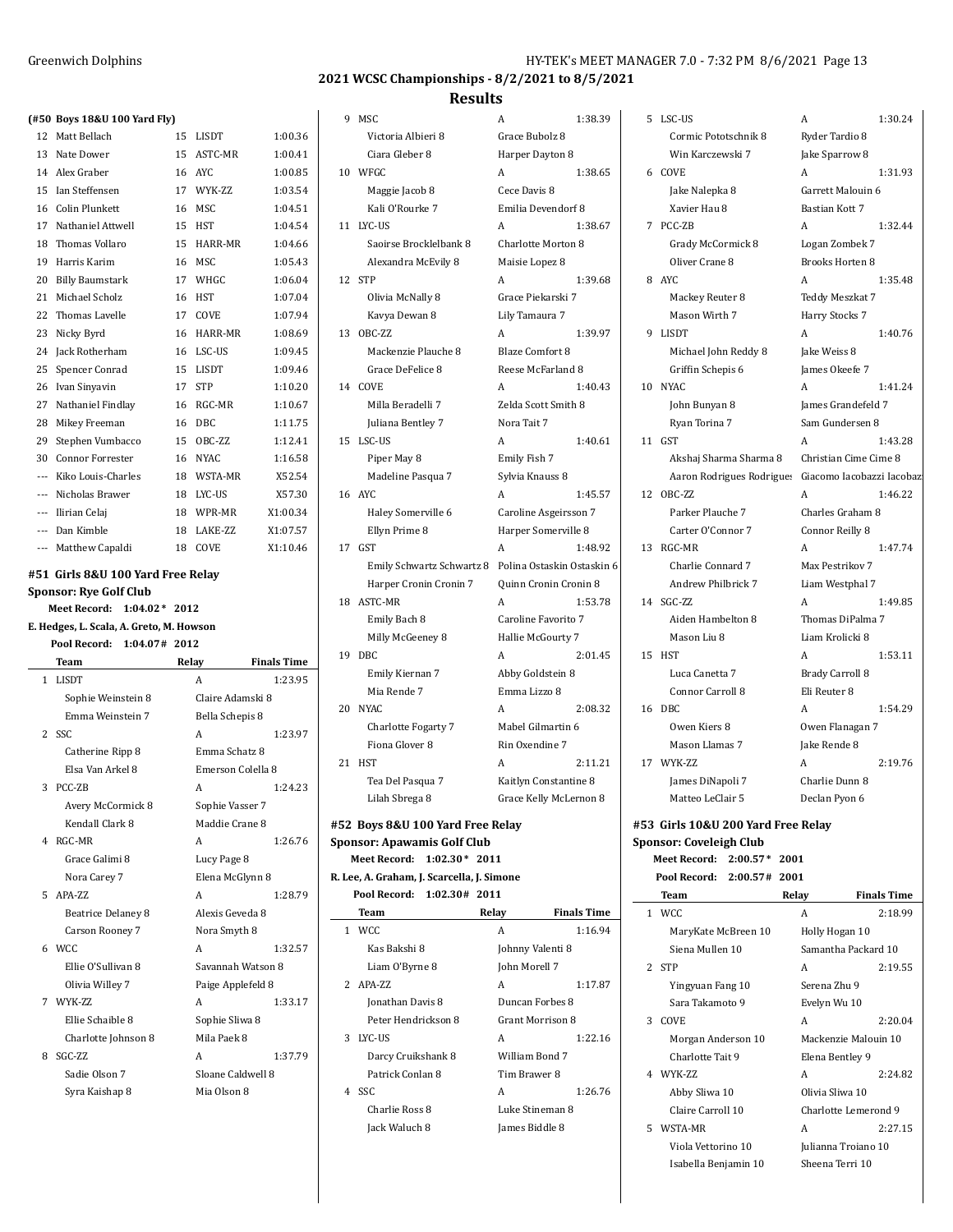# **(#53 Girls 10&U 200 Yard Free Relay)**

| #JJ   | ullis 1080 400 Taiu Free Relay J |                          |         |
|-------|----------------------------------|--------------------------|---------|
|       | 6 LISDT                          | Α                        | 2:27.80 |
|       | Mary Weinstein 10                | Brynne Okeefe 9          |         |
|       | Jeya Thangaraj 9                 | Milly Convery 9          |         |
|       | 7 APA-ZZ                         | Α                        | 2:31.54 |
|       | <b>Emily Pierog 9</b>            | Quinlan Leahy 9          |         |
|       | Kay Eagan 9                      | Olivia Linehan 10        |         |
| 8     | HARR-MR                          | A                        | 2:31.98 |
|       | Sahani Alas 9                    | Inez Lingeza 9           |         |
|       | Emma Vassalla 10                 | Madison Ryan 10          |         |
| 9     | <b>AYC</b>                       | Α                        | 2:32.08 |
|       | McKayla McLoughlin 10            | Cornelia Susanin 9       |         |
|       | Florence Butler 10               | Mackenzy Somerville 10   |         |
| $*10$ | SSC                              | A                        | 2:38.80 |
|       | Ella Jennings 9                  | Kerry Cronin 9           |         |
|       | Chloe Stineman 10                | Riley Driscoll 9         |         |
| $*10$ | OBC-ZZ                           | A                        | 2:38.80 |
|       | Audrey Potenza 9                 | Lily Chase 9             |         |
|       | Quinn Bennett 9                  | Camden Comfort 10        |         |
| 12    | SIW-MR                           | Α                        | 2:41.85 |
|       | Cameron Mestl 10                 | Memsey McCarthy 10       |         |
|       | <b>Brooke Burns 9</b>            | Emma Wynne 10            |         |
| 13    | DBC                              | Α                        | 2:44.29 |
|       | Megan O'Rourke 10                | Addy Kurtin 10           |         |
|       | Maria Resvanis 9                 | Mary Inello 10           |         |
|       | 14 HST                           | Α                        | 2:53.37 |
|       | Mischa Barowsky 10               | Violet Campanelli 10     |         |
|       | Barbara Chang 10                 | Alyssa Schlacter 10      |         |
| 15    | PCC-ZB                           | Α                        | 2:58.71 |
|       | Gemma Zampetti 9                 | Madelyn FitzSimons 10    |         |
|       | Grace Gallivan 9                 | <b>Blake Charlotte 9</b> |         |
| 16    | <b>NYAC</b>                      | Α                        | 3:01.55 |
|       | Josephine Gilmartin 10           | Natalie Glover 9         |         |
|       | Madeline Albus 10                | Emily Torina 9           |         |
|       | 17 WFGC                          | А                        | 3:11.79 |
|       | JJ Dehardt 10                    | Kali O'Rourke 7          |         |
|       | Paige Fleming 9                  | Sydney Braid 9           |         |
| ---   | RGC-MR                           | A                        | DQ      |
|       | Early take-off swimmer #3        |                          |         |
|       | Kaitlyn Prosser 10               | Monica McGlynn 10        |         |
|       | Julia Yamada 10                  | Clare McGlynn 10         |         |
|       | SGC-ZZ                           | A                        | DQ      |
|       | Early take-off swimmer #4        |                          |         |
|       | Kate DiPalma 9                   | Devon Simon 9            |         |
|       | Sloane Caldwell 8                | Sara Krolicki 10         |         |
|       | WHGC                             | A                        | DQ      |
|       | Early take-off swimmer #3        |                          |         |
|       | Sydney Oliveri 9                 | Emily Walsh 9            |         |
|       | Susie Baumstark 10               | Margo Gordon 10          |         |
| $---$ | LYC-US                           | A                        | DQ      |
|       | Early take-off swimmer #3        |                          |         |
|       | Maggie O'Connell 10              | Georgie Mcdonald 10      |         |
|       | Beth McMillan 9                  | Lucey Silar 10           |         |

### Greenwich Dolphins **HY-TEK's MEET MANAGER 7.0 - 7:32 PM 8/6/2021** Page 14

**2021 WCSC Championships - 8/2/2021 to 8/5/2021**

#### **Results**

|    | #54  Boys 10&U 200 Yard Free Relay<br>Sponsor: Bronxville Field Club |                                                |
|----|----------------------------------------------------------------------|------------------------------------------------|
|    | $1:57.58*2010$<br>Meet Record:                                       |                                                |
|    | R. Lee, A. Graham, J. Scarcella, J. Simone                           |                                                |
|    | Pool Record: 1:57.28# 2010                                           |                                                |
|    | <b>Team</b>                                                          | <b>Finals Time</b><br>Relay                    |
|    | 1 APA-ZZ                                                             | 2:09.77<br>A                                   |
|    | Chase Forbes 9                                                       | Reed Burke 10                                  |
|    | Teddy Hendrickson 10                                                 | Charlie Thigpen 10                             |
|    | 2 LISDT                                                              | A<br>2:26.11                                   |
|    | Michael Criscillo 10                                                 | Thomas Rapisarda 10                            |
|    | Ryan Daly 9                                                          | Ryan De Nigris 9                               |
|    | 3 WCC                                                                | A<br>2:29.49                                   |
|    | Kyan Bakshi 10                                                       | Kas Bakshi 8                                   |
|    | John Morell 7                                                        | Brenden Melnyk 10                              |
|    | 4 WYK-ZZ                                                             | A<br>2:29.79                                   |
|    | <b>Iadi Zottner 10</b>                                               | Lyle Park 7                                    |
|    | Vincent Stasio 9                                                     | Luke Schooley 10                               |
| 5  | <b>STP</b>                                                           | A<br>2:32.00                                   |
|    | Fernando Retana 10                                                   | Evan Siu 9                                     |
|    | Anri Takamoto 9                                                      | Micheal Mialkowski 9                           |
| 6  | AYC                                                                  | A<br>2:32.65                                   |
|    | Tripp Meszkat 9                                                      | Adam Van der Wateren 10                        |
|    | Willem Riegelhaupt 9                                                 | Nicholas Stocks 9                              |
| 7  | PCC-ZB                                                               | A<br>2:33.54                                   |
|    | Christian Driver 10                                                  | Ian Feldman 9                                  |
|    | Christopher Carmody 9                                                | Giovanni Polenzani 10                          |
| 8  | RGC-MR                                                               | A<br>2:38.95                                   |
|    | Matthew Philbrick 9                                                  |                                                |
|    | Ron Raskin 9                                                         | Charlie Westphal 10<br>Zachary Stewart-Lewis 9 |
| 9  | SSC                                                                  | 2:43.46<br>A                                   |
|    |                                                                      |                                                |
|    | Teague Jones 9                                                       | Aidan Lynch 10                                 |
|    | Marco Mercurio 10                                                    | Tripp Whatley 10                               |
|    | 10 SGC-ZZ                                                            | A<br>2:47.26                                   |
|    | Max Newman 10                                                        | Alex Halyard 9                                 |
|    | Thomas DiPalma 7                                                     | Colby Hamel 10                                 |
|    | 11 DBC                                                               | 2:50.70<br>A                                   |
|    | Jason Arena 9                                                        | Thomas Fusco 10                                |
|    | Will DeTone 9                                                        | Christian Rubeo 10                             |
|    | 12 WPR-MR                                                            | 2:50.77<br>A                                   |
|    | Joshua Serrano 9                                                     | Lucciano Mautino 10                            |
|    | Mason Fisher 9                                                       | Marco Ciacci 8                                 |
|    | 13 I.YC-US                                                           | A<br>2:59.31                                   |
|    | Sean Morton 10                                                       | William Geise 10                               |
|    | Judson Geise 10                                                      | James Rikkers 10                               |
|    | 14 NYAC                                                              | A<br>2:59.37                                   |
|    | Jack Hickey 10                                                       | Jack Lonergan 10                               |
|    | Wiley Oxendine 9                                                     | Dylan Duffell 10                               |
| 15 | COVE                                                                 | A<br>2:59.57                                   |
|    | Jack Bulfin 10                                                       | Reid Hogan 9                                   |
|    | James Dickman-Wilkes 9                                               | Joseph Straface 10                             |
| 16 | HARR-MR                                                              | A<br>2:59.98                                   |
|    | Christian Clair 10                                                   | Sohm Mandhare 10                               |
|    | Nicholas da Silva 10                                                 | Payton Nicotina 10                             |
| 17 | OBC-ZZ                                                               | A<br>3:07.42                                   |
|    | Sebastian Aquilina 10                                                | Connor Scerbo 9                                |
|    | Maddox Young 9                                                       | Evan Street 10                                 |
|    |                                                                      |                                                |

|    | --- WSTA-MR                              |                |       | A                                     | X3:03.42                    |
|----|------------------------------------------|----------------|-------|---------------------------------------|-----------------------------|
|    | Giles Aikman 9                           |                |       | Brian Higgins 9                       |                             |
|    | Nicholas Rosa 10                         |                |       | Thomas Bowens 8                       |                             |
|    |                                          |                |       |                                       |                             |
|    | #55 Girls 13&U 200 Yard Free Relay       |                |       |                                       |                             |
|    | <b>Sponsor: Wykagyl Country Club</b>     |                |       |                                       |                             |
|    | Meet Record:                             | $1:47.12*2004$ |       |                                       |                             |
|    | Pool Record:                             | 1:47.12# 2004  |       |                                       |                             |
|    | Team                                     |                | Relay |                                       | <b>Finals Time</b>          |
|    | 1 WSTA-MR                                |                |       | A                                     | 1:47.12*                    |
|    | Anna Hill 12                             |                |       | Neve Aikman 11                        |                             |
|    | Davia Richardson 12                      |                |       | Renae Chung 13                        |                             |
|    | 2 LISDT                                  |                |       | A                                     | 1:53.00                     |
|    | Claudia Rapisarda 12                     |                |       | Maddie Weiss 13                       |                             |
|    | Gabby Criscillo 12                       |                |       | Mackenzie Cabello 11                  |                             |
|    | 3 STP                                    |                |       | A                                     | 1:56.46                     |
|    | Sophie Reis 11                           |                |       | Maria Retana 12                       |                             |
|    | Lynn Tamura 11                           |                |       | Audrey Li 13                          |                             |
|    | 4 WYK-ZZ                                 |                |       | A                                     | 1:58.02                     |
|    | Gabriella Petriello 13                   |                |       | Kate Chandra 13                       |                             |
|    | Chloe Dunn 13                            |                |       | Hannah O'Meara 13                     |                             |
| 5  | RGC-MR                                   |                |       | A                                     | 1:58.60                     |
|    | Kayla Lombardo 13                        |                |       | Grayson Findlay 12                    |                             |
|    | Mickey Leopold 13                        |                |       | Sadie Tucker 13                       |                             |
|    | 6 SSC                                    |                |       | A                                     | 1:59.29                     |
|    | Kate Chesley 11                          |                |       | Mia Lynch 12                          |                             |
|    | Nora Cronin 12                           |                |       | Mairead Luhman 12                     |                             |
|    | 7 NYAC                                   |                |       | A                                     | 2:01.09                     |
|    | Julia Langerfeld 11                      |                |       | Aine Proffitt 12                      |                             |
|    | Emily Dougherty 11                       |                |       | Maddie Horner 13                      |                             |
|    | 8 LYC-US                                 |                |       | A                                     | 2:01.48                     |
|    | Daniella Winters 11                      |                |       | Mary Fontanella 12                    |                             |
|    | Jane Chevalier 11                        |                |       | Claire Hickey 13                      |                             |
|    | 9 GST                                    |                |       | A                                     | 2:02.08                     |
|    | Luella Otis Otis 12                      |                |       |                                       | Alba Iacobazzi Iacobazzi 12 |
|    | Kiersten Wilantowicz Wila                |                |       |                                       | Tamsin Coulthard Coulthar   |
|    | 10 MSC                                   |                |       | A                                     | 2:02.46                     |
|    | Kaitlyn Fleming 12                       |                |       | Sienna Vicioso 11                     |                             |
|    | Olivia Pazona 13                         |                |       | Ayana Ite 13                          |                             |
|    | 11 HARR-MR                               |                |       |                                       | 2:02.89                     |
|    | Riko Suzuki 13                           |                |       | Leila Ibrohim 12                      |                             |
|    | Zoe Boda 11                              |                |       | Angelina Lingeza 11                   |                             |
| 12 | DBC                                      |                |       | A                                     | 2:12.48                     |
|    | Caroline Bach 13                         |                |       | Ashley Tatarka 11                     |                             |
|    | Sophia Resvanis 12                       |                |       | Sophia Rende 13                       |                             |
|    | 13 COVE                                  |                |       | A                                     | 2:13.25                     |
|    | Maddie Ford 13                           |                |       | Ellora Shah 12                        |                             |
|    | Amy Evenson 12                           |                |       | Klara Severance 12                    |                             |
|    | 14 OBC-ZZ                                |                |       | A                                     | 2:14.32                     |
|    | Brynn McFarland 11                       |                |       | Alexa Marsh 13<br>Olivia Otto 11      |                             |
|    | Ella Ray 13                              |                |       |                                       |                             |
|    | 15 HST                                   |                |       | A                                     | 2:17.00                     |
|    | Velvet Marsh 12                          |                |       | Maggie Marquez 13                     |                             |
|    | Ana Schoeffler 12                        |                |       | Maren Kim 11                          |                             |
|    | 16 WHGC                                  |                |       | A                                     | 2:17.79                     |
|    | Ryleigh Baumann 13<br>Meredith Gordon 13 |                |       | Tierney Baumann 11<br>Keira Palmer 12 |                             |
| 17 | <b>BAY</b>                               |                |       | A                                     | 2:27.05                     |
|    | Summer Syken 12                          |                |       | Alexa Guzman 13                       |                             |

Claire Sedeva 12 Keira Sedeva 12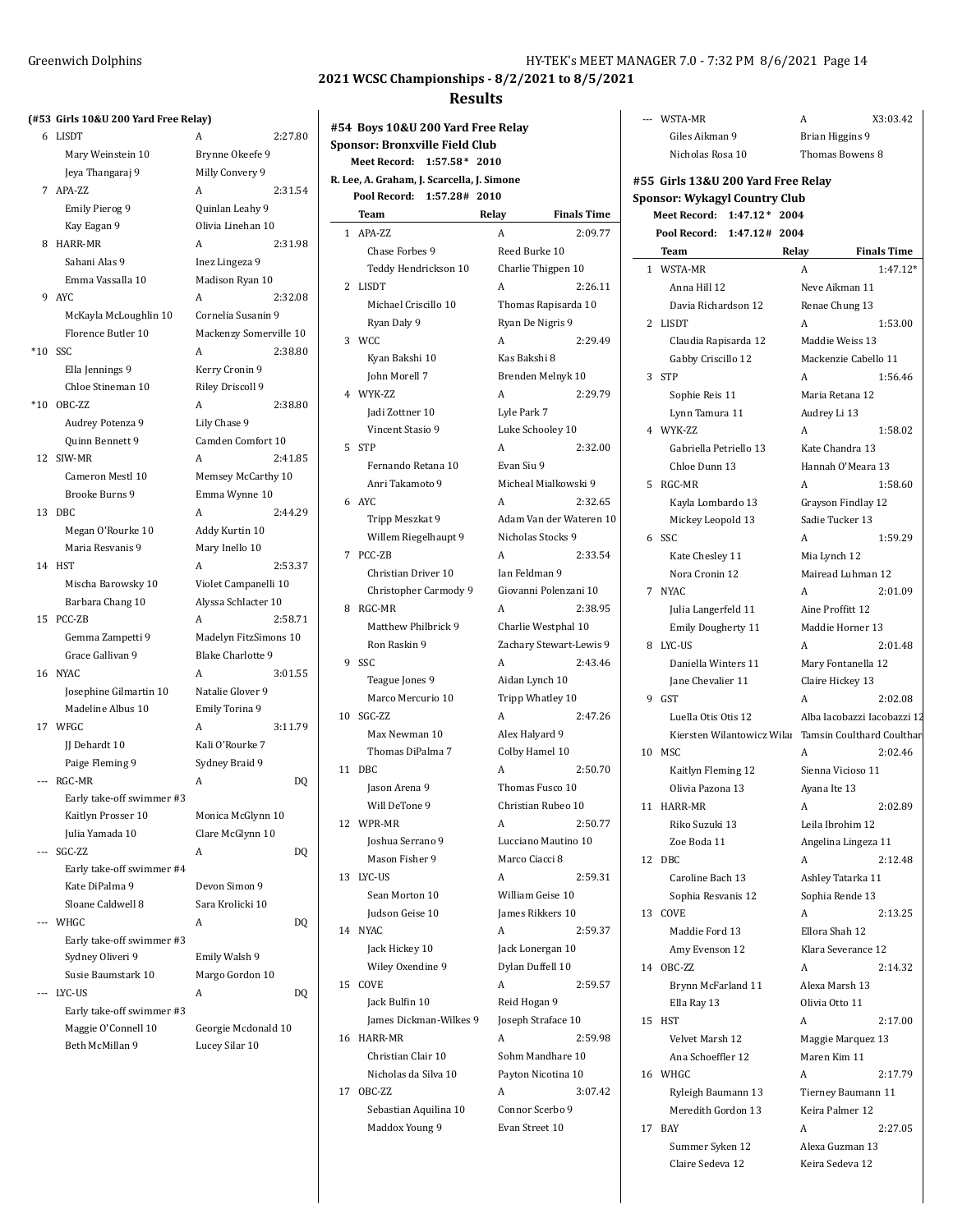$\overline{\phantom{0}}$ 

### **2021 WCSC Championships - 8/2/2021 to 8/5/2021**

### **Results**

|    | 14 AYC               | A                     | 2:10.22 |
|----|----------------------|-----------------------|---------|
|    | Nicholas Holloway 12 | Tiernan McLoughlin 13 |         |
|    | Teddy Emerson 12     | Wilson Redd 12        |         |
| 15 | RGC-MR               | A                     | 2:26.82 |
|    | Harry Hillis 12      | Vlad Moscaliuc 11     |         |
|    | Tudor Todoran 12     | Joshy Slingsby 12     |         |
| 16 | COVE                 | A                     | 2:39.68 |
|    | Noah Gurion 10       | Benjamin Falcone 11   |         |
|    | Evans Anderson 12    | Ty Ramachandran 13    |         |
|    |                      |                       |         |

#### **#57 Girls 18&U 200 Yard Free Relay Sponsor: The DeVerna Family**

|    | Team                 | Relay        | <b>Finals Time</b>    |
|----|----------------------|--------------|-----------------------|
| 1  | RGC-MR               | A            | 1:43.41               |
|    | Lieve Geelen 13      |              | Megan Tiedemann 14    |
|    | Julie Tiedemann 17   |              | Lente Geelen 16       |
| 2  | <b>LISDT</b>         | А            | 1:44.82               |
|    | Kait Sweeney 15      |              | Lauren Maierle 14     |
|    | Rita Kalaj 17        |              | Daniella Condon 16    |
| 3  | WYK-ZZ               | A            | 1:47.87               |
|    | Izzy Balachandran 17 |              | Hannah O'Meara 13     |
|    | Ella Harshman 16     | Megan Lee 17 |                       |
| 4  | WCC.                 | A            | 1:49.70               |
|    | Penny Lazar 14       |              | Emma Marshall 17      |
|    | Julia Pujadas 15     |              | Caroline Lazar 15     |
| 5  | <b>NYAC</b>          | A            | 1:50.92               |
|    | Gabriela Motta 16    |              | Julia Gunster 16      |
|    | Lillie Tyrrell 15    |              | Kate Dougherty 16     |
| 6  | COVE                 | A            | 1:51.05               |
|    | Lizzie Ford 16       |              | Dylan Kujawski 17     |
|    | Katie Nalepka 14     |              | Ellie Mackle 17       |
| 7  | WHGC                 | A            | 1:56.26               |
|    | Maddie Medico 14     |              | Francie Baumstark 15  |
|    | Kayla Wels 14        |              | Maeve Bruton 14       |
| 8  | WSTA-MR              | A            | 1:57.97               |
|    | Stephani Mejia 17    | Ava Viola 14 |                       |
|    | Kayla Berger 13      |              | Riley Hendrickson 14  |
| 9  | <b>BFC-MR</b>        | A            | 1:58.48               |
|    | Julia Reich 16       |              | Mary Wrotniak 17      |
|    | Gracyn Finn 14       |              | Eliza Babyak 14       |
| 10 | SSC                  | A            | 1:59.40               |
|    | Emma May 17          | Cate May 15  |                       |
|    | Logan Brady 17       |              | Alexandra Marshall 16 |
| 11 | <b>HARR-MR</b>       | А            | 1:59.56               |
|    | Felicia Ciraco 14    |              | Jazmine Mejia 15      |
|    | Victoria Mordaunt 14 |              | Kelly Newman 15       |
| 12 | LSC-US               | A            | 2:00.13               |
|    | Katie Victory 17     |              | Celia Broderick 17    |
|    | Sofia DeChiara 17    |              | Katie Rotherham 17    |
| 13 | LYC-US               | A            | 2:01.01               |
|    | Taylor Ferrarone 16  |              | Abigail Breault 15    |
|    | Annie O'Connell 16   |              | Brennan Hickey 16     |
| 14 | DBC                  | A            | 2:05.02               |
|    | Kali Swift 17        |              | Katherine Norris 16   |
|    | Grace Swift 15       |              | Molly McCauley 17     |
| 15 | OBC-7.7              | A            | 2:07.30               |
|    | Elizabeth Riccio 17  |              | Sophie Frazier 13     |
|    | Helen Rose Romita 13 |              | Alexandra Demasi 16   |

|       | --- LAKE-7.7.             | А                  | X1:57.85 |
|-------|---------------------------|--------------------|----------|
|       | Ava Jannetta 18           | Jackie Kaplan 15   |          |
|       | Alyssa Kimble 16          | Caroline Pochat 17 |          |
|       | --- WPR-MR                | A                  | X2:00.98 |
|       | Sophia Shopovick 18       | Arizbeth Lopez 14  |          |
|       | Priya Kumar 16            | Ann Punnoose 17    |          |
| $---$ | MSC.                      | A                  | DO       |
|       | Early take-off swimmer #3 |                    |          |
|       | Lara Baker 16             | Jeanne Mondejar 16 |          |
|       | Maeve Lewis 14            | Lydia Chen 17      |          |

### **#58 Boys 18&U 200 Yard Free Relay Sponsor: Davenport Beach Club**

|    | Team                      | Relay        | <b>Finals Time</b>     |  |
|----|---------------------------|--------------|------------------------|--|
| 1  | LISDT                     | А            | 1:36.59                |  |
|    | Michael Weinstein 15      |              | Matt Bellach 15        |  |
|    | <b>Ulysses Conrad 17</b>  |              | Thaddeus Curylo 14     |  |
| 2  | <b>STP</b>                | A            | 1:36.86                |  |
|    | Alexei Sinyavin 15        |              | Rowan Haffner 17       |  |
|    | Ivan Sinyavin 17          |              | David Zoota 17         |  |
| 3  | LYC-US                    | A            | 1:37.63                |  |
|    | Charlie McMillan 14       |              | Alex McMillan 15       |  |
|    | TJ Smith 14               |              | Michael Barry 17       |  |
| 4  | <b>WCC</b>                | A            | 1:39.32                |  |
|    | Henry Peters 15           |              | Sean Geraghty 17       |  |
|    | Charlie O'Sullivan 14     |              | Tommy O'Sullivan 17    |  |
| 5  | <b>NYAC</b>               | A            | 1:39.59                |  |
|    | Jack Tirsch 17            |              | Ryan D'Auria 15        |  |
|    | Connor Forrester 16       |              | Robert Bischof 17      |  |
| 6  | RGC-MR                    | A            | 1:40.66                |  |
|    | Luke Tucker 17            |              | Nathaniel Findlay 16   |  |
|    | Bryan Laverty 14          |              | Zachary Pestrikov 15   |  |
| 7  | D <sub>BC</sub>           | A            | 1:41.52                |  |
|    | Jonathan Carsen 17        |              | Joey Tatarka 14        |  |
|    | Mikey Freeman 16          |              | Connor Fieldale 17     |  |
| 8  | AYC.                      | A            | 1:41.95                |  |
|    | Seth Graber 14            |              | Jake Karamehmedovic 13 |  |
|    | Will Rupp 16              |              | Alex Graber 16         |  |
| 9  | HARR-MR                   | A            | 1:42.15                |  |
|    | Nicky Byrd 16             |              | Jake Robinson 15       |  |
|    | Matt Rogliano 13          |              | Thomas Vollaro 15      |  |
| 10 | WYK-ZZ                    | A            | 1:43.96                |  |
|    | Ian Steffensen 17         |              | James Harshman 14      |  |
|    | Zach Long 17              | Aiden Lee 15 |                        |  |
| 11 | MSC                       | A            | 1:44.40                |  |
|    | Ryan Fernandez 14         |              | Colin Plunkett 16      |  |
|    | Michael Isberg 17         |              | Harris Karim 16        |  |
| 12 | LSC-US                    | A            | 1:46.08                |  |
|    | Jack Rotherham 16         |              | Steven Abbott 16       |  |
|    | Declan McCauley 14        |              | Ben Korzenik 16        |  |
| 13 | ASTC-MR                   | A            | 1:51.14                |  |
|    | Nate Dower 15             |              | Tommy Fitzmaurice 16   |  |
|    | Sean Branely 16           |              | Peter Fitzmaurice 14   |  |
| 14 | SGC-ZZ                    | A            | 1:51.69                |  |
|    | Hawke Blum 15             |              | Sebastien Krolicki 13  |  |
|    | Milo Sheth 14             |              | Cooper Lee 14          |  |
| 15 | WHGC                      | A            | 1:52.40                |  |
|    | <b>Billy Baumstark 17</b> |              | William Kara 16        |  |
|    | Brendan Palmer 14         |              | Jude Palmer 11         |  |
|    |                           |              |                        |  |

### **(#55 Girls 13&U 200 Yard Free Relay)** --- ASTC-MR A X2:18.86 Hazel McGourty 11 Isabel McDonald 11 Corinne Augustyn 11 Elizabeth Fitzmaurice 12 --- AYC A DO Early take-off swimmer #3 Lila Rupp 12 Theadora Rowbotham 11 Natalie Hofmann 11 Annabel Asgeirsson 11 --- SGC-ZZ A XDQ Early take-off swimmer #2 Nyma Kaishap 11 Madeline Liu 11 Carolyn Lee 11 Serena Dugan 12 **#56 Boys 13&U 200 Yard Free Relay Sponsor: Wykagyl Country Club Meet Record: 1:42.69\* 2013 Pool Record: 1:42.69# 2013**

|                | <b>Team</b>               | Relay           | <b>Finals Time</b>        |  |
|----------------|---------------------------|-----------------|---------------------------|--|
| 1              | <b>MSC</b>                | A               | 1:42.14*                  |  |
|                | Luke Franzese 13          |                 | Alexander Grimaldi 11     |  |
|                | Sota Iwabuchi 13          | Ethan Zhou 13   |                           |  |
| 2              | <b>LISDT</b>              | A               | 1:44.44                   |  |
|                | Dylan Rigby 12            | Dan Bellach 12  |                           |  |
|                | Jack Boyer 12             | Koray Kiyici 12 |                           |  |
| 3              | SSC                       | A               | 1:50.51                   |  |
|                | Harrison Delaney 13       |                 | Kieran Moran 12           |  |
|                | Andrew Ripp 11            | Evan Ripp 12    |                           |  |
| $\overline{4}$ | HARR-MR                   | A               | 1:52.68                   |  |
|                | Aidan Grant 13            |                 | John Colacioppo 13        |  |
|                | Max Polio 13              |                 | Massimo Reali 13          |  |
| 5              | APA-ZZ                    | A               | 1:53.53                   |  |
|                | Charlie Hendrickson 12    |                 | Matthew Michalik 12       |  |
|                | Christopher Estill 11     | Tyler Burke 12  |                           |  |
| 6              | WHGC                      | A               | 1:53.73                   |  |
|                | Tyler Wels 12             | Jack Oliveri 11 |                           |  |
|                | Michael Hurley 13         |                 | Nate Baumstark 13         |  |
| 7              | DBC                       | A               | 1:54.43                   |  |
|                | Danny Lezi 13             | Mac Bach 12     |                           |  |
|                | Marcus Massoud 13         | Ben Fusco 13    |                           |  |
| 8              | WYK-ZZ                    | A               | 1:56.06                   |  |
|                | Charles Lemerond 11       |                 | Michael O'Meara 11        |  |
|                | Michael Dunn 11           | Kieran Lee 13   |                           |  |
| 9              | <b>WCC</b>                | A               | 2:00.41                   |  |
|                | Jackson Cooper 13         |                 | Myles Cooper 12           |  |
|                | Nate Bedford 11           |                 | Owen Melnyk 12            |  |
| 10             | LYC-US                    | A               | 2:00.83                   |  |
|                | Sean Mailloux 13          | Ryan McEvily 11 |                           |  |
|                | Peter McMillian 13        |                 | Carsen Winters 13         |  |
| 11             | <b>GST</b>                | A               | 2:07.44                   |  |
|                | Colin Yung Yung 13        |                 | Leonard Hutaj Hutaj 12    |  |
|                | Tony Hutaj Hutaj 9        |                 | Ivan Ostaskin Ostaskin 11 |  |
| 12             | OBC-ZZ                    | A               | 2:08.80                   |  |
|                | <b>Beckett Conners 11</b> | Gavin Reilly 11 |                           |  |
|                | William DeFelice 13       |                 | Colby Comfort 11          |  |
| 13             | WPR-MR                    | A               | 2:09.57                   |  |
|                | Rohan Kumar 13            | Kai Chen 11     |                           |  |
|                | Aadi Kumar 11             |                 | Michael Mighty 11         |  |
|                |                           |                 |                           |  |